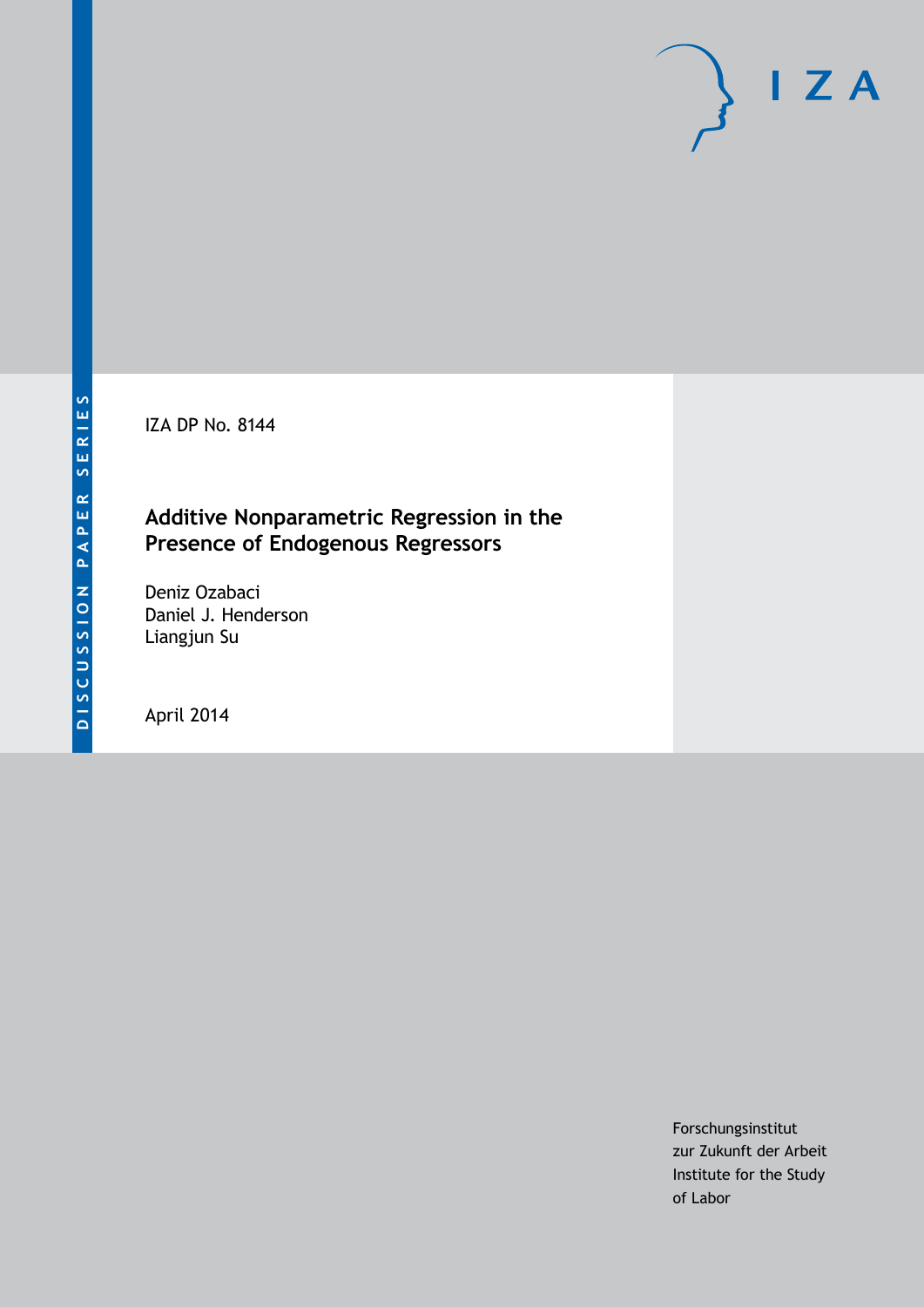# **Additive Nonparametric Regression in the Presence of Endogenous Regressors**

## **Deniz Ozabaci**

*State University of New York, Binghamton*

## **Daniel J. Henderson**

*University of Alabama and IZA*

## **Liangjun Su**

*Singapore Management University*

Discussion Paper No. 8144 April 2014

IZA

P.O. Box 7240 53072 Bonn Germany

Phone: +49-228-3894-0 Fax: +49-228-3894-180 E-mail: [iza@iza.org](mailto:iza@iza.org)

Any opinions expressed here are those of the author(s) and not those of IZA. Research published in this series may include views on policy, but the institute itself takes no institutional policy positions. The IZA research network is committed to the IZA Guiding Principles of Research Integrity.

The Institute for the Study of Labor (IZA) in Bonn is a local and virtual international research center and a place of communication between science, politics and business. IZA is an independent nonprofit organization supported by Deutsche Post Foundation. The center is associated with the University of Bonn and offers a stimulating research environment through its international network, workshops and conferences, data service, project support, research visits and doctoral program. IZA engages in (i) original and internationally competitive research in all fields of labor economics, (ii) development of policy concepts, and (iii) dissemination of research results and concepts to the interested public.

IZA Discussion Papers often represent preliminary work and are circulated to encourage discussion. Citation of such a paper should account for its provisional character. A revised version may be available directly from the author.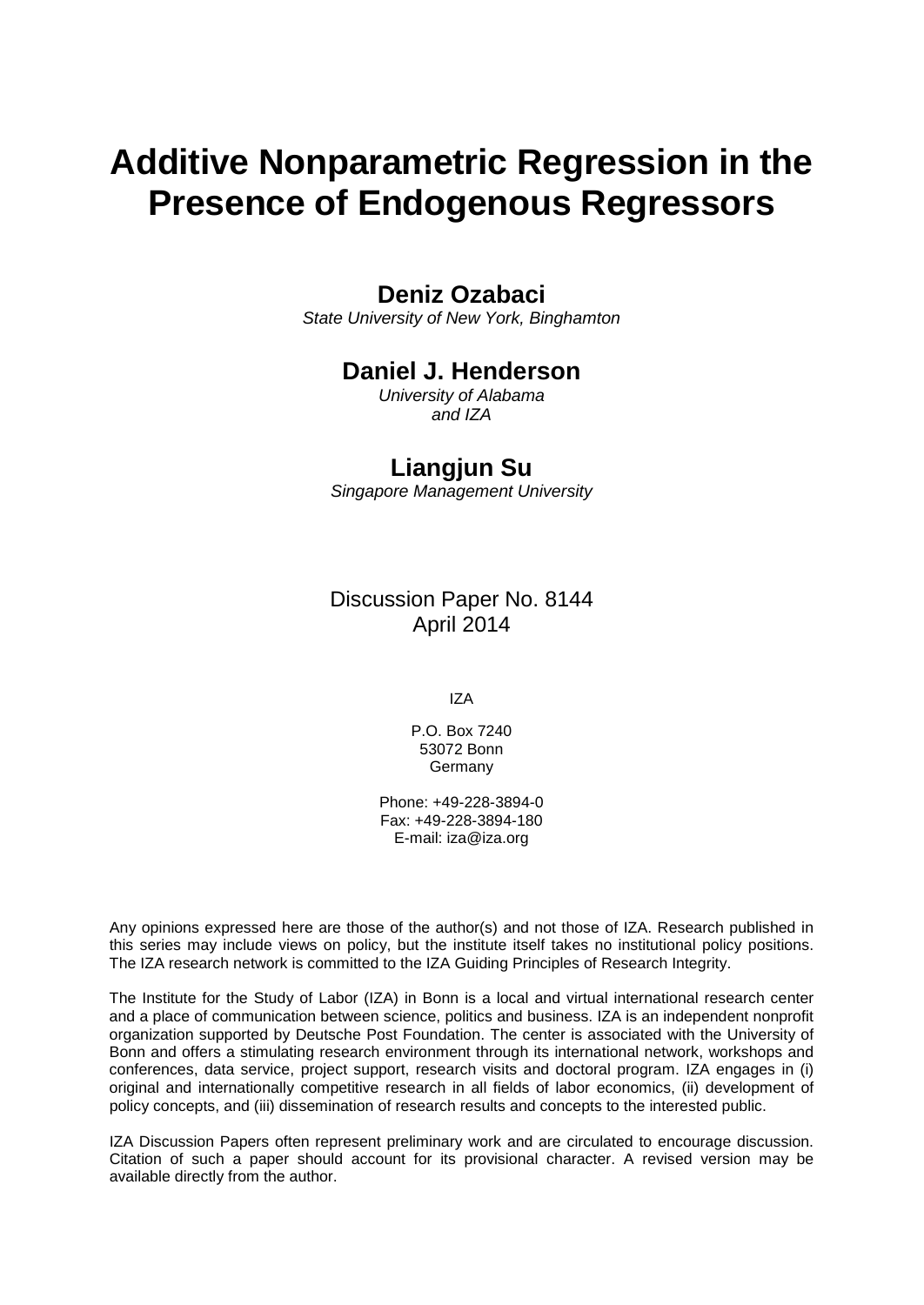IZA Discussion Paper No. 8144 April 2014

## **ABSTRACT**

## **Additive Nonparametric Regression in the Presence of Endogenous Regressors**

In this paper we consider nonparametric estimation of a structural equation model under full additivity constraint. We propose estimators for both the conditional mean and gradient which are consistent, asymptotically normal, oracle efficient and free from the curse of dimensionality. Monte Carlo simulations support the asymptotic developments. We employ a partially linear extension of our model to study the relationship between child care and cognitive outcomes. Some of our (average) results are consistent with the literature (e.g., negative returns to child care when mothers have higher levels of education). However, as our estimators allow for heterogeneity both across and within groups, we are able to contradict many findings in the literature (e.g., we do not find any significant differences in returns between boys and girls or for formal versus informal child care).

JEL Classification: C14, C36, I21, J13

Keywords: additive regression, endogeneity, generated regressors, oracle estimation, structural equation, child care, nonparametric regression, test scores

Corresponding author:

Daniel J. Henderson Department of Economics, Finance and Legal Studies University of Alabama Tuscaloosa, AL 35487-0224 USA E-mail: [djhender@cba.ua.edu](mailto:djhender@cba.ua.edu)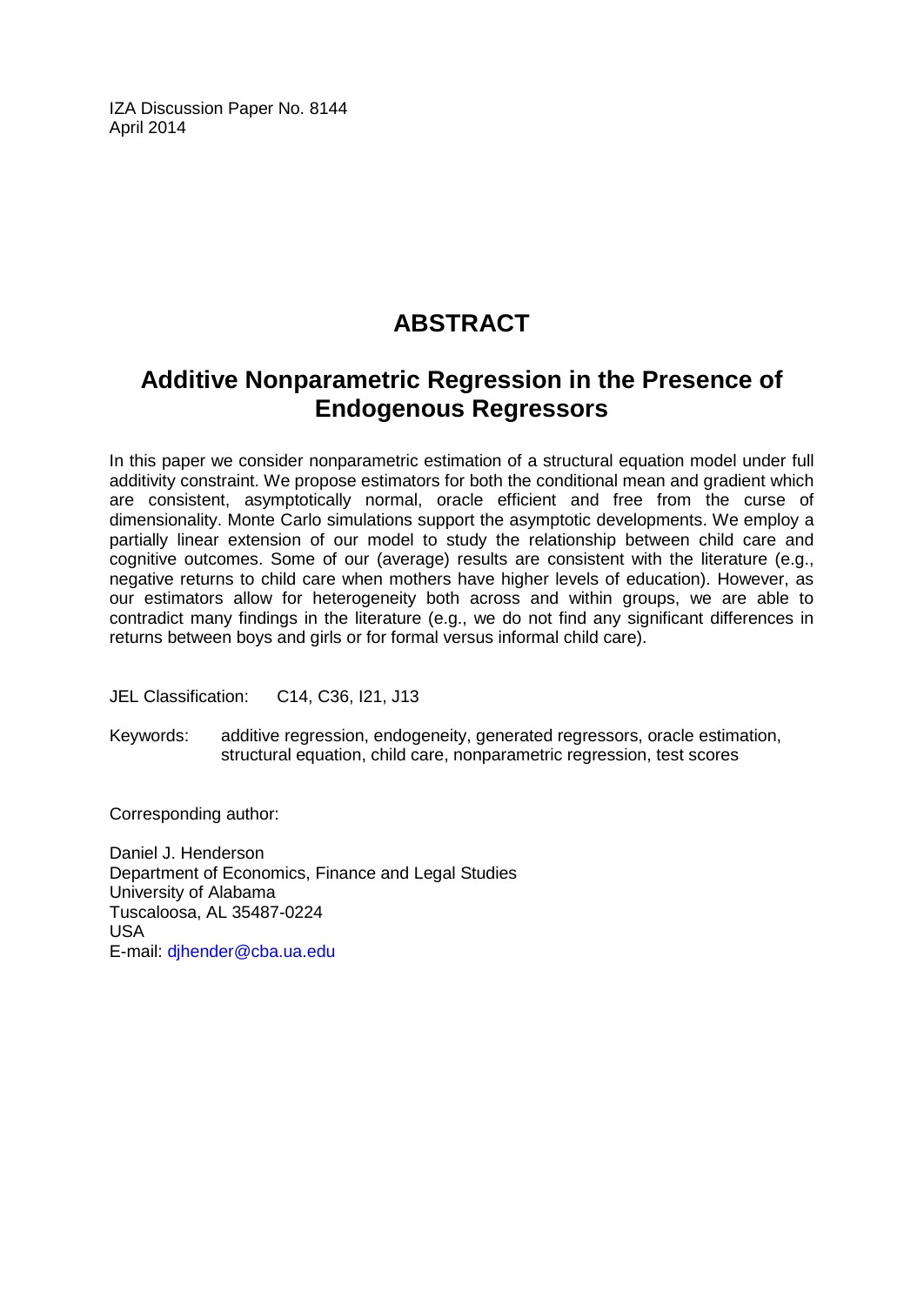## 1 Introduction

Nonparametric and semiparametric estimation of structural equation models is becoming increasingly popular in the literature (e.g., Ai and Chen, 2003; Chen and Pouzo, 2012; Darolles et al., 2011; Gao and Phillips, 2013; Hall and Horowitz, 2005; Martins-Filho and Yao, 2012; Newey and Powell, 2003; Newey et al., 1999; Pinkse, 2000; Roehrig, 1988; Su and Ullah, 2008; Su et al., 2013; Vella, 1991). In this paper, we are interested in improving efficiency by imposing a full additivity constraint on each equation. Our starting point is the triangular system in Newey et al. (1999). While the assumptions of their model are relatively restrictive as compared to other examples in the literature, their estimator is typically easier to implement, which is useful for applied work. While many existing estimators allow for full flexibility, they also suffer from the curse of dimensionality.

To combat the curse, we impose an additivity constraint on each stage and propose a three step estimation procedure for our additively separable nonparametric structural equation model. We employ series/sieve estimators for our first two-stages. The first-stage involves separate (additive) regressions of each endogenous regressor on each of the exogenous regressors in order to obtain consistent estimates of the residuals. These residuals are used in our second-stage regression where we perform a single (additive) regression of our response variable on each of the endogenous regressors (not their predictions), the "included" exogenous regressors and each of the residuals from the first-stage regressions. Our final-step (one stage backfitting) involves (univariate) local-linear kernel regressions to estimate the conditional mean and gradient of each of our additive components. This process allows our final-stage estimators to be free from the curse of dimensionality. Further, our estimators have the oracle property. In other words, each additive component can be estimated with the same asymptotic accuracy as if all the other components in the regression model were known up to a location parameter (e.g., see Henderson and Parmeter, 2014, Horowitz, 2014, or Li and Racine, 2007).

We prove that our conditional mean and gradient estimates are consistent and asymptotically normal. We provide the uniform convergence rate for the additive components and their gradients. Our theoretical findings show that our final-stage estimator has asymptotic bias and variance equivalent to those of a single dimension nonparametric local-linear regression estimator. We further propose a partially linear extension of our model. We argue that the parametric components can be estimated at the parametric root- $n$  rate and conclude that our estimates of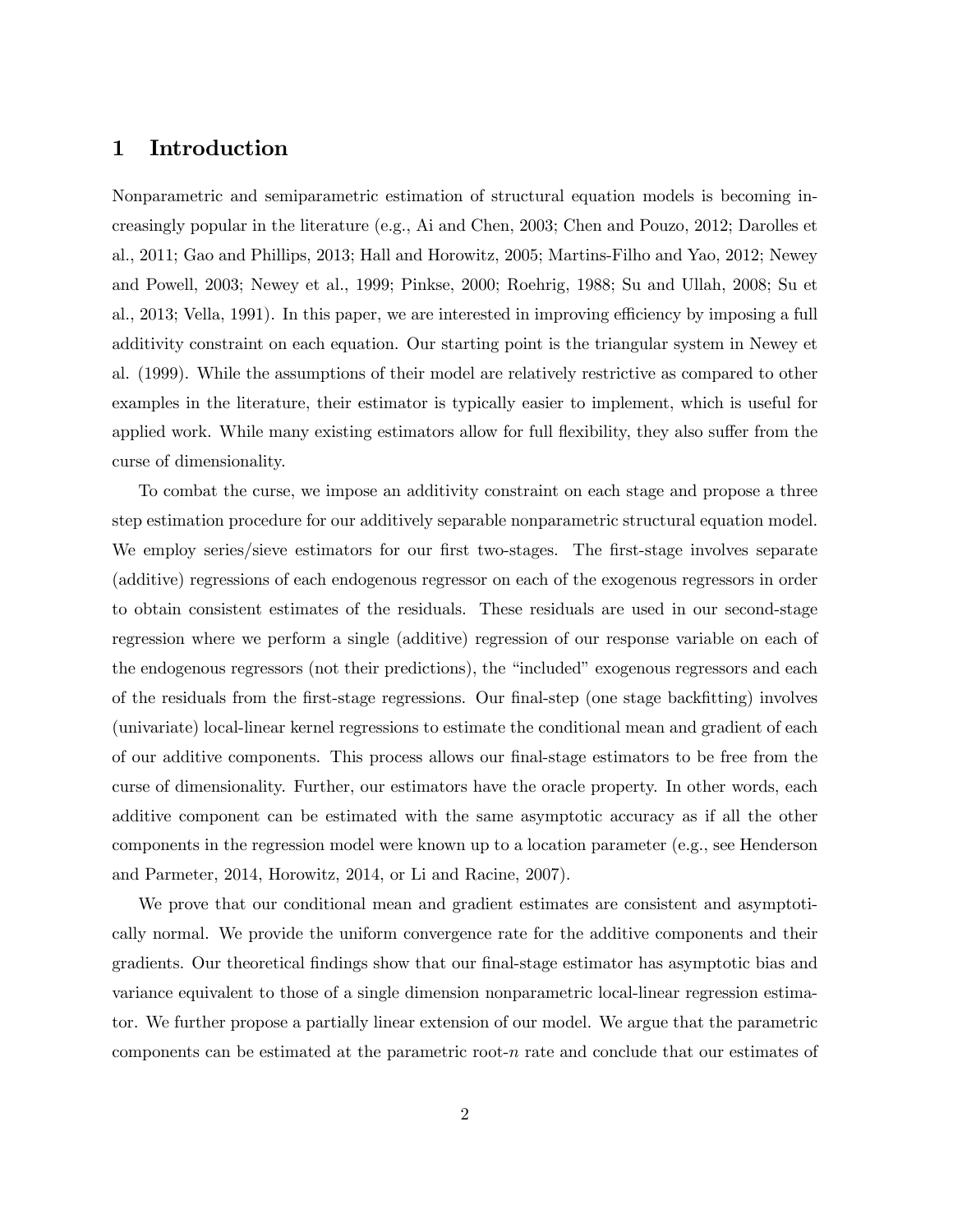the additive components and associated gradients remain unaffected in the asymptotic sense. Finite sample results for each of our proposed estimators are analyzed via a set of Monte Carlo simulations and support the asymptotic developments.

To showcase our estimators with empirical data, we consider a proper application relating child care use to cognitive outcomes for children (controlling for likely endogeneity). Specifically, we use the data in Bernal and Keane (2011) to examine the relationship between child test scores (our cognitive outcome) from single mothers and cumulative child care (both formal and informal). The extensive set of instrumental variables in the data set allows us to have a stronger set of instruments than what is typically used in the literature and our more flexible (partially linear) estimator leads to more insights as we can exploit the heterogeneity present both between and within groups (e.g., male versus female children).

Our empirical results show both similarities and differences from the existing literature. When we look at the average values of our estimates, we find similar results to those in Bernal and Keane (2011). On average we find mostly positive returns (to test scores) from marginal changes in income, mother's education and AFQT score. However, the mean is but one point estimate. When we check the distribution of the estimated returns, we see that the main reason behind lower returns to child care use is the amount of cumulative child care rather than the type. Specifically, we show that as the amount of child care use increases, additional units of child care lead to even lower returns. Bernal and Keane (2011) argue that those who use informal child care (versus formal) and girls (versus boys) receive lower returns. Our distributions of returns show no significant differences between these groups. We also find evidence of both positive and negative returns to child care use. When we analyze the characteristics of the children in each group (positive versus negative returns to child care), we find that children with negative returns are those whose mothers have higher levels education, experience and AFQT scores. Conversely, those children with positive returns typically have mother's with lower levels of education, experience and AFQT scores.

The paper is organized as follows. Section 2 describes our methodology whereas the third section presents the asymptotic results. Section 4 considers an extension to a partially linear model and Section 5 examines the finite sample performance of our estimators via Monte Carlo simulations. The sixth section gives the empirical application and the final section concludes. All the proofs of the main theorems are relegated to the appendix. Additional proofs for the technical lemmas are provided in the online supplemental material.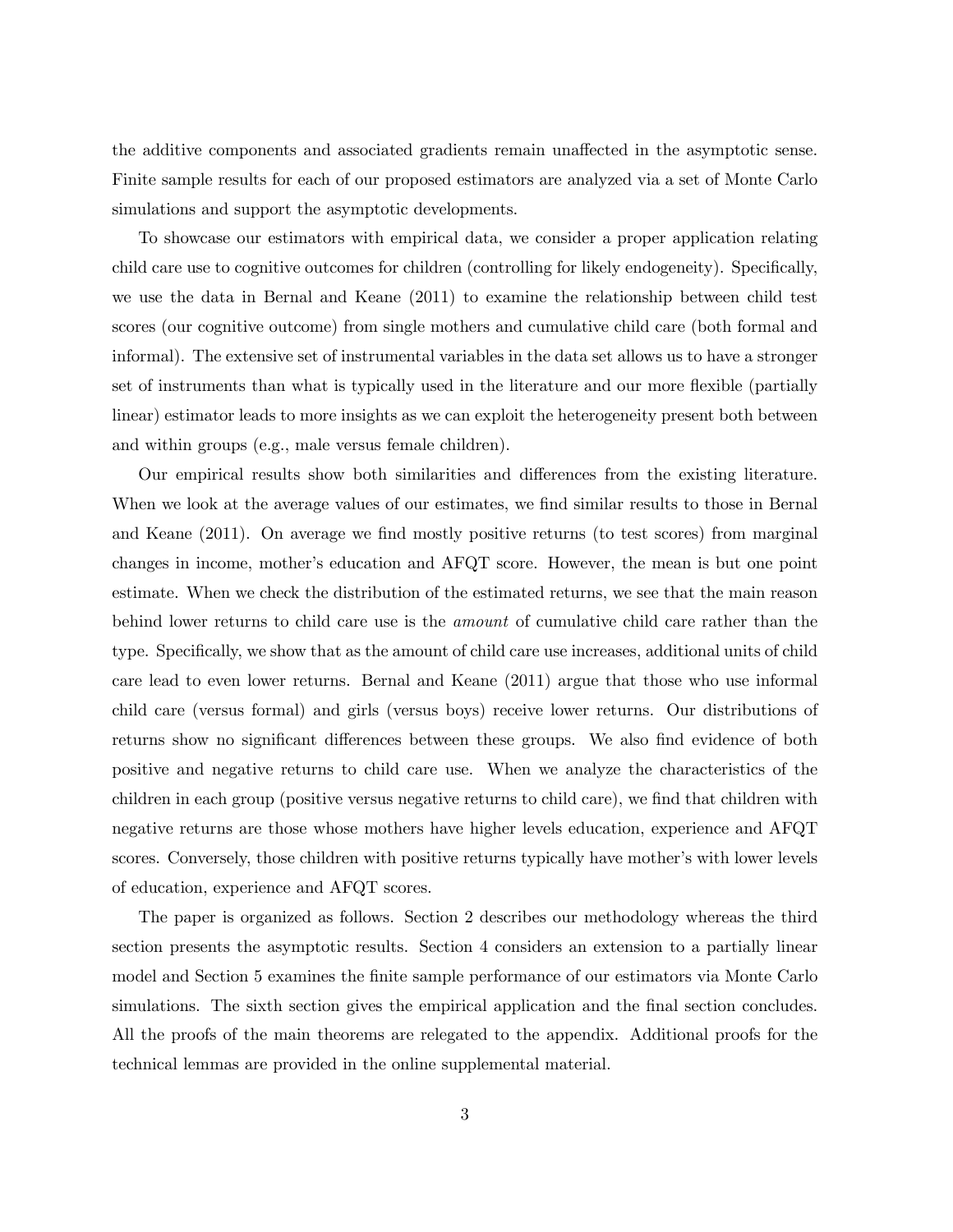**Notation.** For a real matrix A, we denote its transpose as  $A'$ , its Frobenius norm as  $||A||$  $(\equiv [\text{tr}(AA')]^{1/2})$ , its spectral norm as  $||A||_{\text{sp}} (\equiv \sqrt{\lambda_{\text{max}}(A'A)})$ , where  $\text{tr}(\cdot)$  is the trace operator,  $\equiv$  means "is defined as" and  $\lambda_{\text{max}}(\cdot)$  denotes the largest eigenvalue of a real symmetric matrix (similarly,  $\lambda_{\min}$ ) denotes the smallest eigenvalue of a real symmetric matrix). Note that the two norms are equal when A is a vector. For any function  $q(\cdot)$  defined on the real line, we use  $\dot{q}(\cdot)$  and  $\ddot{q}(\cdot)$  to denote its first and second derivatives, respectively. We use  $\overset{D}{\rightarrow}$  and  $\overset{P}{\rightarrow}$  to denote convergence in distribution and probability, respectively.

### 2 Methodology

In this section, we introduce our model and then propose a three-step estimation procedure that is a combination of both series and kernel methods.

#### 2.1 Model

We start with the basic set-up of Newey et al. (1999). They consider a triangular system of the following form

$$
\begin{cases}\nY = g\left(\mathbf{X}, \mathbf{Z}_1\right) + \varepsilon, \\
\mathbf{X} = m\left(\mathbf{Z}_1, \mathbf{Z}_2\right) + \mathbf{U}, \ E\left(\mathbf{U}|\mathbf{Z}_1, \mathbf{Z}_2\right) = 0, \ E\left(\varepsilon|\mathbf{Z}_1, \mathbf{Z}_2, \mathbf{U}\right) = E\left(\varepsilon|\mathbf{U}\right),\n\end{cases} (2.1)
$$

where  $\mathbf{X} = (X_1, ..., X_{d_x})'$  is a  $d_x \times 1$  vector of endogenous regressors,  $\mathbf{Z}_1 = (Z_{11}, ..., Z_{1d_1})'$  is a  $d_1 \times 1$  vector of "included" exogenous regressors,  $\mathbf{Z}_2 \equiv (Z_{21}, ..., Z_{2d_2})'$  is a  $d_2 \times 1$  vector of "excluded" exogenous regressors,  $g(\cdot, \cdot)$  denotes the true unknown structural function of interest,  $m \equiv (m_1, ..., m_{d_x})'$  is a  $d_x \times 1$  vector of smooth functions of the instruments  $\mathbf{Z}_1$  and  $\mathbf{Z}_2$  and  $\varepsilon$ and  $\mathbf{U} \equiv (U_1, ..., U_{d_x})'$  are error terms. Newey et al. (1999) are interested in estimating  $g(\cdot, \cdot)$ consistently.

Newey et al. (1999) show that  $g(\cdot, \cdot)$  can be identified up to an additive constant under the key identification conditions that  $E(\mathbf{U}|\mathbf{Z}_1, \mathbf{Z}_2)=0$  and  $E(\varepsilon|\mathbf{Z}_1, \mathbf{Z}_2, \mathbf{U}) = E(\varepsilon|\mathbf{U})$ . If these conditions hold, then

$$
E(Y|\mathbf{X}, \mathbf{Z}_1, \mathbf{Z}_2, \mathbf{U}) = g(\mathbf{X}, \mathbf{Z}_1) + E(\varepsilon|\mathbf{X}, \mathbf{Z}_1, \mathbf{Z}_2, \mathbf{U}) = g(\mathbf{X}, \mathbf{Z}_1) + E(\varepsilon|\mathbf{Z}_1, \mathbf{Z}_2, \mathbf{U})
$$
  
=  $g(\mathbf{X}, \mathbf{Z}_1) + E(\varepsilon|\mathbf{U}).$  (2.2)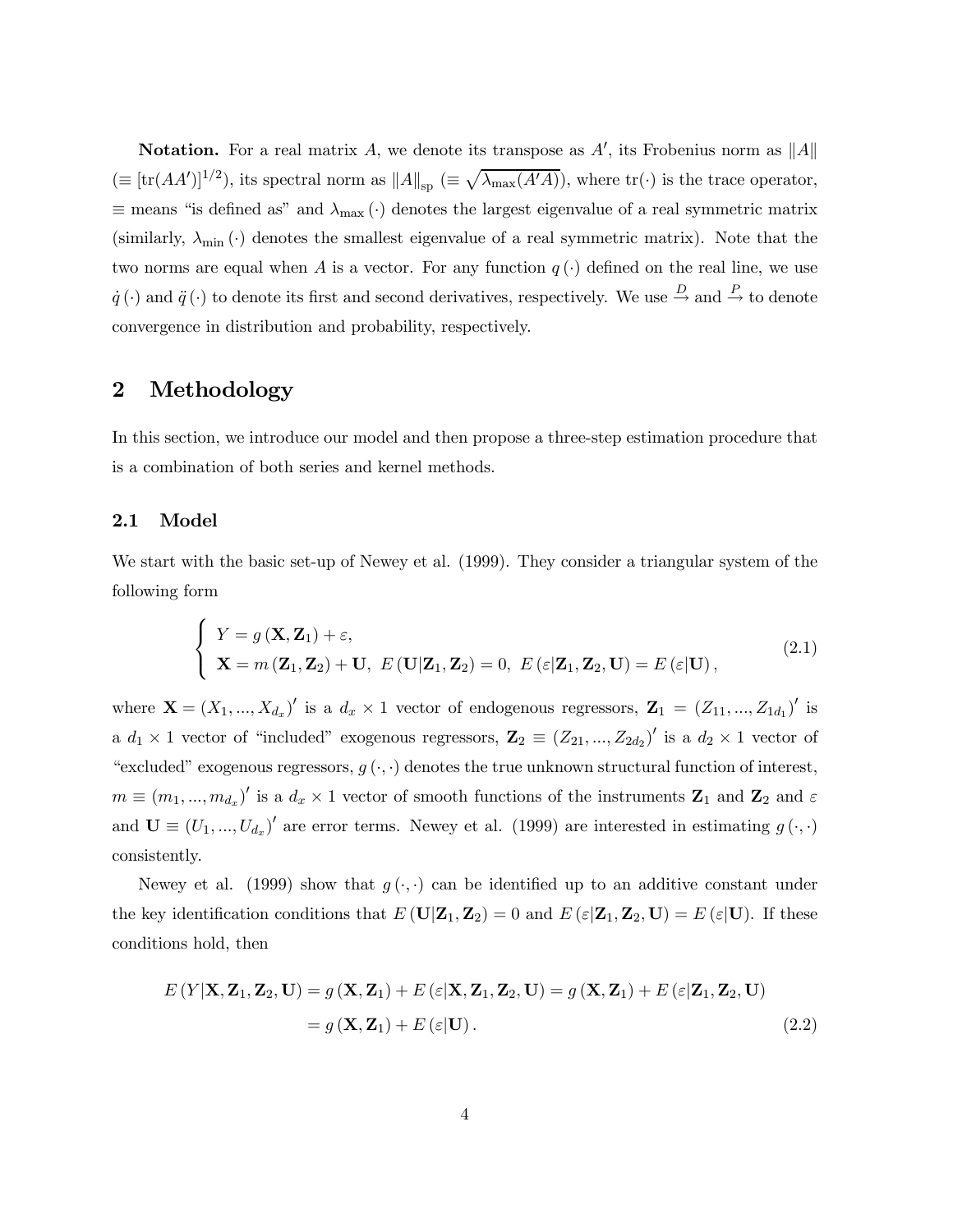If U is observed, this is a standard additive nonparametric regression model. However, in practice, U is not observed and it needs to be replaced by a consistent estimate. This motivates Su and Ullah (2008) to consider a three-stage procedure to obtain consistent estimates of  $g(\cdot, \cdot)$  via local-polynomial regressions. In the first-stage, they regress **X** on  $(\mathbf{Z}_1, \mathbf{Z}_2)$  via localpolynomial regression and obtain the residuals  **from this first-stage reduced-form regression.** In the second-stage, they estimate  $E(Y|\mathbf{X}, \mathbf{Z}_1, \mathbf{U})$  via another local-polynomial regression by regressing Y on X, Z<sub>1</sub> and  $\hat{U}$ . In the third-stage, they obtain the estimates of  $g(x, z_1)$  via the method of marginal integration. Unlike previous works in the literature, including Newey et al. (1999), Pinkse (2000) and Newey and Powell (2003) that are based upon two-stage series approximations and only establish mean square and uniform convergence, they establish the asymptotic distribution for their three step local-polynomial estimator.

There are two drawbacks associated with the estimator of Su and Ullah (2008). First, it is subject to the notorious "curse of dimensionality". Without any extra restriction, the convergence rate of their second and third-stage estimators depend on  $2d_x+d_1$  and  $d_x+d_1$ , respectively, which can be quite slow if either  $d_x$  or  $d_1$  is not small. As a result, their estimates may perform badly even for moderately large sample sizes when  $d_x + d_1 \geq 3$ . Second, their estimator does not have the oracle property which an optimal estimator of the additive component in a nonparametric regression model should exhibit. In this paper we try to address both issues.

To alleviate the curse of dimensionality problem, we propose to impose some amount of structure on  $g(\mathbf{X}, \mathbf{Z}_1)$ ,  $E(\varepsilon | \mathbf{U})$  and  $m_l(\mathbf{Z}_1, \mathbf{Z}_2)$ , where  $l = 1, ..., d_x$ . Specifically, we assume that  $E(\varepsilon)=0$  and the above nonparametric objects have additive forms:

$$
g(\mathbf{X}, \mathbf{Z}_{1}) = \mu_{g} + g_{1}(X_{1}) + ... + g_{d_{x}}(X_{d_{x}}) + g_{d_{x}+1}(Z_{11}) + ... + g_{d_{x}+d_{1}}(Z_{1d_{1}}),
$$
  
\n
$$
E(\varepsilon | \mathbf{U}) = \mu_{\varepsilon} + g_{d_{x}+d_{1}+1}(U_{1}) + ... + g_{2d_{x}+d_{1}}(U_{d_{x}}), \text{ and}
$$
  
\n
$$
m_{l}(\mathbf{Z}_{1}, \mathbf{Z}_{2}) = \mu_{l} + m_{l,1}(Z_{11}) + ... + m_{l,d_{1}}(Z_{1d_{1}}) + m_{l,d_{1}+1}(Z_{21}) + ... + m_{l,d}(Z_{2d_{2}}),
$$

where  $l = 1, ..., d_x$  and  $d = d_1 + d_2$ . Consequently, we have

$$
E(Y|\mathbf{X}, \mathbf{Z}_1, \mathbf{Z}_2, \mathbf{U}) = \mu + g_1(X_1) + \dots + g_{d_x}(X_{d_x}) + g_{d_x+1}(Z_{11}) + \dots + g_{d_x+d_1}(Z_{1d_1})
$$
  
+  $g_{d_x+d_1+1}(U_1) + \dots + g_{2d_x+d_1}(U_{d_x}) \equiv \bar{g}(\mathbf{X}, \mathbf{Z}_1, \mathbf{U}),$  (2.3)

where  $\mu = \mu_g + \mu_\varepsilon$ . Note that the  $g_j(\cdot)$ 's are not fully identified without further restriction. Depending on the method that is used to estimate the additive components, different identification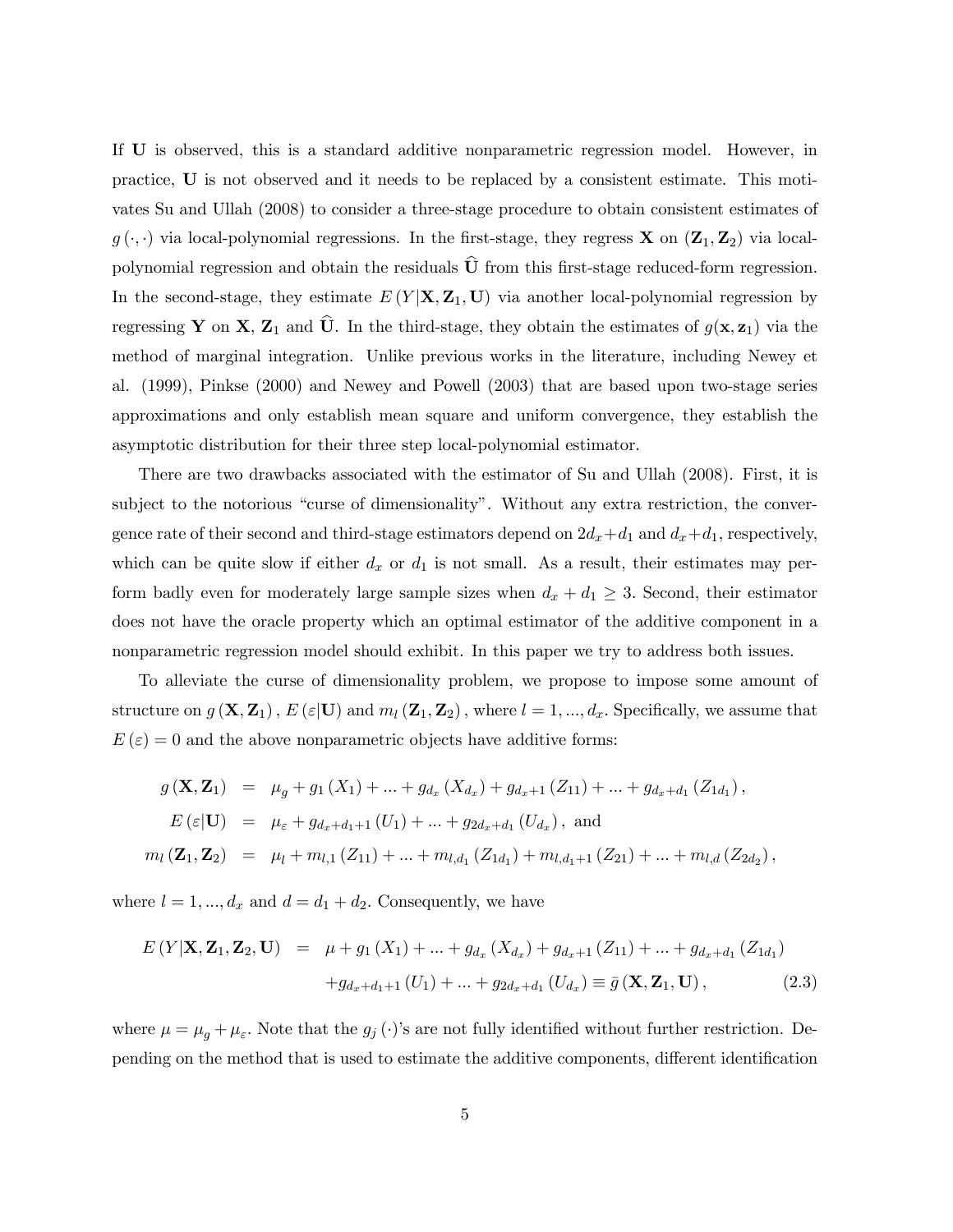conditions can be imposed. For example, for the method of marginal integration, a convenient set of identification conditions would be that each additive component (other than  $\mu$ ) in (2.3) has expectation zero.

Horowitz (2014) reviews methods for estimating nonparametric additive models, including the backfitting method, the marginal integration method, the series method and the mixture of a series method and a backfitting method to obtain oracle efficiency. It is well known that it is more difficult to study the asymptotic property of the backfitting estimator than the marginal integration estimator, but the latter has a curse of dimensionality problem if additivity is not imposed at the outset of estimation as in conventional kernel methods. Other problems that are associated with the marginal integration estimator include its lack of oracle property and its heavy computational burden. Kim et al. (1999) try to address the latter two problems by proposing a fast instrumental variable (IV) pilot estimator. However, they cannot avoid the curse of dimensionality problem. In fact, their IV pilot estimator depends on the estimation of the density function of the regressors at all data points. In addition, their paper ignores the notorious *boundary bias* problem for kernel density estimates and because their IV pilot estimate is not uniformly consistent on the full support, they have to use a trimming scheme to obtain the second-stage oracle estimator. To overcome the curse of dimensionality problem, Horowitz and Mammen (2004) propose a two-step estimation procedure with series estimation of the nonparametric additive components followed by a backfitting step that turns the series estimates into kernel estimates that are both oracle efficient and free of the curse of dimensionality.

Below we follow the lead of Horowitz and Mammen (2004) and propose a three-stage estimation procedure that is computationally efficient, oracle efficient and fully overcomes the curse of dimensionality. We shall adopt the following identification restrictions:  $g_l(0) = g_l(x_l)|_{x_l=0} = 0$ for  $l = 1, ..., 2d_x + d_1$ , and  $m_{l,k}(0) = 0$  for  $l = 1, ..., d_x$  and  $k = 1, 2, ..., d$ . Similar identification conditions are also adopted in Li (2000). The difference between our models and theirs is that their model does not allow for endogenous regressors. This complicates our problem relative to theirs as the endogeneity requires us to replace the unobserved errors in the second-stage with residuals. Hence, we need to take care of the additional bias factor from the first-step. Further, we also analyze the gradients of the additive nonparametric components.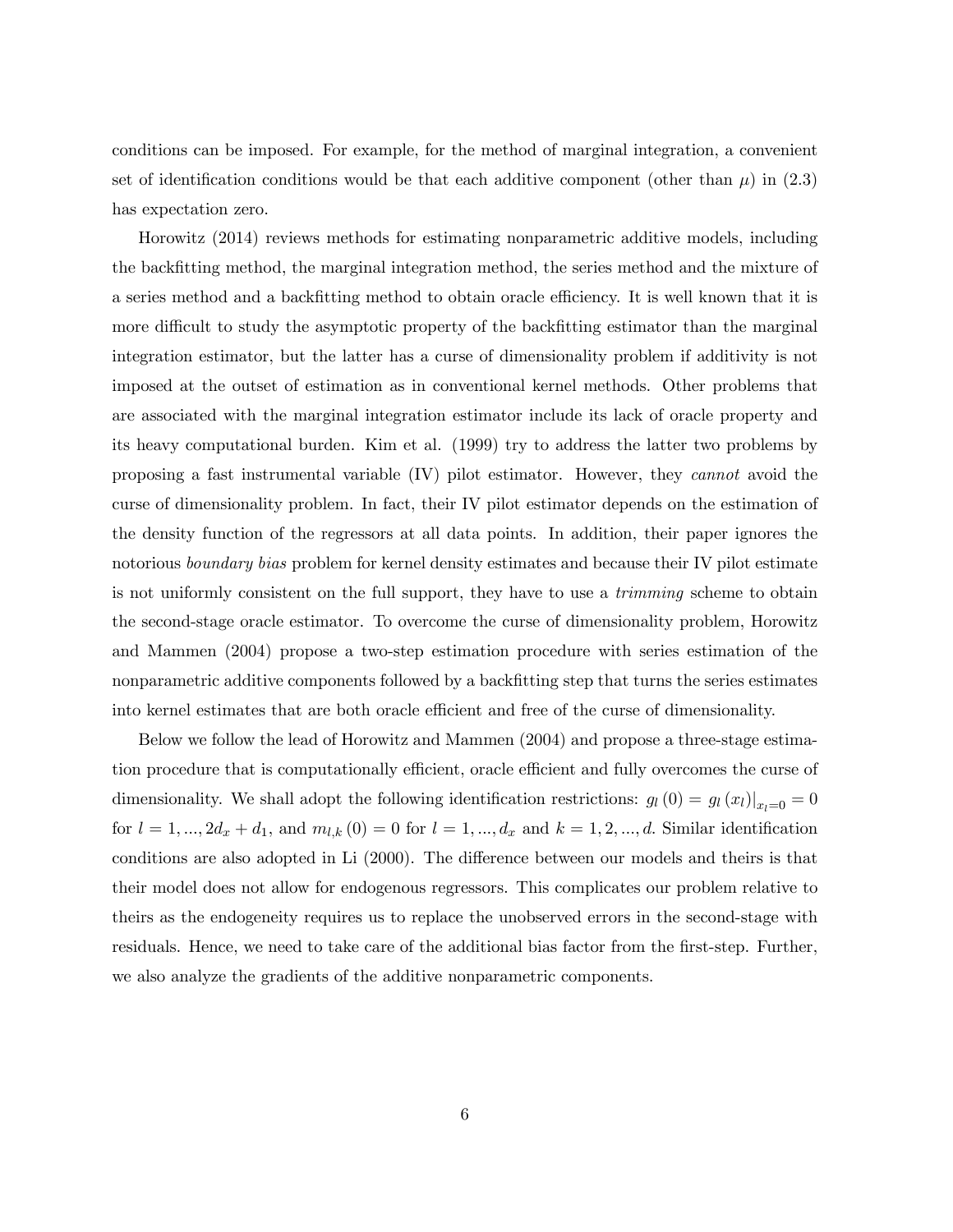#### 2.2 Estimation

Given a random sample of *n* observations  ${Y_i, \mathbf{X}_i, \mathbf{Z}_{1i}, \mathbf{Z}_{2i}}_{i=1}^n$  where  $\mathbf{X}_i = (X_{1i}, ..., X_{d_x i})'$ ,  $\mathbf{Z}_{1i} =$  $(Z_{11,i},...,Z_{1d_1,i})'$  and  $\mathbf{Z}_{2i} = (Z_{21,i},...,Z_{2d_2,i})'$ , we propose the following three-stage estimation procedure:

1. For  $l = 1, ..., d_x$ , let  $\tilde{\mu}_l$ ,  $\{\tilde{m}_{l,k}(Z_{1k,i}), k = 1, ..., d_1\}$  and  $\{\tilde{m}_{l,d_1+j}(Z_{2j,i}), j = 1, ..., d_2\},$ denote the series estimates of  $\mu_l$ ,  $\{m_{l,k}(Z_{1k,i}), k = 1, ..., d_1\}$  and  $\{m_{l,d_1+j}(Z_{2j,i}), j =$  $1, ..., d_2$  in the nonparametric additive regression

$$
X_{li} = \mu_l + m_{l,1} (Z_{11,i}) + ... + m_{l,d_1} (Z_{1d_1,i}) + m_{l,d_1+1} (Z_{21,i}) + ... + m_{l,d} (Z_{2d_2,i}) + U_{li}.
$$

Let  $\widetilde{U}_{li} \equiv X_{li} - \widetilde{\mu}_l - \widetilde{m}_{l,1} (Z_{11,i}) - ... - \widetilde{m}_{l,d_1} (Z_{1d_1,i}) - \widetilde{m}_{l,d_1+1} (Z_{21,i}) - ... - \widetilde{m}_{l,d} (Z_{2d_2,i})$  for  $l = 1, ..., d_x$  and  $i = 1, ..., n$ .

2. Estimate  $\mu$ ,  $\{g_l(X_{li}), l = 1, ..., d_x\}, \{g_{d_x+j}(Z_{1j,i}), j = 1, ..., d_1\}, \{g_{d_x+d_1+k}(\tilde{U}_{ki}), k = 1, ..., d_1\}$  ${1, ..., d_x}$ , in the following additive regression model

$$
Y_i = \mu + g_1(X_{1i}) + \dots + g_{d_x}(X_{d_xi}) + g_{d_x+1}(Z_{11,i}) + \dots + g_{d_x+d_1}(Z_{1d_1,i})
$$
  
+ 
$$
g_{d_x+d_1+1}(\widetilde{U}_{1i}) + \dots + g_{2d_x+d_1}(\widetilde{U}_{d_xi}) + \epsilon_i
$$

by the series method. Denote the estimates as  $\tilde{\mu}$ ,  $\{\tilde{g}_l(X_{li}), l = 1, ..., d_x\}, \{\tilde{g}_{d_x+j}(Z_{1j,i}),$  $j = 1, ..., d_1$  and  $\{\widetilde{g}_{d_x+d_1+k}(\widetilde{U}_{ki}), k = 1, ..., d_x\}.$ 

3. Estimate  $g_1(x_1)$  and its first-order derivative by the local-linear regression of  $\widetilde{Y}_{1i} = Y_i$  $\widetilde{\mu} - \widetilde{g}_2 (X_{2i}) - ... - \widetilde{g}_{d_x} (X_{d_x i}) - \widetilde{g}_{d_x + 1} (Z_{11,i}) - ... - \widetilde{g}_{d_x + d_1} (Z_{1d_1,i}) - \widetilde{g}_{d_x + d_1 + 1}(\widetilde{U}_{1i}) - ... \widetilde{g}_{2d_x+d_1}(\widetilde{U}_{d_x})$  on  $X_{1i}$ . Estimates of the other additive components in (2.3) and their firstorder derivatives are obtained analogously.

In relation to Horowitz and Mammen (2004), the above first-stage is new as we have to replace the unobservable  $U_{li}$  by their consistent estimates in the second-stage. In addition, Horowitz and Mammen (2004) are only interested in estimation of the nonparametric additive components themselves, while we are also interested in estimating the first-order derivatives (gradients). Alternatively, we could follow Kim et al. (1999) and use the kernel estimator in the first two-stages. The oracle estimator of Kim et al. (1999) has gained popularity in recent years. For example, Ozabaci and Henderson (2012) obtain the gradients of their estimator for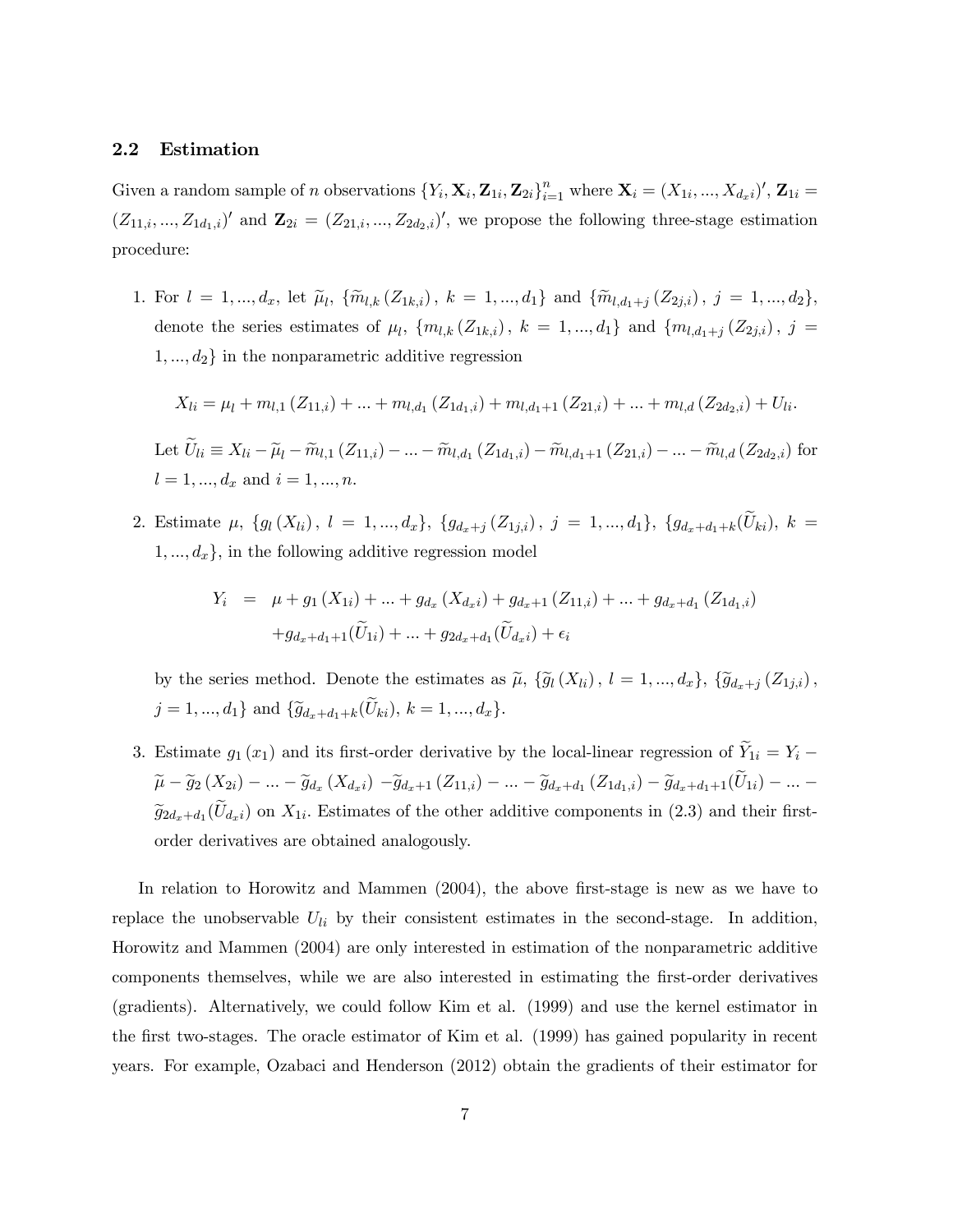the local-constant case and Martins-Filho and Yang (2007) consider the local-linear version of the oracle estimator, both assuming strictly exogenous regressors. However, as mentioned above, using the kernel estimators in the first two-stages here has several disadvantages and does not avoid the curse of dimensionality problem.

For notational simplicity, let  $\mathbf{W} = (\mathbf{X}', \mathbf{Z}'_1, \mathbf{U}')'$  and  $\mathbf{w} = (\mathbf{x}', \mathbf{z}'_1, \mathbf{u})'$ , where, e.g.,  $\mathbf{u} =$  $(u_1, ..., u_{d_x})'$  denotes a realization of U. We shall use  $\mathcal{Z} \equiv \mathcal{Z}_1 \times \mathcal{Z}_2$  and  $\mathcal{W} \equiv \mathcal{X} \times \mathcal{Z}_1 \times \mathcal{U}$  to denote the support of  $(\mathbf{Z}_1, \mathbf{Z}_2)$  and W, respectively. Let  $\{p_l(\cdot), l = 1, 2, ...\}$  denote a sequence of basis functions. Let  $\kappa_1 = \kappa_1 (n)$  and  $\kappa = \kappa (n)$  be some integers such that  $\kappa_1, \kappa \to \infty$  as  $n \to \infty$ . Let  $p^{\kappa_1}(v) \equiv [p_1(v), ..., p_{\kappa_1}(v)]'$ . Define

$$
P^{\kappa_1}(\mathbf{z}_1, \mathbf{z}_2) \equiv [1, p^{\kappa_1}(z_{11})', ..., p^{\kappa_1}(z_{1d_1})', p^{\kappa_1}(z_{21})', ..., p^{\kappa_1}(z_{2d_2})']', \text{ and}
$$
  
\n
$$
\Phi^{\kappa}(\mathbf{w}) \equiv [1, p^{\kappa}(x_1)', ..., p^{\kappa}(x_{d_x})', p^{\kappa}(z_{11})', ..., p^{\kappa_1}(z_{1d_1})', p^{\kappa}(u_1)', ..., p^{\kappa}(u_{d_x})']'.
$$

For each  $(\mathbf{z}_1, \mathbf{z}_2) \in \mathcal{Z}$ , we approximate  $m_l(\mathbf{z}_1, \mathbf{z}_2)$  and  $\bar{g}(\mathbf{w})$  by  $P^{\kappa_1}(\mathbf{z}_1, \mathbf{z}_2)'$   $\alpha_l$  and  $\Phi^{\kappa}(\mathbf{w})' \beta$ , respectively, for  $l = 1, ..., d_x$ , where  $\boldsymbol{\alpha}_l \equiv (\mu_l, \boldsymbol{\alpha}'_{l,1}, ..., \boldsymbol{\alpha}'_{l,d})'$  and  $\boldsymbol{\beta} = (\mu, \boldsymbol{\beta}'_1, ..., \boldsymbol{\beta}'_{2d_x+d_1})'$  are  $(1 + d\kappa_1) \times 1$  and  $(1 + (2d_x + d_1)\kappa) \times 1$  vectors of unknown parameters to be estimated. Here, each  $\alpha_{l,k}, k = 1, ..., d$ , is a  $\kappa_1 \times 1$  vector and each  $\beta_j$ ,  $j = 1, ..., 2d_x + d_1$ , is a  $\kappa \times 1$  vector. Let  $\mathbb{S}_{1k}$  and  $\mathbb{S}_k$  denote  $\kappa_1 \times (1 + d\kappa_1)$  and  $\kappa \times(1 + (2d_x + d_1)\kappa)$  selection matrices, respectively, such that  $\mathbb{S}_{1k} \alpha_l = \alpha_{l,k}$  and  $\mathbb{S}_k \beta_l = \beta_l$ .

To obtain the first-stage estimators of the  $m_l(\cdot)$ 's, let  $\tilde{\boldsymbol{\alpha}}_l \equiv (\tilde{\mu}_l, \tilde{\boldsymbol{\alpha}}'_{l,1}, ..., \tilde{\boldsymbol{\alpha}}'_{l,d})'$  be the solution to  $\min_{\mathbf{\alpha}_l} n^{-1} \sum_{i=1}^n \left[ X_{li} - P^{\kappa_1} \left( \mathbf{Z}_{1i}, \mathbf{Z}_{2i} \right)^{\prime} \mathbf{\alpha}_l \right]^2$ . The series estimator of  $m_l(\mathbf{z})$  is given by

$$
\widetilde{m}_l(\mathbf{z}_1, \mathbf{z}_2) = P^{\kappa_1}(\mathbf{z}_1, \mathbf{z}_2)' \widetilde{\alpha}_l
$$
\n
$$
= P^{\kappa_1}(\mathbf{z}_1, \mathbf{z}_2) \left[ n^{-1} \sum_{i=1}^n P^{\kappa_1}(\mathbf{Z}_{1i}, \mathbf{Z}_{2i}) P^{\kappa_1}(\mathbf{Z}_{1i}, \mathbf{Z}_{2i})' \right]^{-} n^{-1} \sum_{i=1}^n P^{\kappa_1}(\mathbf{Z}_{1i}, \mathbf{Z}_{2i}) X_{li},
$$

where  $A^-$  denotes the Moore-Penrose generalized inverse of A. Note that we can write  $\widetilde{m}_l(\mathbf{z}_1, \mathbf{z}_2)$ as  $\tilde{m}_l(\mathbf{z}_1, \mathbf{z}_2) = \tilde{\mu}_l + \sum_{k=1}^{d_1} \tilde{m}_{l,k}(z_{1k}) + \sum_{j=1}^{d_2} \tilde{m}_{l,d_1+j}(z_{2j}),$  where  $\tilde{m}_{l,k}(z_{1k}) = p^{\kappa_1}(z_{1k})' \tilde{\alpha}_{l,k}$  is a series estimator of  $m_{l,k}(z_{1k})$  for  $k = 1, ..., d_1$  and  $\widetilde{m}_{l,d_1+j}(z_{2j}) = p^{\kappa_1}(z_{2j})' \widetilde{\alpha}_{l,d_1+j}$  is a series estimator of  $m_{l,d_1+j} (z_{2j})$  for  $j = 1, ..., d_2$ .

To obtain the second-stage estimators of the  $g_l(\cdot)$ 's, let  $\widetilde{\boldsymbol{\beta}} \equiv (\widetilde{\mu}, \widetilde{\beta}'_1, ..., \widetilde{\beta}'_{2d_x+d_1})'$  be a solution to  $\min_{\beta} n^{-1} \sum_{i=1}^n \left[ Y_i - P^{\kappa}(\widetilde{\mathbf{W}}_i)' \beta \right]^2$ , where  $\widetilde{\mathbf{W}}_i = (\mathbf{X}'_i, \mathbf{Z}'_{1i}, \widetilde{\mathbf{U}}'_i)'$  and  $\widetilde{\mathbf{U}}_i = (\widetilde{U}_{1i}, ..., \widetilde{U}_{d_x i})'$ . The series estimator of  $\bar{g}(\mathbf{w})$  is given by

$$
\widetilde{\tilde{g}}(\mathbf{w}) = P^{\kappa}(\mathbf{w})' \widetilde{\boldsymbol{\beta}} = \widetilde{\mu} + \sum_{l=1}^{d_x} \widetilde{g}_l(x_l) + \sum_{k=1}^{d_1} \widetilde{g}_{d_x+k}(z_{1k}) + \sum_{j=1}^{d_x} \widetilde{g}_{d_x+d_1+k}(u_j).
$$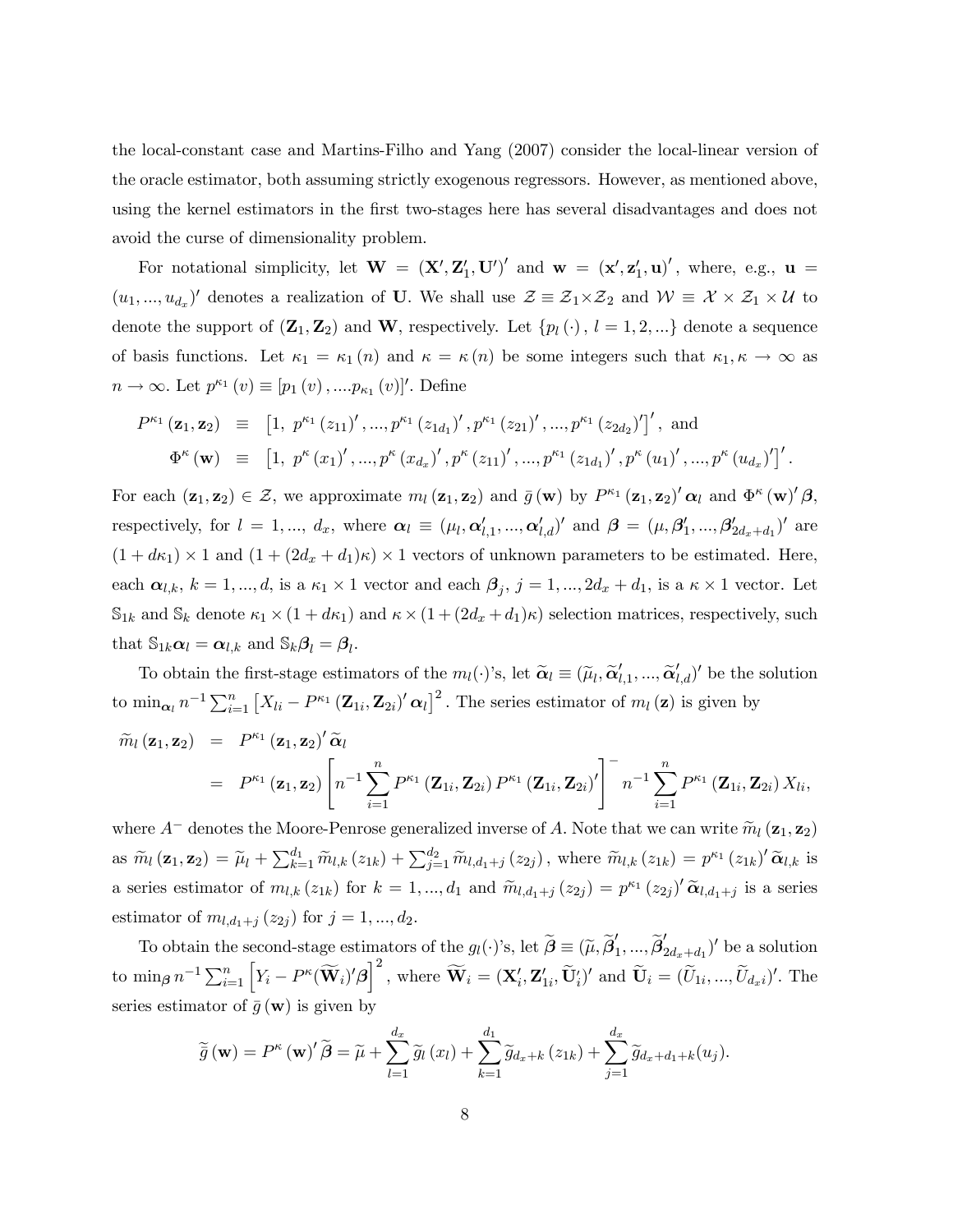Let  $\gamma_1(x_1) \equiv [g_1(x_1), \dot{g}_1(x_1)]'$ . We use  $\hat{\gamma}_1(x_1) \equiv [\hat{g}_1(x_1), \dot{g}_1(x_1)]'$  to denote the locallinear estimate of  $\gamma_1 (x_1)$  in the third-stage by using the kernel function  $K(\cdot)$  and bandwidth *h*. Let  $\mathbf{Y}_1 \equiv (Y_{11},..., Y_{1n})'$ ,  $X_{1i}^*(x_1) \equiv (1, X_{1i} - x_1)'$ ,  $X_1(x_1) \equiv [X_{11}^*(x_1),..., X_{1n}^*(x_1)]'$  and  $\mathbb{K}_{x_1} \equiv \text{diag}(K_{1x_1}, ..., K_{nx_1})$  where  $K_{ix_1} \equiv K_h (X_{1i} - x_1)$  and  $K_h (\cdot) \equiv K (\cdot/h) / h$ . Then

$$
\widehat{\gamma}_{1}(x_{1}) = [\mathbb{X}_{1}(x_{1})' \mathbb{K}_{x_{1}} \mathbb{X}_{1}(x_{1})]^{-1} \mathbb{X}_{1}(x_{1})' \mathbb{K}_{x_{1}} \widetilde{\mathbf{Y}}_{1}.
$$

Below we study the asymptotic properties of  $\tilde{\boldsymbol{\beta}}$  and  $\hat{\gamma}_1 (x_1)$ .

## 3 Asymptotic properties

In this section we state two theorems that give the main results of the paper. Even though several results are available in the literature on nonparametric or semiparametric regressions with nonparametrically generated regressors (see, e.g., Mammen et al., 2012 and Hahn and Ridder, 2013 for recent contributions), none of them can be directly applied to our framework. In particular, Hahn and Ridder (2013) study the asymptotic distribution of three-step estimators of a finite-dimensional parameter vector where the second-step consists of one or more nonparametric generated regressions on a regressor that is estimated in the first-step. In sharp contrast, our third-stage estimator is also a nonparametric estimator. Under fairly general conditions, Mammen et al. (2012) focus on two-stage nonparametric regression where the first-stage can be kernel or series estimation while the second-stage is local-linear estimation. In principle, we can treat our second and third-stage estimation as their first and second-stage estimation, respectively and then apply their results to our case. However, their results are built upon high-level assumptions and are usually not optimal. For this reason, we derive the asymptotic properties of our three-stage estimators under some primitive conditions specified in the preceding section.

Let  $Y_i$ ,  $\mathbf{W}_i \equiv (\mathbf{X}'_i, \mathbf{Z}_{1i}, \mathbf{U}'_i)'$ ,  $\mathbf{Z}_{2i}$  and  $U_{li}$  to denote the *i*th random observation of Y, W,  $\mathbf{Z}_2$  and  $U_l$ , respectively. Let  $e_i \equiv Y_i - \bar{g}(\mathbf{X}_i, \mathbf{Z}_{1i}, \mathbf{U}_i)$  and  $\Phi_i = \Phi^{\kappa}(\mathbf{W}_i)$ , and  $Q_{\Phi\Phi} \equiv E[\Phi_i \Phi'_i]$ . The asymptotic properties of the second-stage series estimator  $\tilde{\beta}$  are reported in the following theorem.

**Theorem 3.1** Suppose that Assumptions  $A.1-A.5(i)$  in Appendix A hold. Then

 $(i)$   $\tilde{\boldsymbol{\beta}} - \boldsymbol{\beta} = Q_{\Phi\Phi}^{-1} n^{-1} \sum_{i=1}^{n} \Phi_i e_i + Q_{\Phi\Phi}^{-1} n^{-1} \sum_{i=1}^{n} \Phi_i \left[ \bar{g} \left( X_i, Z_{1i}, U_i \right) - \Phi_i' \boldsymbol{\beta} \right] - Q_{\Phi\Phi}^{-1} n^{-1} \sum_{i=1}^{n} \Phi_i$  $\times \sum_{l=1}^{d_x} \dot{g}_{d_x+d_1+l} (U_{li}) (\tilde{U}_{li} - U_{li}) + \mathbf{R}_{n,\beta};$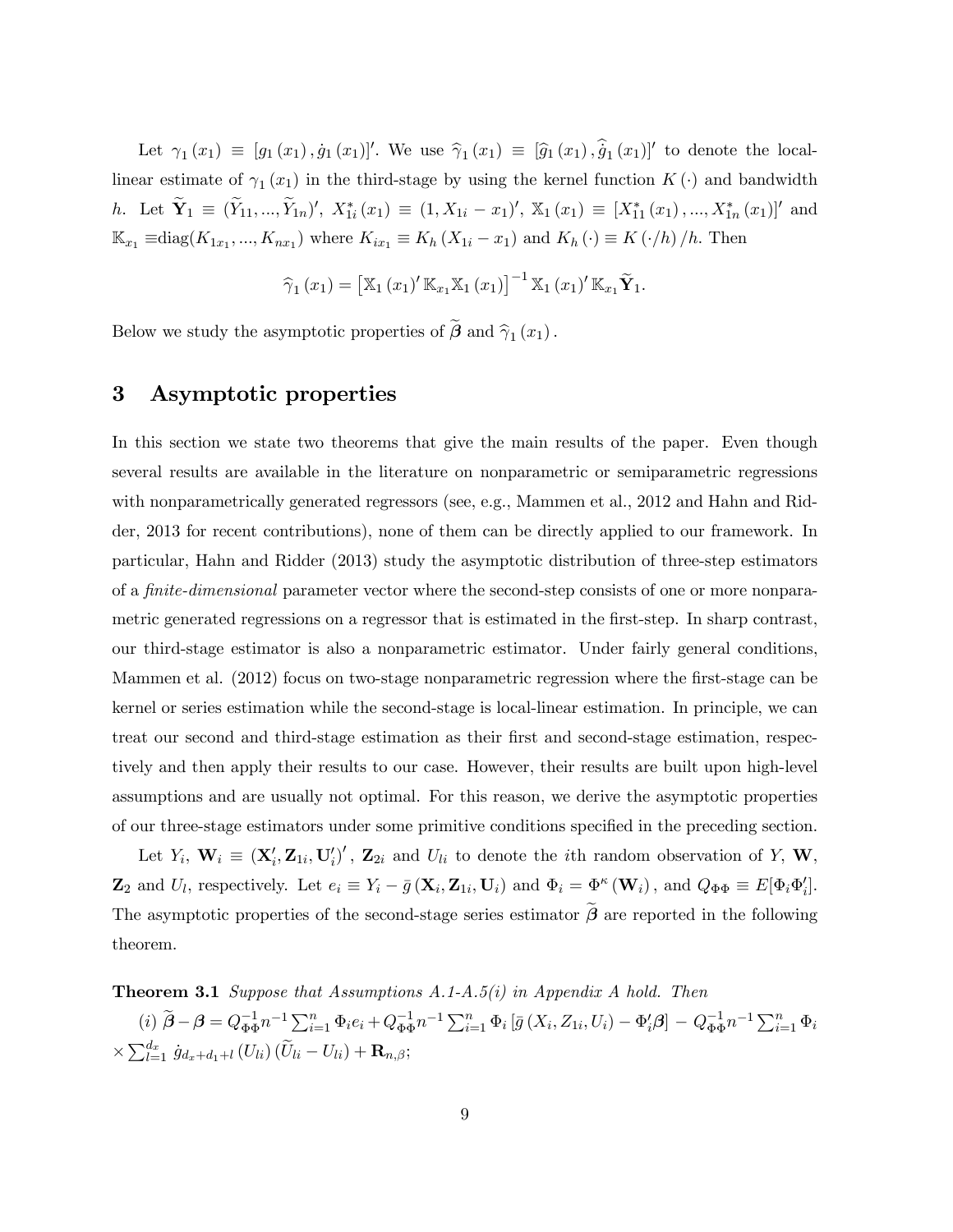$(ii)$   $\left\| \widetilde{\boldsymbol{\beta}} - \boldsymbol{\beta} \right\| = O_P \left( \nu_n + \nu_{1n} \right);$  $(iii)$  sup $_{\mathbf{w}\in\mathcal{W}}\left|\tilde{\tilde{g}}\left(\mathbf{w}\right)-\bar{g}\left(\mathbf{w}\right)\right| = O_P\left[\varsigma_{0\kappa}\left(\nu_{n}+\nu_{1n}\right)\right];$ 

where  $\|\mathbf{R}_{n,\beta}\| = \tau_n O_P(\nu_n + \nu_{1n})$  and  $\nu_{1n}, \nu_n$  and  $\tau_n$  are defined in Assumption A.5(i).

To appreciate the effect of the first-stage series estimation on the second-stage series estimation, let  $\bar{\beta}$  denote a series estimator of  $\beta$  by using  $U_i$  together with  $(X_i, Z_{1i})$  as the regressors. Then it is standard to show that

$$
\bar{\boldsymbol{\beta}} - \boldsymbol{\beta} = Q_{\Phi\Phi}^{-1} n^{-1} \sum_{i=1}^{n} \Phi_i e_i + Q_{\Phi\Phi}^{-1} n^{-1} \sum_{i=1}^{n} \Phi_i \left[ \bar{g}(X_i, Z_{1i}, U_i) - \Phi_i' \boldsymbol{\beta} \right] + \bar{\mathbf{R}}_{n,\beta}
$$

and  $\|\bar{\boldsymbol{\beta}} - \boldsymbol{\beta}\| = O_P(\nu_n)$ , where  $\|\bar{\mathbf{R}}_{n,\beta}\| = O_P(\kappa n^{-1/2} \nu_n) = o(\nu_n)$ . The third term on the right hand side of the expression in Theorem  $3.1(i)$  signifies the asymptotically non-negligible dominant effect of the first-stage estimation on the second-stage estimation.

With Theorem 3.1, it is straightforward to show the asymptotic joint distribution of our three-stage estimators of  $g_1(x_1)$  and its gradient.

**Theorem 3.2** Let  $H \equiv diag(1, h)$ . Suppose that Assumptions A.1-A.5 in Appendix A hold. Then

(i) (Normality) 
$$
\sqrt{nh}H\left[\hat{\gamma}_1(x_1) - \gamma_1(x_1) - b_1(x_1)\right] \stackrel{D}{\rightarrow} N(0, \Omega_1(x_1)),
$$
 where  $b_1(x_1) \equiv$   
\n
$$
\begin{pmatrix}\n\frac{v_{21}}{2}h^2\ddot{g}_1(x_1) \\
0\n\end{pmatrix}, \Omega_1(x_1) \equiv \begin{pmatrix}\n\sigma^2(x_1)/f_{X_1}(x_1) & 0 \\
0 & v_{22}\sigma^2(x_1)/[v_{21}^2f_{X_1}(x_1)]\n\end{pmatrix}, \sigma^2(x_1) \equiv E(e_i^2)
$$
\n
$$
X_{1i} = x_1, f_{X_1}(\cdot) \text{ denotes the probability density function (PDF) of } X_{1i}, \text{ and } v_{st} \equiv \int v^s K(v)^t dv
$$
\n
$$
\text{for } s, t = 0, 1, 2.
$$

(ii) (Uniform consistency) Suppose that  $Q_{\Phi\Phi,e} \equiv E(\Phi_i \Phi_i' e_i^2)$  has bounded maximum eigenvalue. Then  $\sup_{x_1 \in \mathcal{X}_1} \|H[\hat{\gamma}_1(x_1) - \gamma_1(x_1)]\| = O_P((nh/\log n)^{-1/2} + h^2).$ 

Theorem 3.2(*i*) indicates that our three-step estimator of  $\gamma_1 (x_1)=[g_1 (x_1), \dot{g}_1 (x_1)]'$  has the asymptotic oracle property. The asymptotic distribution of the local-linear estimator of  $\gamma_1(x_1)$  is not affected by random sampling errors in the first two-stage estimators. In fact, the three-step estimator of  $\gamma_1 (x_1)$  has the same asymptotic distribution that we would have if the other components in  $\bar{g}(x, z_1, u)$  were known and a local-linear procedure is used to estimate  $\gamma_1 (x_1)$ . Theorem 3.2(*ii*) gives the uniform convergence rate for  $\hat{\gamma}_1 (x_1)$ . Similar properties can be established for the local-linear estimators of other components of  $\bar{g}(x, z_1, u)$ . In addition, following the standard exercise in the nonparametric kernel literature, we can also demonstrate that these estimators are asymptotically independently distributed.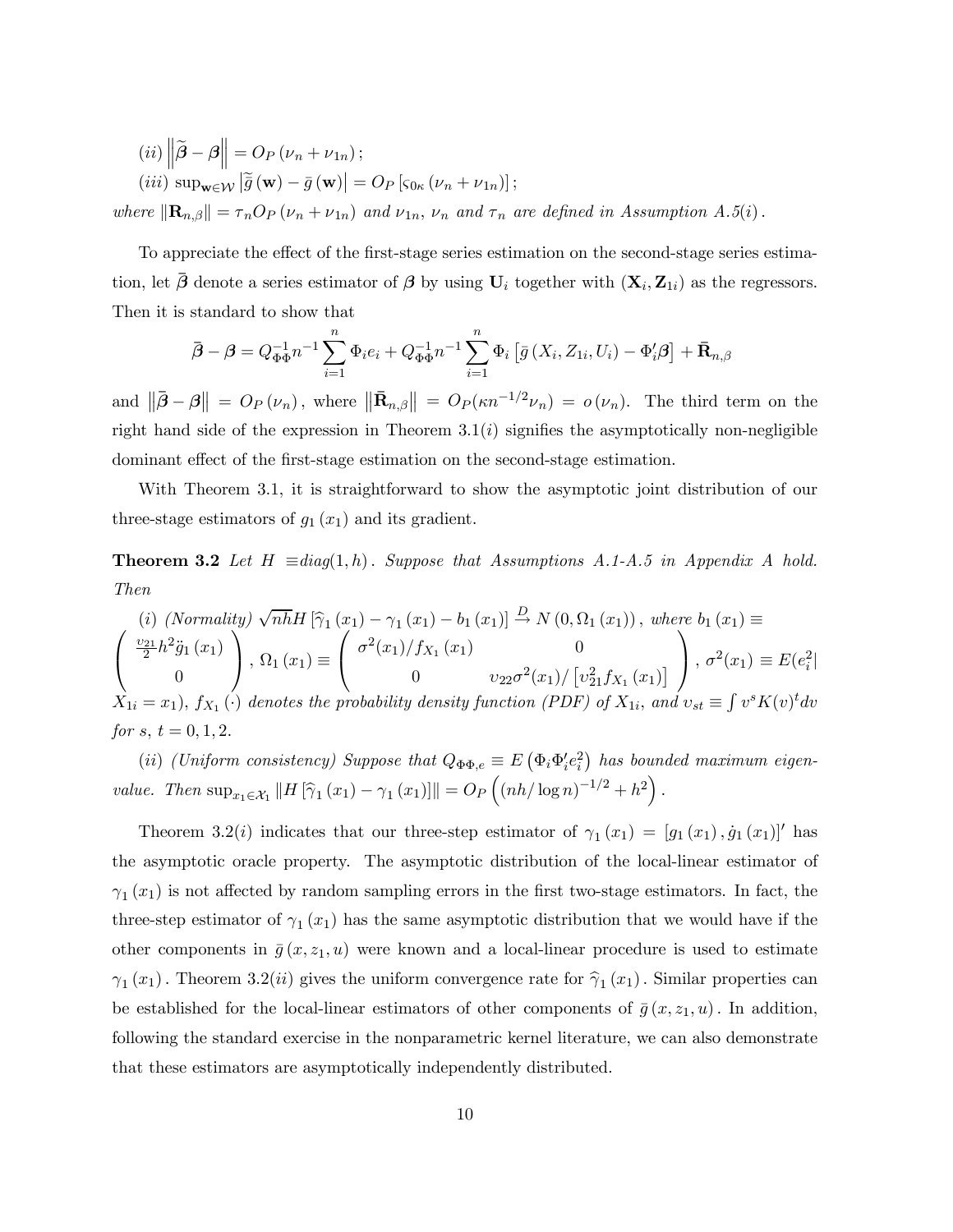### 4 Partially linear additive models

In this section we consider a slight extension of the model in (2.1) to the following partially linear functional coefficient model

$$
\begin{cases}\nY = g(\mathbf{X}, \mathbf{Z}_1) + \theta' \mathbf{V} + \varepsilon, \\
\mathbf{X} = m(\mathbf{Z}_1, \mathbf{Z}_2) + \Psi \mathbf{V} + \mathbf{U}, \ E(\mathbf{U}|\mathbf{Z}_1, \mathbf{Z}_2, \mathbf{V}) = 0, \ E(\varepsilon|\mathbf{Z}_1, \mathbf{Z}_2, \mathbf{U}, \mathbf{V}) = E(\varepsilon|\mathbf{U}), E(\varepsilon) = 0,\n\end{cases} (4.1)
$$

where Y, X, Z<sub>1</sub>, Z<sub>2</sub>, Z<sub>2</sub>, and  $\varepsilon$  are defined as above, V is a  $k \times 1$  vector of exogenous variables,  $\theta$  is a  $k \times 1$  parameter vector and  $\Psi = [\psi'_1, ..., \psi'_{d_x}]'$  is a  $d_x \times k$  matrix of parameters in the reduced form regression for  $X$ . To avoid the curse of dimensionality, we continue to assume that  $m(\mathbf{Z}_1, \mathbf{Z}_2), g(\mathbf{X}, \mathbf{Z}_1)$  and  $E(\varepsilon | \mathbf{U})$  have the additive forms given in Section 2.1.

We remark that the results developed in previous sections extend straightforwardly to the model specified in (4.1). Note that

$$
E(Y|\mathbf{X}, \mathbf{Z}_1, \mathbf{Z}_2, \mathbf{U}, \mathbf{V}) = g(\mathbf{X}, \mathbf{Z}_1) + E(\varepsilon | \mathbf{U}) + \theta' \mathbf{V} = \bar{g}(\mathbf{X}, \mathbf{Z}_1, \mathbf{U}) + \theta' \mathbf{V} \text{ and } (4.2)
$$

$$
E\left(\mathbf{X}|\mathbf{Z}_1,\mathbf{Z}_2,\mathbf{V}\right) = m\left(\mathbf{Z}_1,\mathbf{Z}_2\right) + \Psi\mathbf{V}.\tag{4.3}
$$

Given a random sample  $\{(Y_i, \mathbf{X}_i, \mathbf{Z}_{1i}, \mathbf{Z}_{2i}, \mathbf{V}_i), i = 1, ..., n\}$ , we can continue to adopt the threestep procedure outlined in Section 2.2 to estimate the above model. First, we choose  $(\alpha_l,$  $\psi_l$ ) to minimize  $n^{-1} \sum_{i=1}^n [X_{li} - P^{\kappa_1} (\mathbf{Z}_{1i}, \mathbf{Z}_{2i})' \alpha_l - \mathbf{V}'_i \psi_l]^2$ . Let  $(\tilde{\alpha}_l, \tilde{\psi}_l)$  denote the solution. The series estimator of  $m_l(\mathbf{z}_1, \mathbf{z}_2)$  is given by  $\widetilde{m}_l(\mathbf{z}_1, \mathbf{z}_2) = P^{\kappa_1}(\mathbf{z}_1, \mathbf{z}_2)'$   $\widetilde{\alpha}_l$ . Define the residuals  $\widetilde{U}_{li} = X_{li} - \widetilde{m}_l (\mathbf{Z}_{1i}, \mathbf{Z}_{2i}) - \widetilde{\psi}_l' \mathbf{V}_i$ . Let  $\widetilde{\mathbf{U}}_i = (\widetilde{U}_{1i}, ..., \widetilde{U}_{d_x i})'$ ,  $\widetilde{\mathbf{W}}_i = (\mathbf{X}'_i, \mathbf{Z}'_{1i}, \widetilde{\mathbf{U}}'_i)'$  and  $P^{\kappa}(\widetilde{\mathbf{W}}_i)$  be defined as before. Second, we choose  $(\beta, \theta)$  to minimize  $n^{-1} \sum_{i=1}^{n} [Y_i - P^{\kappa}(\widetilde{\mathbf{W}}_i)' \beta - \mathbf{V}_i' \theta]^2$ . Let  $\widetilde{\boldsymbol{\beta}} \equiv (\widetilde{\mu}, \widetilde{\boldsymbol{\beta}}'_1, ..., \widetilde{\boldsymbol{\beta}}'_{2d_x+d_1})'$  and  $\widetilde{\theta}$  denote the solution. Define  $\widetilde{Y}_{1i} = Y_i - \widetilde{\boldsymbol{\beta}}'_{(-1)}P^{\kappa}(\widetilde{\mathbf{W}}_i) - \widetilde{\theta}' \mathbf{V}_i$  where  $\widetilde{\beta}_{(-1)}$  is defined as  $\widetilde{\beta}$  with its component  $\widetilde{\beta}_1$  being replaced by a  $\kappa \times 1$  vector of zeros. Third, we estimate  $g_1(x_1)$  and its first-order derivative by regressing  $\tilde{Y}_{1i}$  on  $X_{1i}$  via the local-linear procedure. Let  $\hat{\gamma}_1 (x_1)$  denote the estimate of  $\gamma_1 (x_1)$  via local-linear fitting.

It is well known that the finite dimensional parameter vectors  $\psi_l$ 's and  $\theta$  can be estimated at the parametric  $\sqrt{n}$ -rate and the appearance of the linear components in (4.1) will not affect the asymptotic properties of  $\tilde{\beta}$  and  $\hat{\gamma}_1 (x_1)$ . To conserve space, we do not repeat the arguments here.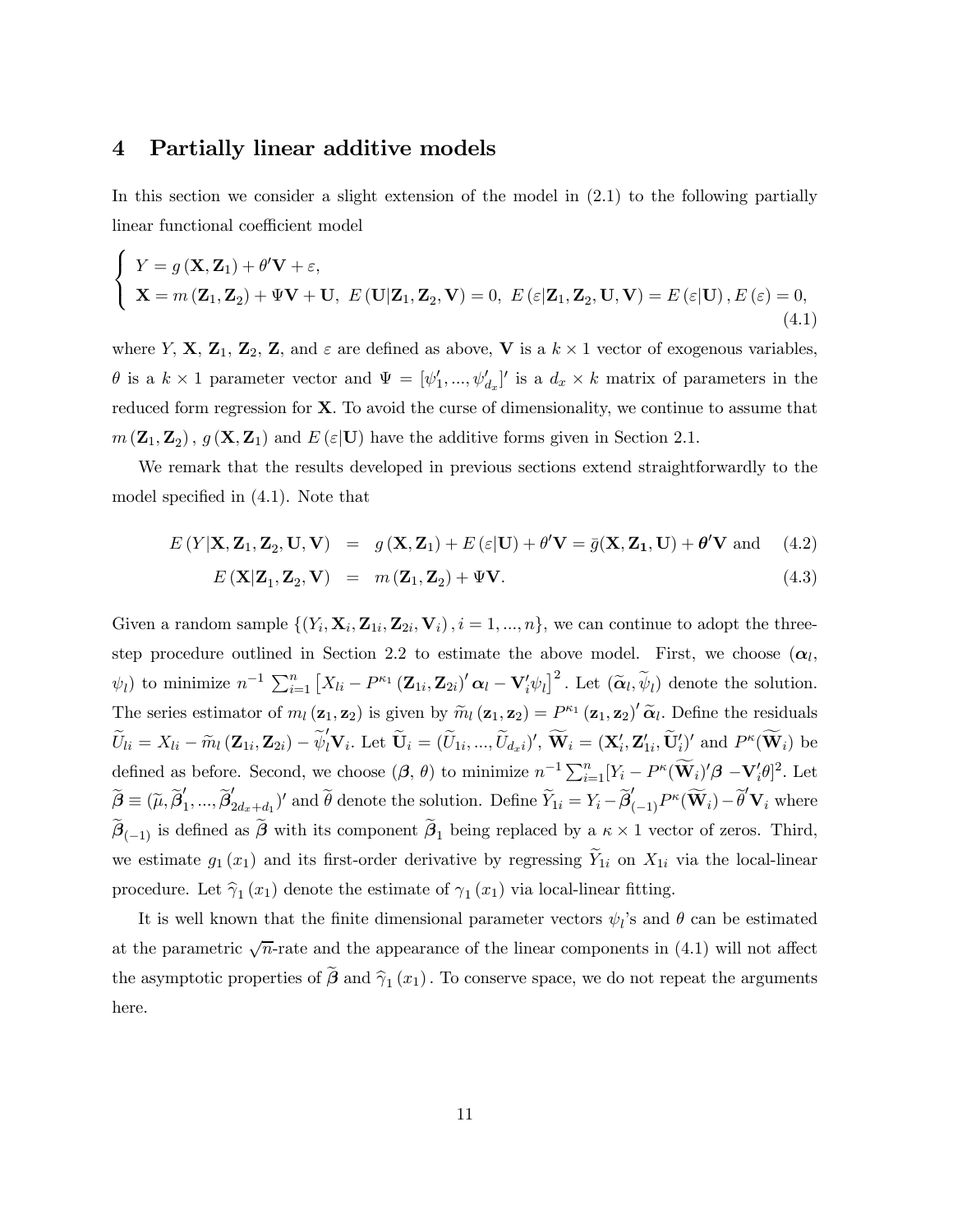## 5 Finite sample properties

In this section we evaluate the finite sample properties of our estimator by simulations. We first look at four data generating processes (DGPs) to show the performance of our estimator. We then consider higher-dimensional data and compare our estimator to a fully nonparametric alternative of Su and Ullah (2008). We report the average bias, variance, and root mean square error (RMSE) for the final-stage conditional mean and gradients estimates across 1000 Monte Carlo simulations. We consider three different sample sizes: 100 200 and 400.

#### 5.1 Baseline simulations

We consider four different DGPs of structural equations between  $Y, X, Z$  (once for  $V$  in DGP 3),  $\varepsilon$  and u. Unless we state otherwise,  $Z_1$  and  $Z_2$  are independently distributed as uniform from zero to one  $(U[0,1])$  and  $\varepsilon$  and u are independently distributed as Gaussian with mean zero and variance one  $(N(0, 1))$  and are mutually independent of one another and of X and  $(Z_1, Z_2)$ . For the first three DGPs, each error distribution is assumed to be homoskedastic.

Our first DGP is our baseline model and is given as

$$
Y = \sin(X) + \sin(Z_1) + \varepsilon
$$
, and  $X = \sin(Z_1) + \sin(Z_2) + u$ .

Our second DGP considers a slightly more complicated first-stage regression model as  $Z_2$  enters the reduced form of  $X$  via the PDF of a logistic distribution

$$
Y = 0.25X^{2} + 0.5Z_{1}^{2} + \varepsilon, \text{ and } X = 0.20Z_{1}^{2} + \frac{e^{-Z_{2}}}{\left(1 + e^{-Z_{2}}\right)^{2}} + u.
$$

Our third DGP considers the partially linear extension where  $V_1$  and  $V_2$  are distributed via a binomial and Gaussian distribution, respectively:

$$
Y = \sin(X) + \sin(Z_1) + 0.5V_1 + V_2 + \varepsilon, \text{ and } X = \sin(Z_1) + \sin(Z_2) + u.
$$

Finally, our fourth DGP is similar to the first, but allows for heteroskedasticity (note that our theory allows for heteroskedasticity). Specifically, we allow the variance of  $\varepsilon$  to be a function of  $Z_1$  and  $Z_2$  via  $0.1 + 0.5Z_1^2 + 0.5Z_2^2$ . Apparently,  $d_x = d_1 = d_2 = 1$  in DGPs 1-4.

We estimate the structural function in three steps. In the first two steps we use cubic Bsplines for the sieve estimation and in the third step we use local-linear kernel regression. For the spline estimation, we specify the number of knots as  $\lfloor 2n^{1/5} \rfloor$  so that  $\kappa_1 = \kappa = \lfloor 2n^{1/5} \rfloor + 4$ ,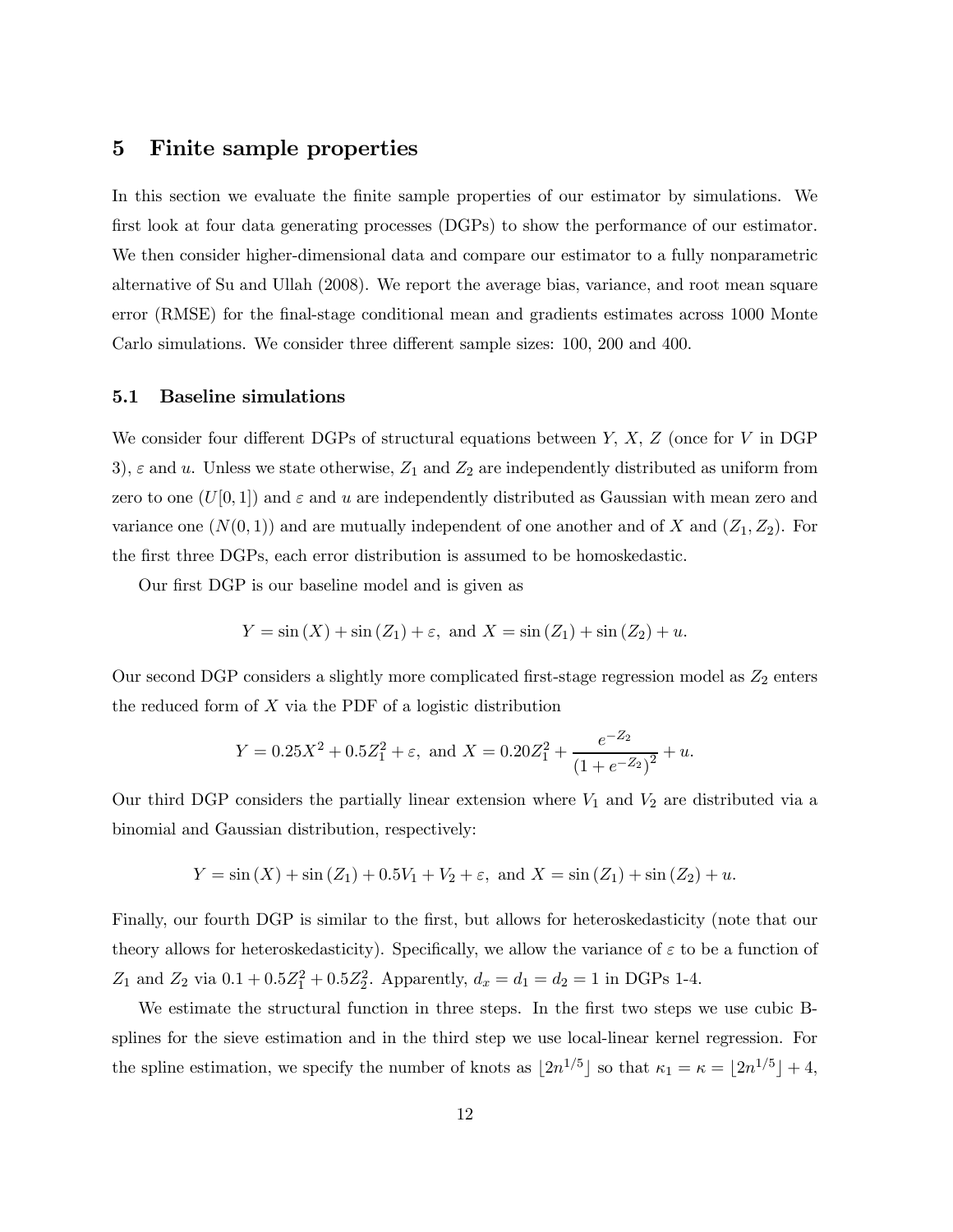|                  | $\widehat{g}(\cdot,\cdot)$ | $\partial \widehat{g}(\cdot,\cdot)$<br>$\overline{\partial x}$ | $\partial \widehat{g}(\cdot,\cdot)$<br>$\overline{\partial z_1}$ | $\widehat{g}(\cdot,\cdot)$ | $\partial \widehat{g}(\cdot,\cdot)$<br>$\overline{\partial x}$ | $\partial \widehat{g}(\cdot,\cdot)$<br>$\overline{\partial z_1}$ | $\widehat{g}(\cdot,\cdot)$ | $\partial \widehat{g}(\cdot,\cdot)$<br>$\overline{\partial x}$ | $\partial \widehat{g}(\cdot,\cdot)$<br>$\overline{\partial z_1}$ |
|------------------|----------------------------|----------------------------------------------------------------|------------------------------------------------------------------|----------------------------|----------------------------------------------------------------|------------------------------------------------------------------|----------------------------|----------------------------------------------------------------|------------------------------------------------------------------|
|                  |                            | $n=100$                                                        |                                                                  |                            | $n=200$                                                        |                                                                  |                            | $n=400$                                                        |                                                                  |
| <b>Bias</b>      |                            |                                                                |                                                                  |                            |                                                                |                                                                  |                            |                                                                |                                                                  |
| DGP 1            | 0.0522                     | $-0.0611$                                                      | 0.2847                                                           | 0.0419                     | $-0.0586$                                                      | 0.0092                                                           | 0.0297                     | $-0.0358$                                                      | $-0.0078$                                                        |
| DGP <sub>2</sub> | $-0.0649$                  | 0.0525                                                         | $-0.0346$                                                        | $-0.0621$                  | 0.0178                                                         | $-0.0483$                                                        | $-0.0434$                  | 0.0577                                                         | $-0.0013$                                                        |
| DGP 3            | 0.0526                     | $-0.0544$                                                      | $-0.0019$                                                        | 0.0371                     | $-0.0575$                                                      | $-0.0024$                                                        | 0.0278                     | $-0.0502$                                                      | $-0.0015$                                                        |
| DGP 4            | 0.0515                     | $-0.0341$                                                      | 0.0542                                                           | 0.0412                     | $-0.0556$                                                      | 0.0166                                                           | 0.0285                     | $-0.0347$                                                      | $-0.0138$                                                        |
|                  |                            |                                                                |                                                                  |                            |                                                                |                                                                  |                            |                                                                |                                                                  |
| Variance         |                            |                                                                |                                                                  |                            |                                                                |                                                                  |                            |                                                                |                                                                  |
| DGP 1            | 0.0526                     | 0.0879                                                         | 0.3017                                                           | 0.0316                     | 0.0593                                                         | 0.1672                                                           | 0.0195                     | 0.0419                                                         | 0.1120                                                           |
| DGP <sub>2</sub> | 0.1234                     | 0.2485                                                         | 0.7299                                                           | 0.1211                     | 0.2352                                                         | 0.6851                                                           | 0.0508                     | 0.2242                                                         | 0.3233                                                           |
| DGP <sub>3</sub> | 0.1170                     | 0.1530                                                         | 0.6956                                                           | 0.0703                     | 0.1054                                                         | 0.4047                                                           | 0.0443                     | 0.0686                                                         | 0.2732                                                           |
| DGP 4            | 0.1182                     | 0.1520                                                         | 0.6670                                                           | 0.0692                     | 0.1016                                                         | 0.3773                                                           | 0.0436                     | 0.0714                                                         | 0.2562                                                           |
|                  |                            |                                                                |                                                                  |                            |                                                                |                                                                  |                            |                                                                |                                                                  |
| RMSE             |                            |                                                                |                                                                  |                            |                                                                |                                                                  |                            |                                                                |                                                                  |
| DGP 1            | 0.2468                     | 0.3699                                                         | 0.6608                                                           | 0.1870                     | 0.2938                                                         | 0.4880                                                           | 0.1465                     | 0.2405                                                         | 0.3785                                                           |
| DGP <sub>2</sub> | 0.3708                     | 0.6714                                                         | 0.9763                                                           | 0.3701                     | 0.6684                                                         | 0.9310                                                           | 0.2365                     | 0.6382                                                         | 0.6197                                                           |
| DGP <sub>3</sub> | 0.3589                     | 0.4947                                                         | 0.9839                                                           | 0.2779                     | 0.4143                                                         | 0.7609                                                           | 0.2199                     | 0.3235                                                         | 0.5865                                                           |
| DGP 4            | 0.3659                     | 0.5004                                                         | 0.9740                                                           | 0.2755                     | 0.3974                                                         | 0.7161                                                           | 0.2163                     | 0.3171                                                         | 0.5669                                                           |

Table 1: Monte Carlo simulations for the final-stage conditional mean and gradient estimates

where  $|\cdot|$  denotes the integer part of  $\cdot$ . For the kernel regression, we need to choose both the kernel function  $K(\cdot)$  and the bandwidth parameter h. We apply the Gaussian kernel throughout the simulations and application:  $K(v) = \exp(-v^2/2)/\sqrt{2\pi}$ . There are two standard ways to choose the bandwidth. One is to apply Silverman's rule of thumb by setting  $h = 1.06s<sub>X</sub>n<sup>-1/5</sup>$ , where  $s_X$  denotes to sample standard deviation of  $X$ ; and the other is to consider leave-one-out least-squares cross-validation (LSCV). To save time on computation, we consider Silverman's rule-of-thumb choice of bandwidth. In our application, we will use generalized cross-validation (GCV) to choose the number of sieve basis terms in each of the first two steps' sieve estimation and LSCV to choose the bandwidth  $h$  in the last step kernel estimation. For example, in the first step, we choose  $\kappa_1$  to minimize the following GCV objective function

$$
GCV(\kappa_1) = \frac{1}{n} \sum_{i=1}^{n} \left[ X_i - \widetilde{m}_{\kappa_1}(\mathbf{Z}_i) \right]^2 / \left[ 1 - (\kappa_1/n) \right]^2,
$$

where  $\mathbf{Z}_i$  is a collection of all exogeneous variables and  $\widetilde{m}_{\kappa_1}(\cdot)$  denotes the sieve estimation of  $E(X_i|\mathbf{Z}_i)$  by imposing the additive structure and using  $\kappa_1$  terms of cubic B-spline basis functions to approximate each additive component. In the third step, we choose  $h$  to minimize

$$
LSCV(h) = \frac{1}{n} \sum_{i=1}^{n} \left[ \tilde{Y}_{1i} - \hat{g}_{1,-i}(X_{1i}) \right]^{2},
$$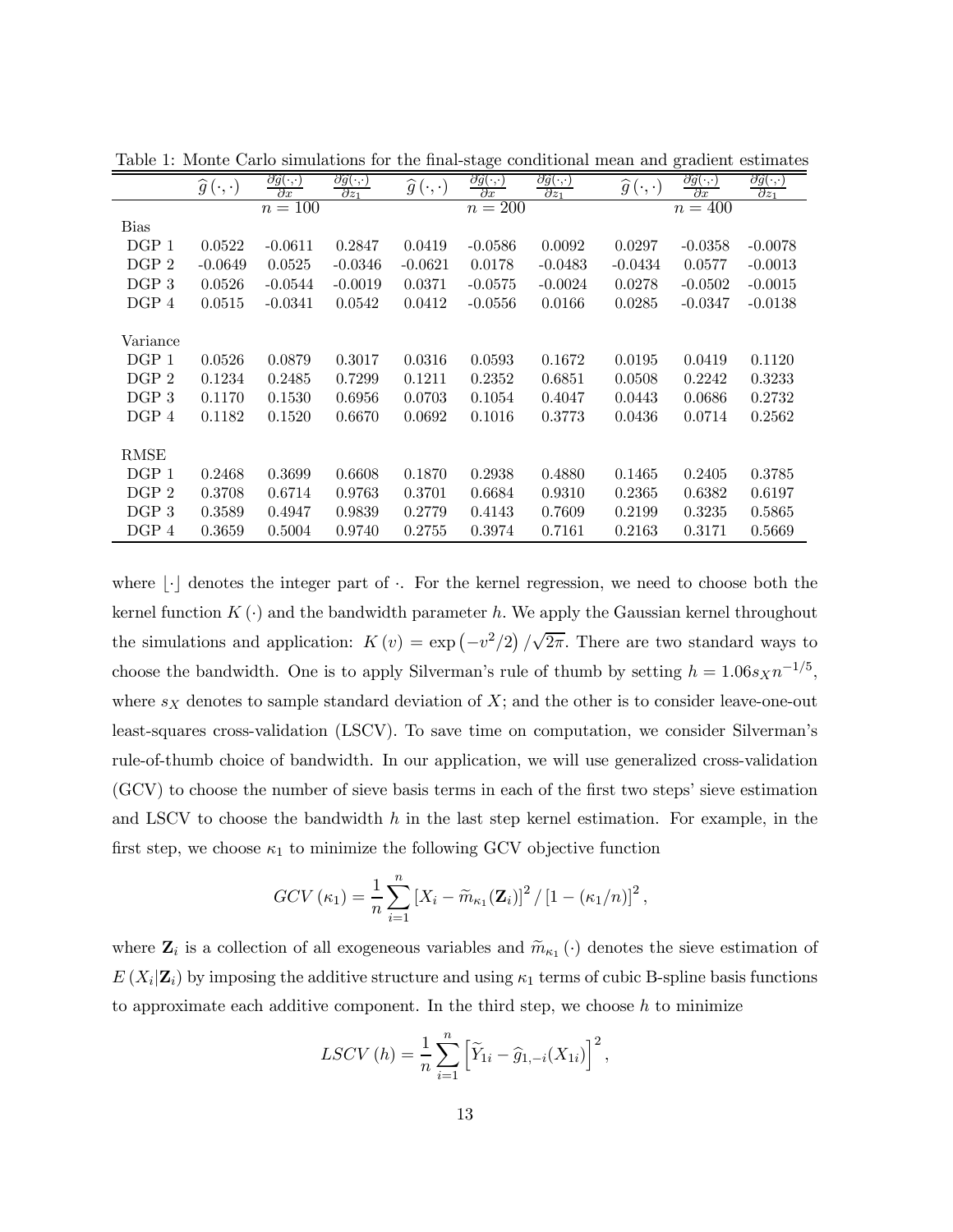where  $\hat{g}_{1,-i}(X_{1i})$  is the leave-one-out version of  $\hat{g}_1(X_{1i})$  defined in Section 2.2.

The simulation results for the final-stage regressions can be found in Table 1. Each of the results are as expected. The average bias, variance and RMSE of each estimator decreases with the sample size. The conditional mean is estimated more precisely than its gradients. The estimators in the homoskedastic DGP outperform those from the heteroskedastic DGP (DGP 1 versus 4).

#### 5.2 Higher-dimensional performance

Now we look at the performance of our estimator with higher-dimensional data and compare it with that of a fully nonparametric alternative — Su and Ullah (2008). Unless stated otherwise,  $Z_1, Z_2, Z_3, Z_4$  and  $Z_5$  are independently distributed as  $U[0, 1]$  and  $\varepsilon$  and  $u$  are independently distributed as  $N(0, 1)$  and are mutually independent of one another and of X and  $(Z_1, Z_2, Z_3, Z_4, Z_5)$ . For DGPs 5-7, each error distribution is assumed to be homoskedastic.

Our fifth DGP is a variant of our baseline model and is given as

$$
Y = \sin(X) + \sin(Z_1) + \sin(Z_2) + \sin(Z_3) + \sin(Z_4) + \varepsilon,
$$
  
\n
$$
X = \sin(Z_1) + \sin(Z_2) + \sin(Z_3) + \sin(Z_4) + \sin(Z_5) + u.
$$

Our sixth DGP is specified as follows

$$
Y = 0.25X^{2} + 0.5Z_{1}^{2} + \sin(Z_{2}) + Z_{3}^{2} + 3Z_{4}^{2} + \varepsilon,
$$
  
\n
$$
X = 0.20Z_{1}^{2} + \frac{e^{-Z_{2}}}{(1 + e^{-Z_{2}})^{2}} + \cos(Z_{2}) + \sin(Z_{3}) + \sin(Z_{4}) + u.
$$

Our seventh DGP considers the partially linear extension where  $V_1$  and  $V_2$  are distributed via a binomial and Gaussian distribution, respectively:

$$
Y = \sin(X) + \sin(Z_1) + \sin(Z_2) + \sin(Z_3) + \sin(Z_4) + 0.5V_1 + V_2 + \varepsilon,
$$
  
\n
$$
X = \sin(Z_1) + \sin(Z_2) + \sin(Z_3) + \sin(Z_4) + \sin(Z_5) + u.
$$

Finally, our eighth DGP is similar to the fifth, but allows for heteroskedasticity. Specifically, we allow the variance of  $\varepsilon$  to be a function of  $Z_1, Z_2, Z_3, Z_4$  and  $Z_5$  via  $0.1 + 0.5Z_1^2 + 0.5Z_2^2 + Z_3^2 + Z_4^2$  $Z_4^2 + Z_5^2$ . Apparently,  $d_x = d_2 = 1$  and  $d_1 = 4$  in DGPs 5-8.

The simulation results for the final-stage regressions can be found in Tables 2 and 3 for our proposed estimates and Su and Ullah's (2008) estimates, respectively. For Su and Ullah's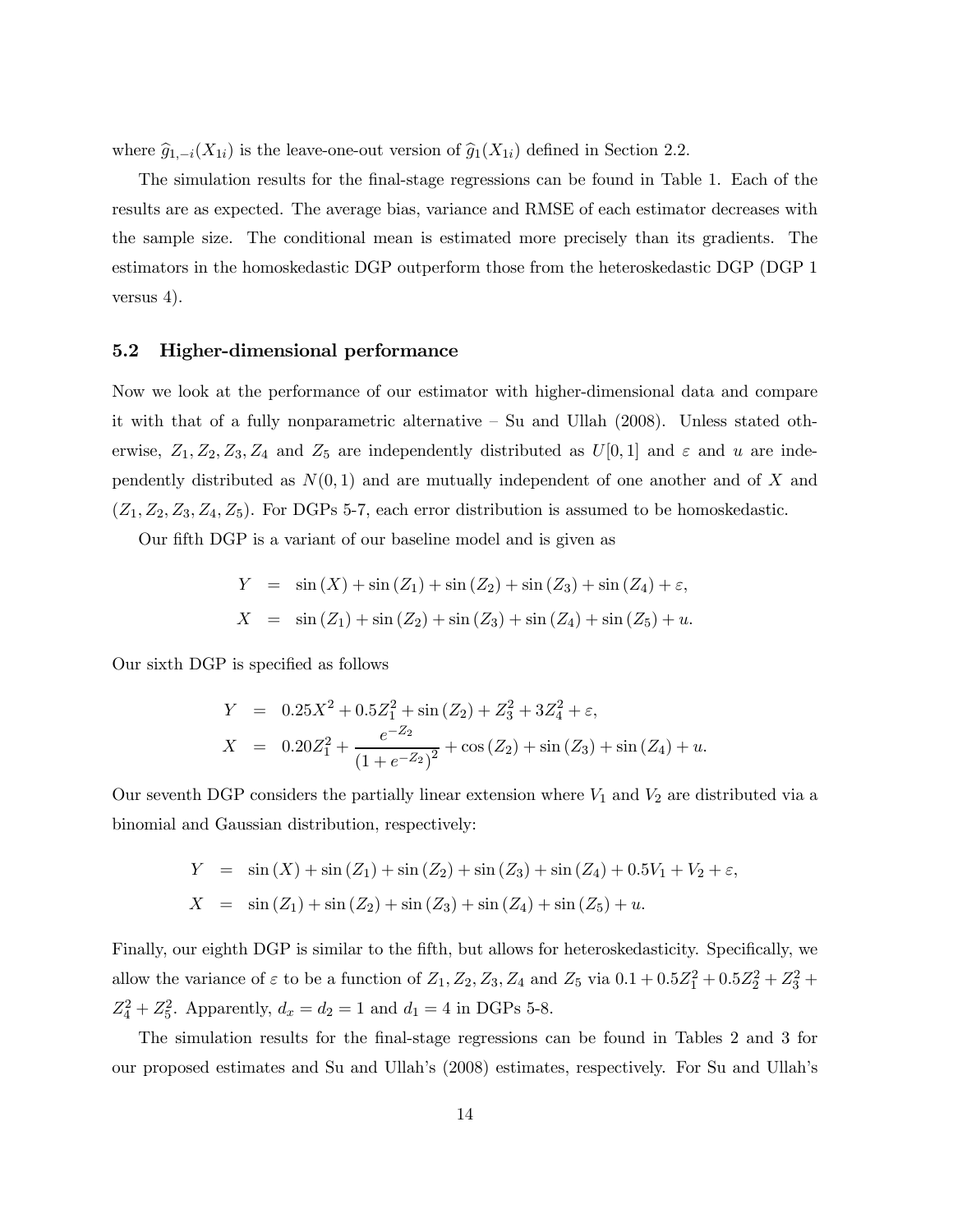|                  | $\widehat{g}(\cdot,\cdot)$ | $\partial \widehat{g}(\cdot,\cdot)$<br>$\overline{\partial x}$ | $\partial \widehat{g}(\cdot,\cdot)$<br>$\partial z_1$ | $\widehat{g}(\cdot,\cdot)$ | $\partial \widetilde{g}(\cdot,\cdot)$<br>$\overline{\partial x}$ | $\partial \widehat{g}(\cdot,\cdot)$<br>$\partial z_1$ | $\widehat{g}\left(\cdot,\cdot\right)$ | $\partial \widehat{g}(\cdot,\cdot)$<br>$\overline{\partial x}$ | $\partial \widehat{g}(\cdot,\cdot)$<br>$\partial z_1$ |
|------------------|----------------------------|----------------------------------------------------------------|-------------------------------------------------------|----------------------------|------------------------------------------------------------------|-------------------------------------------------------|---------------------------------------|----------------------------------------------------------------|-------------------------------------------------------|
|                  |                            | $n=100$                                                        |                                                       |                            | $n=200$                                                          |                                                       |                                       | $n = 400$                                                      |                                                       |
| <b>Bias</b>      |                            |                                                                |                                                       |                            |                                                                  |                                                       |                                       |                                                                |                                                       |
| DGP <sub>5</sub> | 0.0468                     | 0.0390                                                         | 0.0453                                                | 0.0420                     | 0.0492                                                           | 0.0032                                                | 0.0364                                | 0.0329                                                         | $-0.0082$                                             |
| DGP 6            | $-0.0820$                  | 0.0022                                                         | 0.0128                                                | $-0.0659$                  | $-0.0028$                                                        | 0.0093                                                | $-0.0583$                             | 0.0011                                                         | 0.0024                                                |
| DGP 7            | 0.0659                     | 0.0509                                                         | 0.0056                                                | 0.0613                     | 0.0350                                                           | 0.0190                                                | 0.0472                                | 0.0281                                                         | $-0.0254$                                             |
| DGP 8            | 0.0492                     | 0.0470                                                         | $-0.0599$                                             | 0.03897                    | 0.0303                                                           | 0.0024                                                | 0.0332                                | 0.0371                                                         | $-0.0081$                                             |
|                  |                            |                                                                |                                                       |                            |                                                                  |                                                       |                                       |                                                                |                                                       |
| Variance         |                            |                                                                |                                                       |                            |                                                                  |                                                       |                                       |                                                                |                                                       |
| DGP <sub>5</sub> | 0.2510                     | 0.2551                                                         | 1.2890                                                | 0.1225                     | 0.0897                                                           | 0.5907                                                | 0.0699                                | 0.0571                                                         | 0.3391                                                |
| DGP 6            | 0.2480                     | 0.2453                                                         | 1.2710                                                | 0.1198                     | 0.0977                                                           | 0.6142                                                | 0.0685                                | 0.0583                                                         | 0.3386                                                |
| DGP 7            | 0.5752                     | 0.2977                                                         | 1.7930                                                | 0.3355                     | 0.0994                                                           | 0.7068                                                | 0.1809                                | 0.0637                                                         | 0.3713                                                |
| DGP 8            | 0.3575                     | 0.3000                                                         | 1.7510                                                | 0.1750                     | 0.1158                                                           | 0.8258                                                | 0.0985                                | 0.0776                                                         | 0.4766                                                |
|                  |                            |                                                                |                                                       |                            |                                                                  |                                                       |                                       |                                                                |                                                       |
| RMSE             |                            |                                                                |                                                       |                            |                                                                  |                                                       |                                       |                                                                |                                                       |
| DGP <sub>5</sub> | 0.5091                     | 0.4364                                                         | 1.1820                                                | 0.3577                     | 0.3145                                                           | 0.7953                                                | 0.2700                                | 0.2498                                                         | 0.5970                                                |
| DGP 6            | 0.5111                     | 0.4663                                                         | 1.1620                                                | 0.3573                     | 0.3206                                                           | 0.8058                                                | 0.2710                                | 0.2528                                                         | 0.5948                                                |
| DGP 7            | 0.7680                     | 0.7292                                                         | 0.5137                                                | 0.5691                     | 0.5456                                                           | 0.3315                                                | 0.4306                                | 0.3987                                                         | 0.5833                                                |
| DGP 8            | 0.6052                     | 0.8277                                                         | 1.4001                                                | 0.4263                     | 0.5833                                                           | 0.9460                                                | 0.3195                                | 0.2870                                                         | 0.7138                                                |

Table 2: Monte Carlo simulations for higher-dimensional data for the final-stage conditional mean and gradient estimates

estimates, we basically follow their suggestions to choose the orders of local-polynomial regression (3 in the first stage and 1 in the second stage), kernel, and bandwidth, but use the technique of Kim et al. (1999) in the third stage to speed up the calculation. The findings for our estimator are similar to those in Table 1. As for the comparison between the two estimates, we see that the additive estimates, which exploit the additive nature of the data, have smaller bias, variance, and RMSE than Su and Ullah's fully nonparametric estimates with higher dimensional data. In particular, Su and Ullah's estimates are subject to the curse of dimensionality and tend to have very large variance and RMSE even for moderate sample sizes (e.g.,  $n = 400$ ) as they need to estimate  $d_1 + d_2 = 5$ ,  $2d_x + d_1 = 6$ , and  $d_x + d_1 = 5$  dimensional nonparametric objects in DGPs 5, 6 and 8 in their first, second, and third stage estimation, respectively. [In DGP 7, the linear components  $V_1$  and  $V_2$  in the structural equation are also counted as a part of  $\mathbb{Z}_1$  in Su and Ullah's procedure. As a result,  $d_1 = 6$  and even higher dimensional nonparametric objects have to be estimated.] We also consider models with an even higher number of covariates and the results are as expected: the variance and RMSE of Su and Ullah's estimates blow up quickly as the number of covariates increase and those of ours are still well behaved.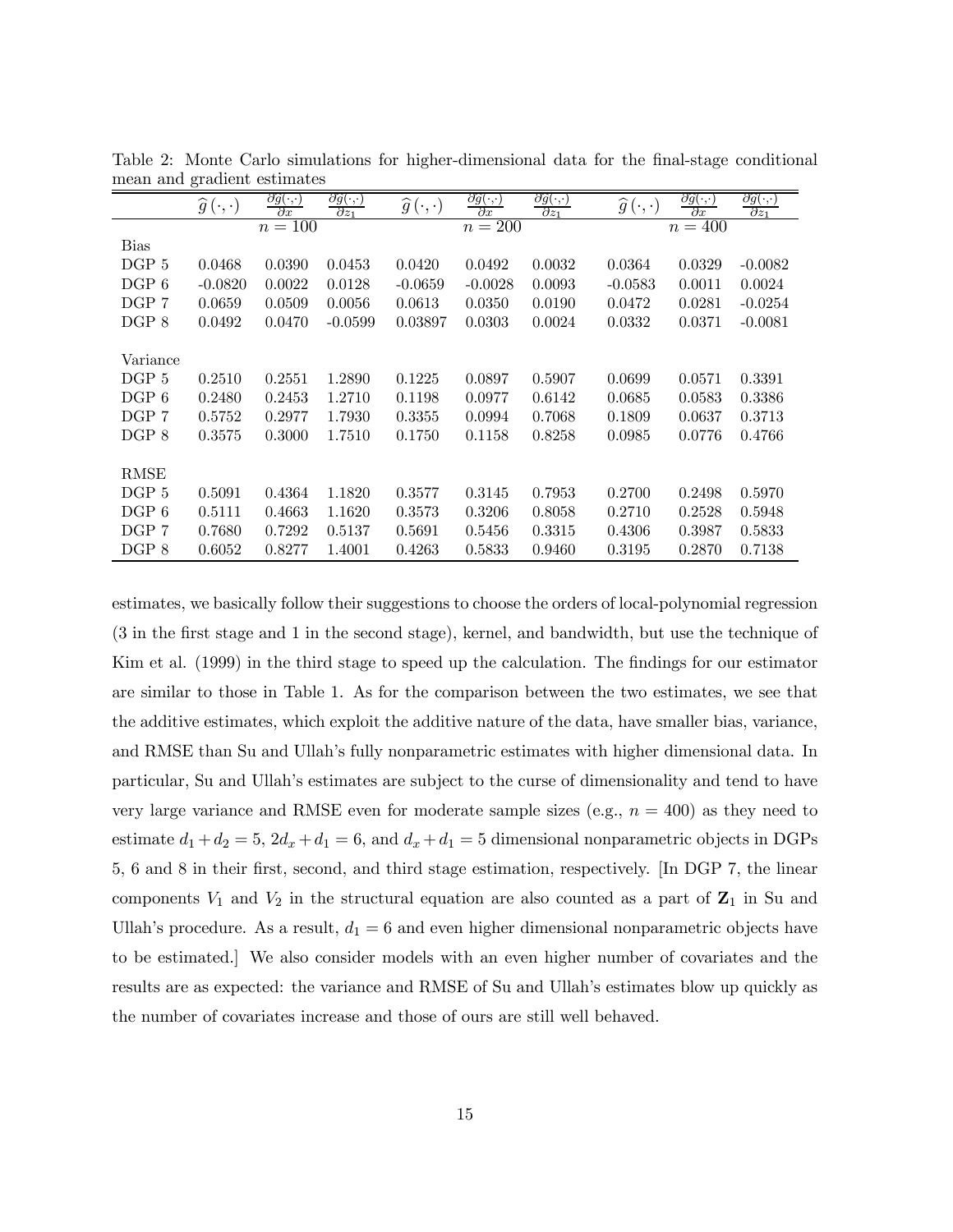|                  | $\widehat{g}(\cdot,\cdot)$ | $\partial \widehat{g}(\cdot,\cdot)$<br>$\partial x$ | $\frac{\partial \widehat{g}(\cdot,\cdot)}{\partial z_1}$ | $\widehat{g}(\cdot,\cdot)$ | $\partial \widehat{g}(\cdot,\cdot)$<br>$\overline{\partial x}$ | $\partial \widehat{g}(\cdot,\cdot)$<br>$\overline{\partial z_1}$ | $\widehat{g}(\cdot,\cdot)$ | $\partial \widehat{g}(\cdot,\cdot)$<br>$\overline{\partial x}$ | $\partial \widehat{g}(\cdot,\cdot)$<br>$\overline{\partial z_1}$ |
|------------------|----------------------------|-----------------------------------------------------|----------------------------------------------------------|----------------------------|----------------------------------------------------------------|------------------------------------------------------------------|----------------------------|----------------------------------------------------------------|------------------------------------------------------------------|
|                  |                            | $n=100$                                             |                                                          |                            | $n=200$                                                        |                                                                  |                            | $n=400$                                                        |                                                                  |
| <b>Bias</b>      |                            |                                                     |                                                          |                            |                                                                |                                                                  |                            |                                                                |                                                                  |
| DGP 5            | 0.4796                     | $-0.0122$                                           | 0.2364                                                   | 0.3342                     | $-0.0166$                                                      | 0.2500                                                           | 0.2655                     | $-0.0227$                                                      | 0.0066                                                           |
| DGP <sub>6</sub> | 1.0310                     | 0.0549                                              | 0.2030                                                   | $-0.9077$                  | 0.0649                                                         | 0.2400                                                           | 0.3724                     | $-0.1362$                                                      | 0.2916                                                           |
| DGP 7            | 0.4767                     | $-0.0238$                                           | 0.2484                                                   | 0.1881                     | 0.0015                                                         | 0.0963                                                           | 0.2334                     | 0.0998                                                         | 1.0110                                                           |
| DGP 8            | 1.3720                     | 0.4493                                              | 0.4159                                                   | 0.7077                     | 0.5225                                                         | 0.5809                                                           | 0.5766                     | 0.5119                                                         | 0.4634                                                           |
|                  |                            |                                                     |                                                          |                            |                                                                |                                                                  |                            |                                                                |                                                                  |
| Variance         |                            |                                                     |                                                          |                            |                                                                |                                                                  |                            |                                                                |                                                                  |
| DGP <sub>5</sub> | 0.8934                     | 1.2996                                              | 4.9969                                                   | 0.8995                     | 1.1916                                                         | 4.3957                                                           | 0.8924                     | 1.0031                                                         | 2.0049                                                           |
| DGP 6            | 1.6010                     | 1.5890                                              | 5.6349                                                   | 1.4980                     | 1.7370                                                         | 5.0254                                                           | 1.4130                     | 1.6297                                                         | 3.9871                                                           |
| DGP 7            | 0.9969                     | 1.2118                                              | 4.9003                                                   | 0.5720                     | 0.7518                                                         | 3.2076                                                           | 0.5663                     | 0.7199                                                         | 2.9871                                                           |
| DGP 8            | 2.0390                     | 2.8980                                              | 10.8100                                                  | 2.0640                     | 2.6460                                                         | 9.4325                                                           | 2.0050                     | 2.5940                                                         | 9.2876                                                           |
|                  |                            |                                                     |                                                          |                            |                                                                |                                                                  |                            |                                                                |                                                                  |
| RMSE             |                            |                                                     |                                                          |                            |                                                                |                                                                  |                            |                                                                |                                                                  |
| DGP 5            | 1.0218                     | 1.3035                                              | 5.0366                                                   | 0.9635                     | 1.1989                                                         | 4.4616                                                           | 0.9334                     | 1.1157                                                         | 2.0134                                                           |
| DGP 6            | 1.0990                     | 1.7050                                              | 5.6563                                                   | 1.0130                     | 1.6930                                                         | 5.0655                                                           | 0.9725                     | 1.6354                                                         | 4.5161                                                           |
| DGP 7            | 1.1134                     | 1.2347                                              | 4.9763                                                   | 0.6046                     | 0.7565                                                         | 3.2311                                                           | 0.5997                     | 0.7223                                                         | 3.1100                                                           |
| DGP 8            | 2.4940                     | 2.9580                                              | 10.9200                                                  | 2.2019                     | 2.7030                                                         | 9.4439                                                           | 2.0970                     | 2.6510                                                         | 9.3057                                                           |

Table 3: Monte Carlo simulations for higher-dimensional data for Su and Ullah's (2008) finalstage conditional mean and gradient estimates

### 6 Application: Child care use and test scores

It is generally accepted in the literature that early childhood achievement is a strong predictor for success (better labor market outcomes) later in life (Keane and Wolpin, 1997, 2001; Bernal and Keane, 2011; Cameron and Heckman, 1998). Thus, researchers have focused on the determinants of childhood achievement. Various models have been developed and most focus on cognitive ability as the outcome measure. In the present context, we are concerned whether or not child care improves or hurts a particular measure of cognitive ability, test scores. Although this is an interesting question, previously there were serious data limitations.

The two major limitations associated with cognitive ability production functions in this context are sample selection bias and endogeneity. Sample selection bias occurs when only mothers' labor force participation is used in the analysis. This variable implicitly assumes that it is a direct indicator of child care use. The main problem here is that working mothers and non-working mothers may differ substantially in the cognitive ability production process and if only labor force participation is used, the analysis is going to rule out "non-working" mothers. Adding actual child care use can help take care of the selectivity problem (see Bernal, 2008 and Bernal and Keane, 2011).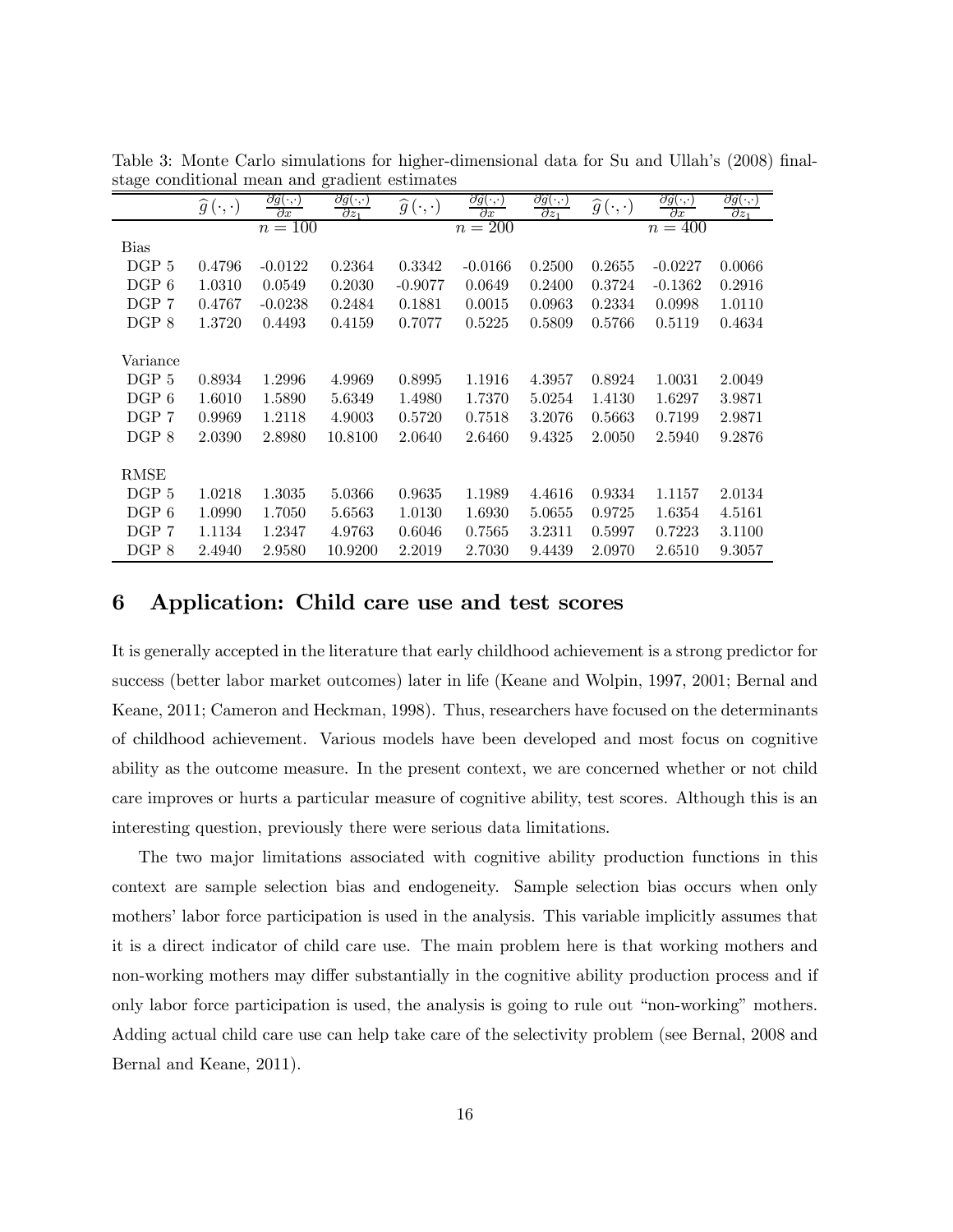The second issue is potential endogeneity of the child care use variable. To the best of our knowledge, there are relatively few papers in this literature that use instrumental variable estimation to solve the endogeneity problem and those that do find no benefits to IV regression. Two possible reasons for this are the use of restrictive methods (those that likely hide the existing heterogeneity of mothers hinder the sources of potential endogeneity) and data limitations. The three papers that we are aware of which use IV regressions are Blau and Grossberg (1992), James-Burdumy (2005) and Bernal and Keane (2011).

Blau and Grossberg (1992) use maternal labor supply as an indicator of child care use and analyze children's cognitive development. They define endogeneity via the participation decision of mothers. They define it as a comparison between in home and market production. They state that the employed and unemployed mothers' differences may create differences in child quality production. Hence they focus on the endogeneity of the mothers. They instrument for maternal labor supply and conclude that there is no statistical heterogeneity between employed and unemployed mothers (and reject the IV model). An issue with their paper (which they point out), is the possibility of weak instruments. They also do not have a detailed control for child care. James-Burgundy (2005) focuses on the same problem and uses labor market conditions for her fixed effects IV model. Potentially weak instruments are again blamed for rejection of the IV model.

In response to the issues mentioned above, Bernal and Keane (2011) obtain data on actual child care use (which helps correct for selectivity issues) as well as an extensive number of instrumental variables (which helps correct for the weak instrumental variable issue). Further, they choose a larger age range (compared to existing studies) for children in their application (previous studies found stronger correlations for their target ages). Also, they focus only on single mothers which arguably fits their set of instruments better. They conclude that their IV regression perform well.

We start our analysis with Bernal and Keane's (2011) data, but consider a more flexible cognitive ability production function  $(g(\cdot))$ . Consider the following cognitive ability production function

$$
test = g(age, care, inc, nmchild, char, iabil) + \varepsilon
$$
\n
$$
(6.1)
$$

where test is the logarithm of child test scores (our measure of cognitive ability),  $age$  represents the child's age,  $care$  (the primary variable of interest) is cumulative child care, *inc* is the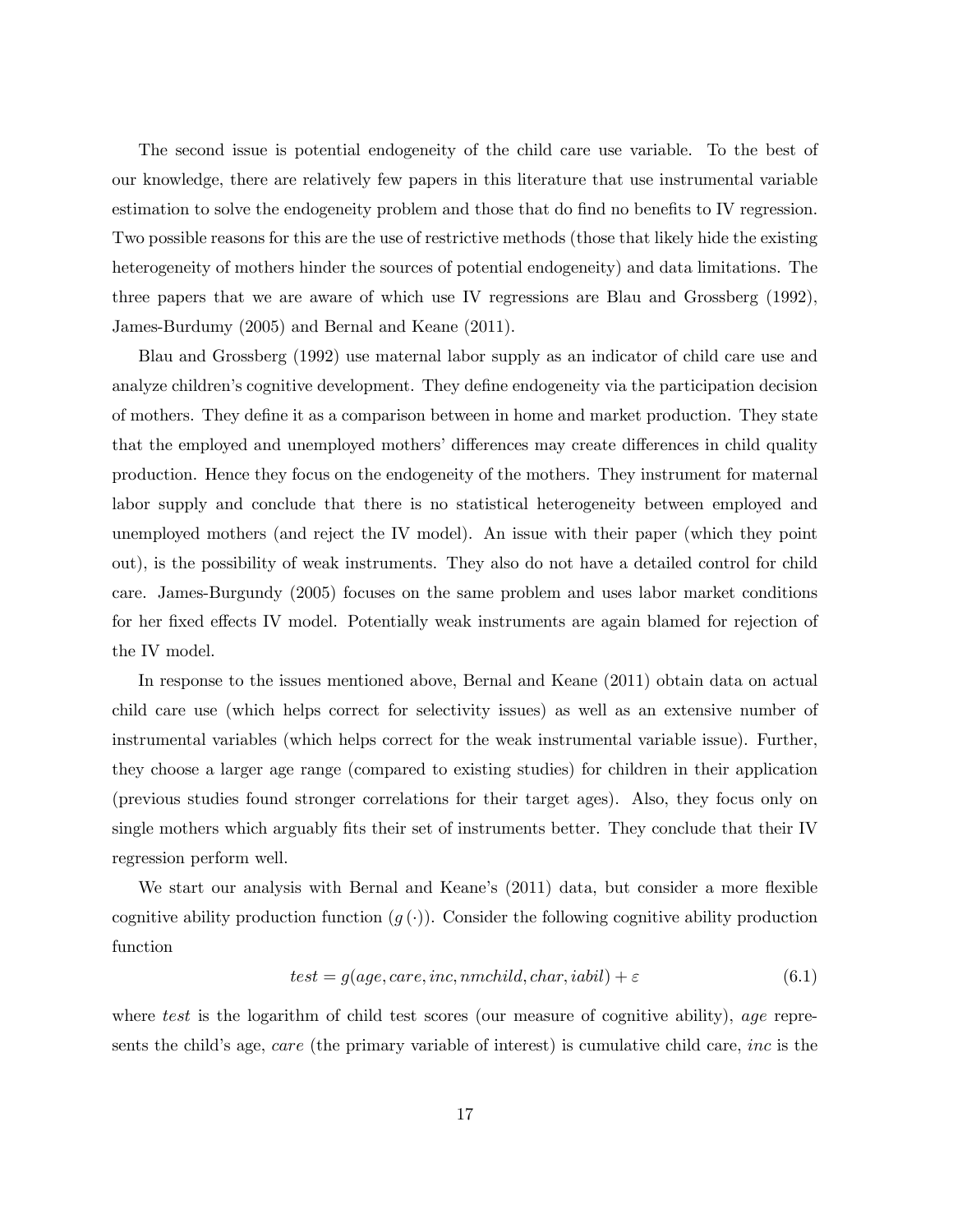logarithm of cumulative income since childbirth,  $char$  is a vector of group characteristics of the child and the mother (e.g., mother's  $AFQT$  score), *nmchild* is the number of children and *iabil* measures initial ability (e.g., birth weight). Equation  $(6.1)$  is the baseline cognitive ability production equation (minus any functional form assumptions) in Bernal and Keane (2011, pp. 474).

A primary concern of Equation  $(6.1)$  is that *care, inc* and *nmchild* may be correlated with the error term. Hence we use instruments to correct for this potential endogeneity. Following Bernal and Keane (2011), we use local demand conditions and welfare rules as instruments.

Our contribution here is to provide a more flexible version of the cognitive ability production function proposed by Bernal and Keane (2011). This allows us to obtain the effects of child care for each child. Standard least-squares estimation methods are best suited to data near the mean. Looking solely at the mean may be misleading. Further, it is arguable that we are more interested in the upper or lower tails of the distribution of returns to child care. Our approach allows us to observe the overall variation.

Here we will be using the partially linear additive nonparametric specification. In our firststage we estimate three separate regressions: one for each endogenous regressor ( $care, inc$ and nmchild). In Equation (4.1), these are given as the regressions of  $X$  on  $Z_1$ ,  $Z_2$  and  $V$ . Specifically, our first-stage equations are written as

$$
care = m_{c_1}(mafqt) + m_{c_2}(med) + m_{c_3}(mex) + m_{c_4}(mage) + \theta_c' \mathbf{V} + u_c
$$
  
\n
$$
inc = m_{i_1}(mafqt) + m_{i_2}(med) + m_{i_3}(mex) + m_{i_4}(mage) + \theta_i' \mathbf{V} + u_i
$$
  
\n
$$
nmchild = m_{n_1}(mafqt) + m_{n_2}(med) + m_{n_3}(mex) + m_{n_4}(mage) + \theta_n' \mathbf{V} + u_n
$$
 (6.2)

where we allow the control variables of mother's AFQT score  $(mafqt)$ , mother's education  $(med)$ , mother's experience  $(mex)$  and mother's age  $(mage)$  to enter nonlinearly. The remaining control variables as well as each of the instruments are contained in  $V$ . Note that  $V$  includes interactions for each instrument with  $mafd$  and  $med$ . This results in a total of 99 regressors in each first-stage regression (clearly indicating the need for a partially linear model).

After obtaining consistent estimates of each of the residual vectors from Equation (6.2), we run the second-stage model via a nonparametric additively separable partially linear regression of log test scores ( $test$ ) on the endogenous variables (not their predicted values), each of the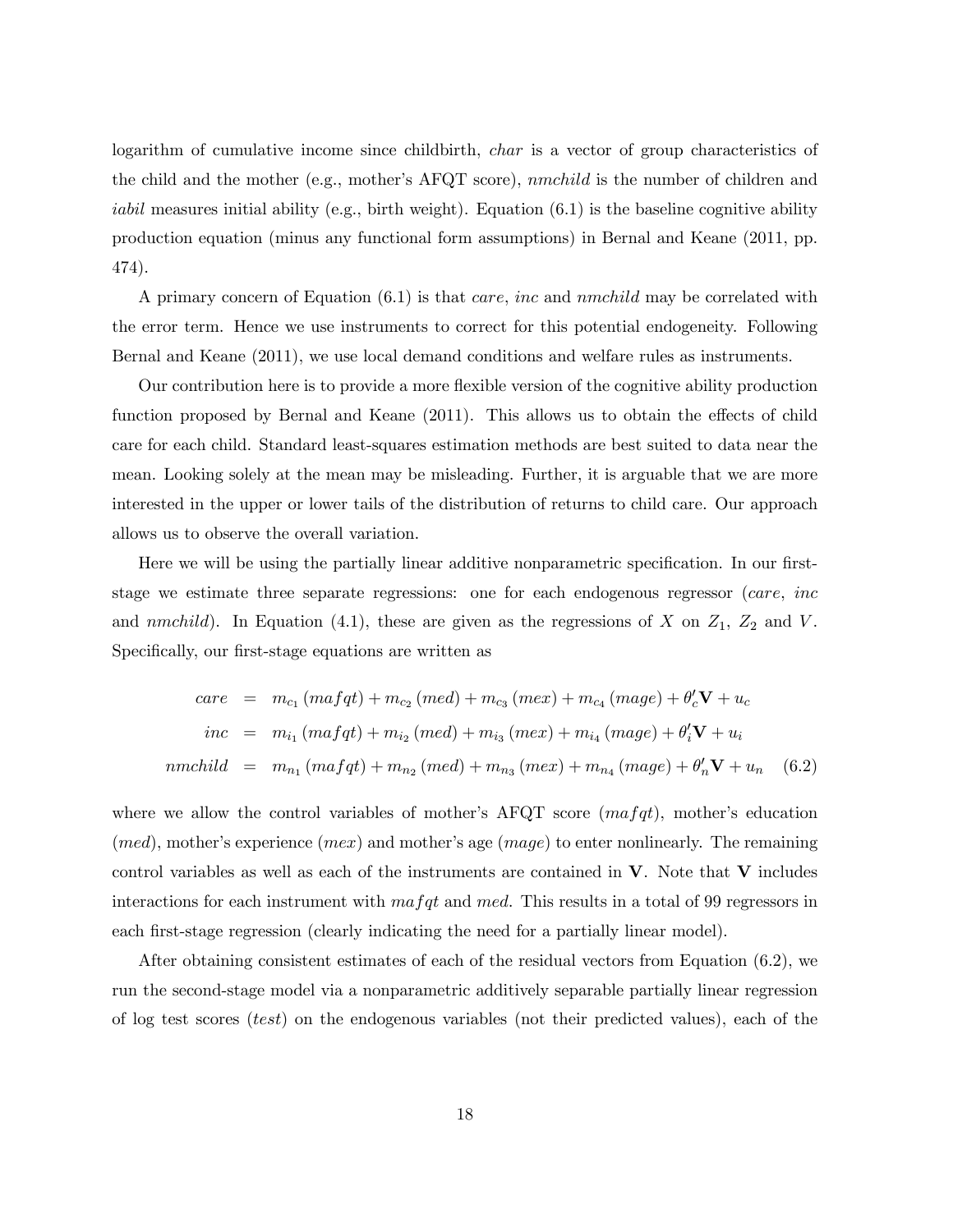residuals from the first-stage and the remaining control variables as

$$
test = g_1(mafqt) + g_2(med) + g_3(mex) + g_4(mage) + g_5(care)
$$
  
+  $g_6(inc) + g_7(mchild) + g_8(\hat{u}_c) + g_9(\hat{u}_i) + g_{10}(\hat{u}_n) + \Psi \tilde{V} + \epsilon,$  (6.3)

where  $\widetilde{\mathbf{V}}$  is the same (twenty) control variables included in **V** (and does not include any of the instruments  $Z_2$ ) as well as linear interactions between the control variables in the nonparametric functions  $(mafqt, med, mex, mage, inc, and nmchild)$  and childcare  $(care)$ . Estimation (of the additive components and their gradients) in the final-stage follows from Section 2.2.

Regarding implementation, note that in the first two stages we use cross-validation techniques to choose the number of knots for our B-splines. In our final-stage estimates we use crossvalidation techniques to determine the bandwidth in our kernel function. R code which can be used to estimate our model is available from the authors upon request.

#### 6.1 Data

Our data comes directly from Bernal and Keane (2011). The data are extensive and we will attempt to summarize them in a concise manner. For those interested in the specific details, we refer you to the excellent description in the aforementioned paper. Their primary data source is the National Longitudinal Survey of Youth of 1979 (NLSY79). The exact instruments and control variables can be found in Tables 1 and 2 in Bernal and Keane (2011).

As noted in the introduction, the data set consists of single mothers. Although this may seem like a data restriction at first, it leads to stronger instruments. The main reason behind this choice, as explained by Bernal and Keane (2011), is that single mothers fit their set of instruments better. The primary instruments used here are welfare rules, which (as claimed by Bernal and Keane, 2011) give exogenous variation for single mothers. The (1990s) welfare policy changes resulted in increased employment rates for single mothers, hence higher child care use. We describe our variables for the 2454 observations in our sample in more detail below.

#### 6.1.1 Endogenous regressors

We consider three potentially endogenous variables  $(X)$ : cumulative child care, cumulative income and number of children. These are the left-hand-side variables in our first-stage equations. They are modeled in an additively separable nonparametric fashion in the second-stage regression.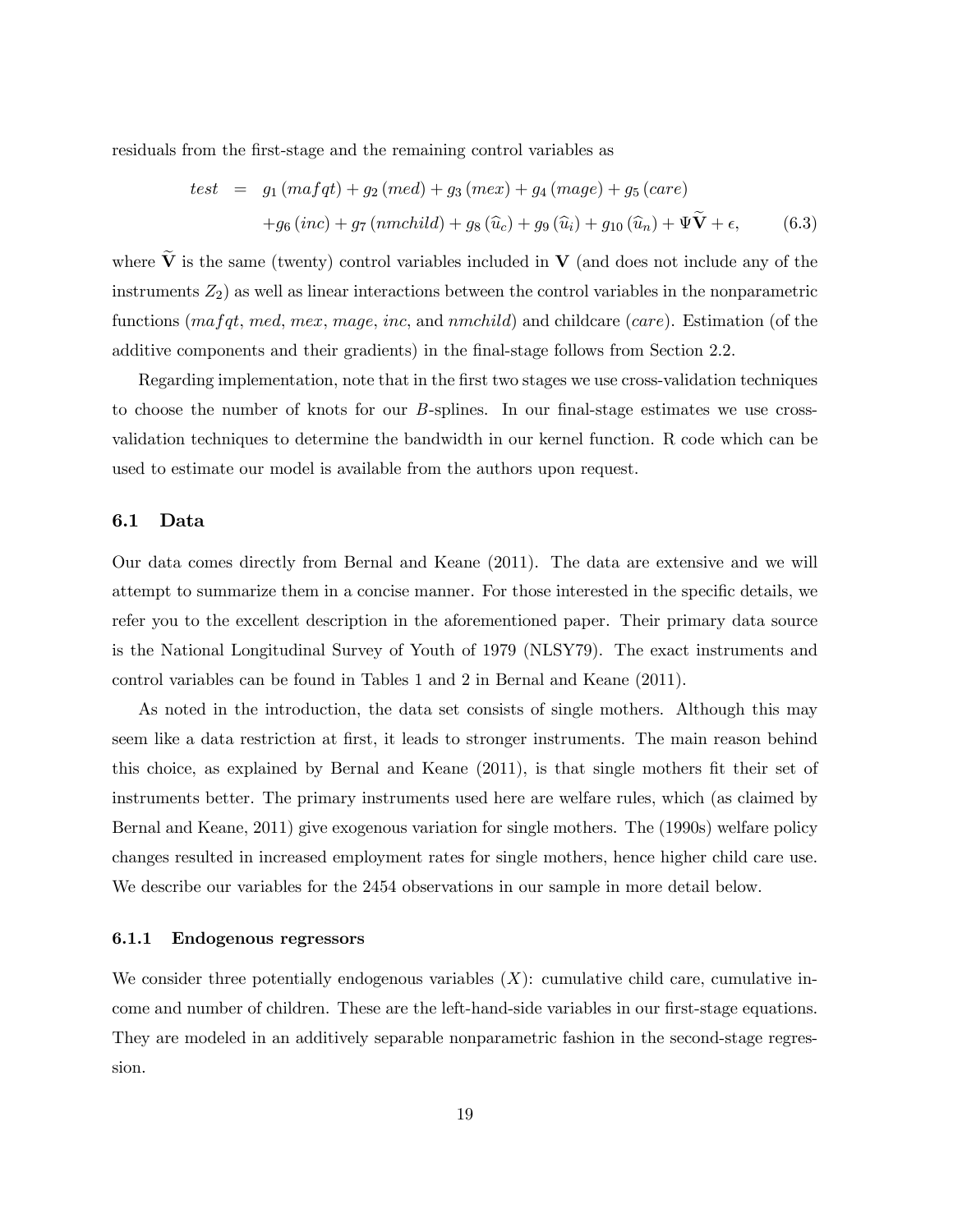#### 6.1.2 Instruments

We group our instruments  $(Z_2)$  into four categories: time limits, work requirements, earning disregards, and other policy variables and local demand conditions. We briefly explain each of these categories and refer the reader to a more in depth description of the instruments in Bernal and Keane (2011, pp. 466-469).

Time limits We consider (time limits for) two programs which aid in helping families with children: Aid to Families with Dependent Children (AFDC) and Waivers and Temporary Aid for Needy Families (TANF). Under AFDC, single mothers with children under age 18 may be eligible to get help from the program as long as they fit certain criteria that are typically set by the state and program regulations. TANF on the other hand, enables the states to set certain time limits on the benefits they provide to eligible individuals. AFDC provides the benefits and TANF creates the variability because states can set their own limits. The limits are important for benefit receivers because an eligible female may become ineligible by hitting the limit and she may choose to save some of the eligibility for later use. We include each of the eight (time limit) instruments proposed by Bernal and Keane (2011).

Work requirements TANF requires eligible females to return to work after a certain time, as set by the state, to be able to remain eligible. These rules are state dependent. While the main required length for females is to start working within two years, several states prefer to choose shorter time limits. Some states lift this requirement for females with young children. Besides the variation amongst states, even within states there exists variation. Here we include each of the nine (work requirement) instruments.

Earning disregards The AFDC and TANF benefits are adjusted by states depending upon the number of children and earnings of the eligible females. While more children may lead to greater benefits, more earnings may lower them. States set the level for AFDC grants and adjust the amount of reduction in benefits via TANF. Specifically, our first-stage regressions include both the "flat amount of earnings disregarded in calculating the benefit amount" and the "benefit reduction rate" instrumental variables.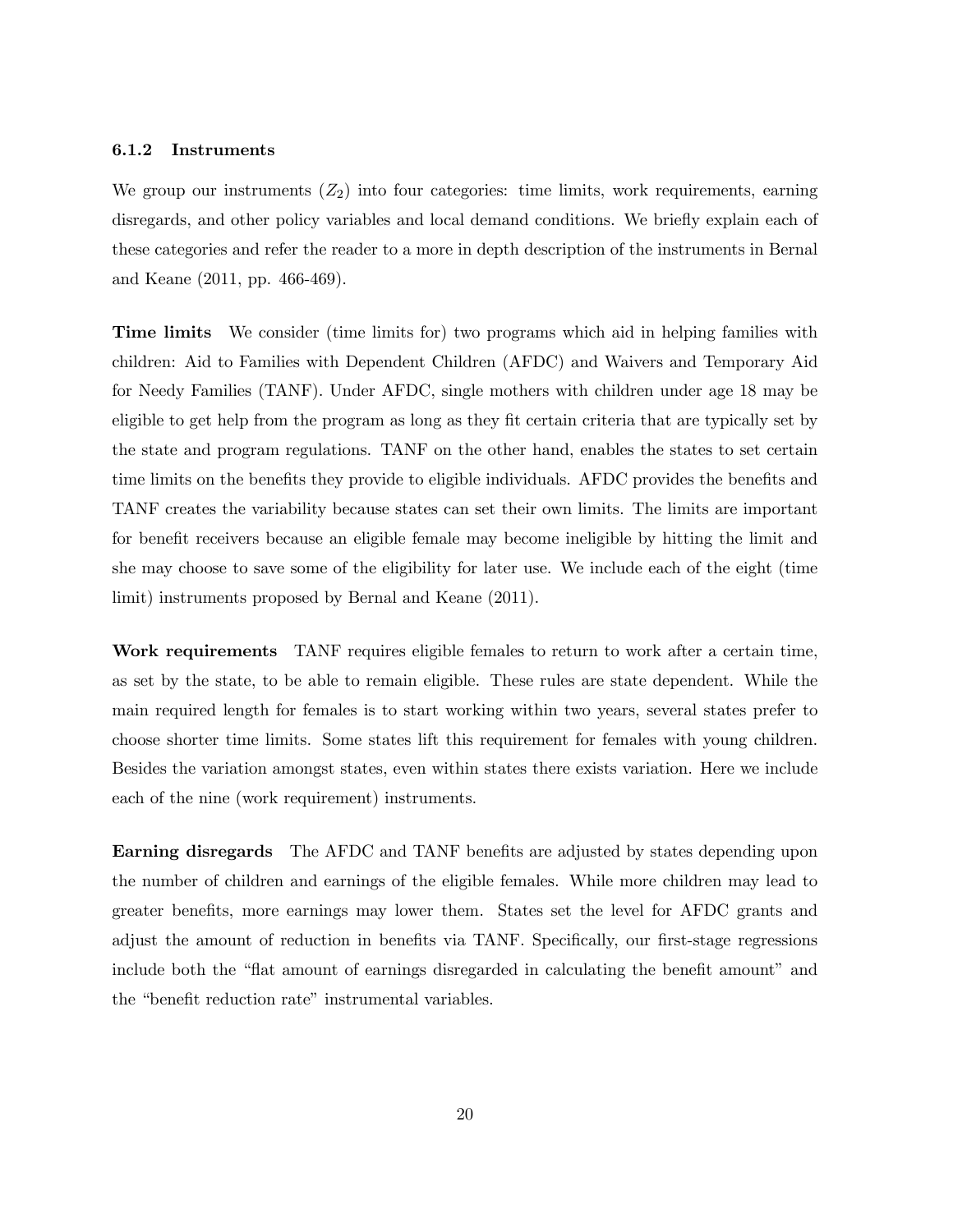Other policy variables and local demand conditions Our remaining instruments are grouped in one generic category: other policy variables and local demand conditions. Here we consider two additional programs for families with young children. These programs are Child Support Enforcement (CSE) and the Child Care Development Fund (CCDF). Bernal and Keane (2011) report CSE as a significant source of income for single mothers via the 2002 Current Population Survey. CSE's goal is to find absent parents and establish relationships with their children. CCDF on the other hand, is a subsidy based program which provides child care for low-income families. States are independent in designing their own programs and hence variation is present.

In addition to the policy variables, earned income tax credit (EITC), the unemployment rate and hourly wage rate are listed as instruments. EITC is a wage support program for low-income families. This is a subsidy based program and the subsidy amount varies with family size. The benefit levels are not conditioned on actual family size since family size is endogenous. Our first-stage regressions include six instruments from this category.

#### 6.1.3 Control variables

In addition to the instrumental variables, we have twenty-four control variables  $(Z_1)$  which show up in each stage (four nonlinearly and twenty linearly). These variables primarily represent characteristics of the mothers and children. These are each assumed to be exogenous. The four variables that enter nonlinearly are the mother's AFQT score, education level, work experience and age. We treat these nonparametrically as we believe their impacts vary with their levels and we are unaware of an economic theory which states exactly how they should enter. In order to understand the intuition behind this specification, consider a model where these variables enter linearly. In that case, having linear schooling in a model would imply that each additional year of schooling a mother gets will lead to the same percentage change in the child's test score. The same will hold true for a linearly modeled AFQT score, age or experience. There is no reason to assume that this will be true.

#### 6.2 Results

There are a vast number of results that can be presented from this procedure and data. We plan to limit our discussion to a few important issues. First, we want to determine the strength of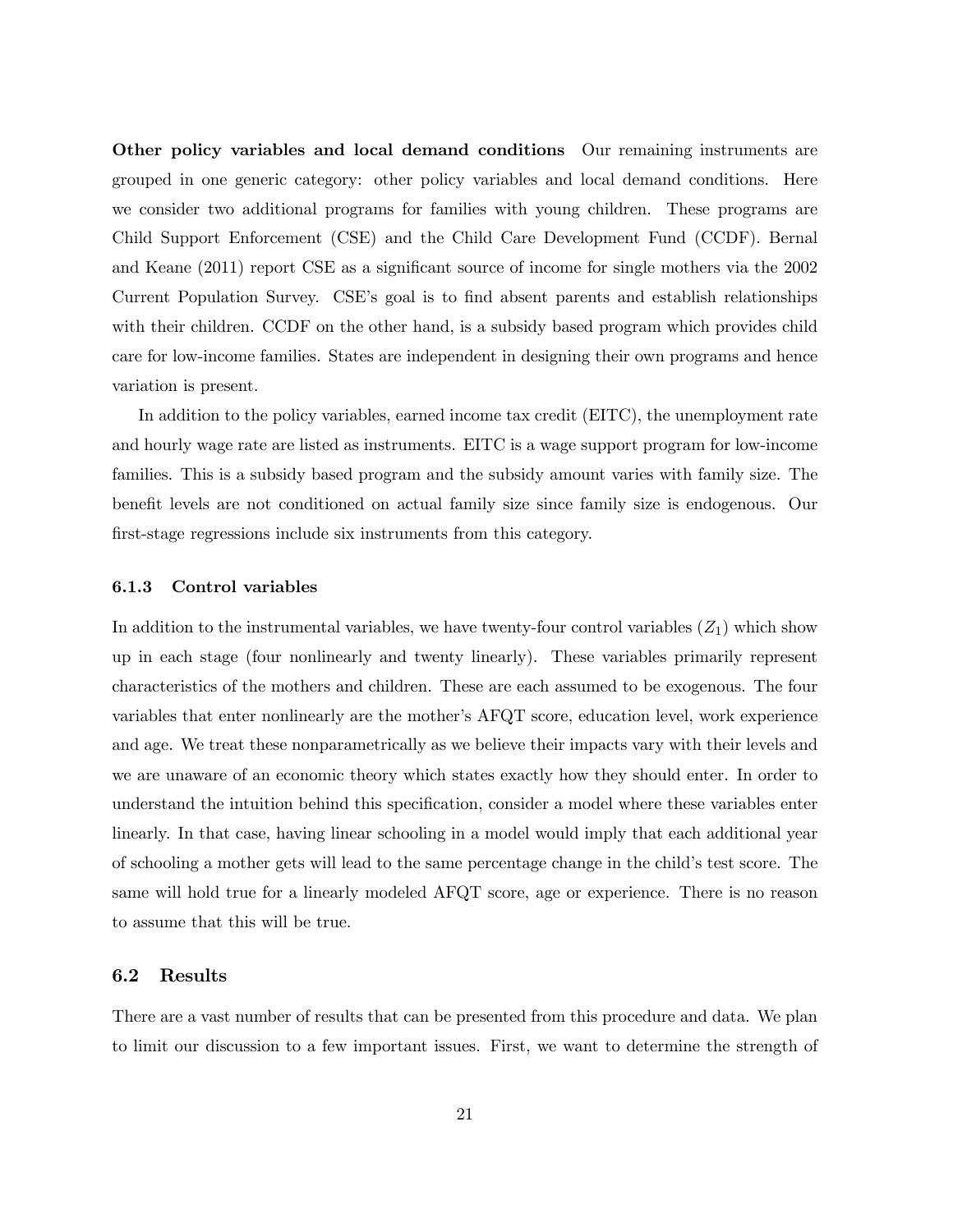our instruments. To determine how well the instruments predict the endogenous regressors, we propose a  $F$ -type (wild) bootstrap based test for joint significance of the instruments. Second, we are interested in whether or not endogeneity exists. We check for this by testing for joint significance of  $g_8(\cdot)$ ,  $g_9(\cdot)$  and  $g_{10}(\cdot)$  in Equation (6.3). Finally, we are interested in potential heterogeneity in the return to child care use. We accomplish this by separating our observation specific estimates amongst different pre-specified groups.

Our final-stage results we be given in three separate tables. The first two tables will give the 10th, 25th, 50th, 75th and 90th percentiles of the estimated returns and their related (wild) bootstrapped standard errors. The first of those tables (Table 4) will look at the returns to (gradients of) the final stage estimates of each of the (excluding the residuals) nonlinear variables from the second-stage regressions. The remaining tables (Tables 5 and 6) will decompose the gradients for the child care use variable.

We also provide several figures of estimated densities and distribution functions. Figures 1-3 give a set of density plots for the estimated returns to child care use. This allows us to see the overall distribution. We believe this is a more informative type of analysis as compared to solely showing results at the mean or percentiles. Figure 4 looks at empirical cumulative distribution functions (ECDF) for both positive and negative gradients with respect to the amount of child care.

#### 6.2.1 First and second-stage estimation

For our first-stage regressions, our main focus is the performance of our instruments. In order to analyze this, we check the significance of our instruments in each of our three first-stage regressions. Noting that we have 99 regressors in each first-stage, the percentage of significant instruments in each first-stage regression is roughly one-half. This type of analysis, of course, is informal. Rather than relying on univariate-type significances, we prefer to perform formal tests to check for joint significance.

Here we perform a nonparametric  $F$ -type test, originally proposed by Ullah (1985). The test involves comparing the residual sum of squares between a restricted and unrestricted model. Our restricted model assumes that each of our instruments have coefficients equal to zero. The asymptotic distribution can be obtained by multiplying the statistic by a constant, but it is well known that using the asymptotic distribution is problematic in practice. Instead, we use a wild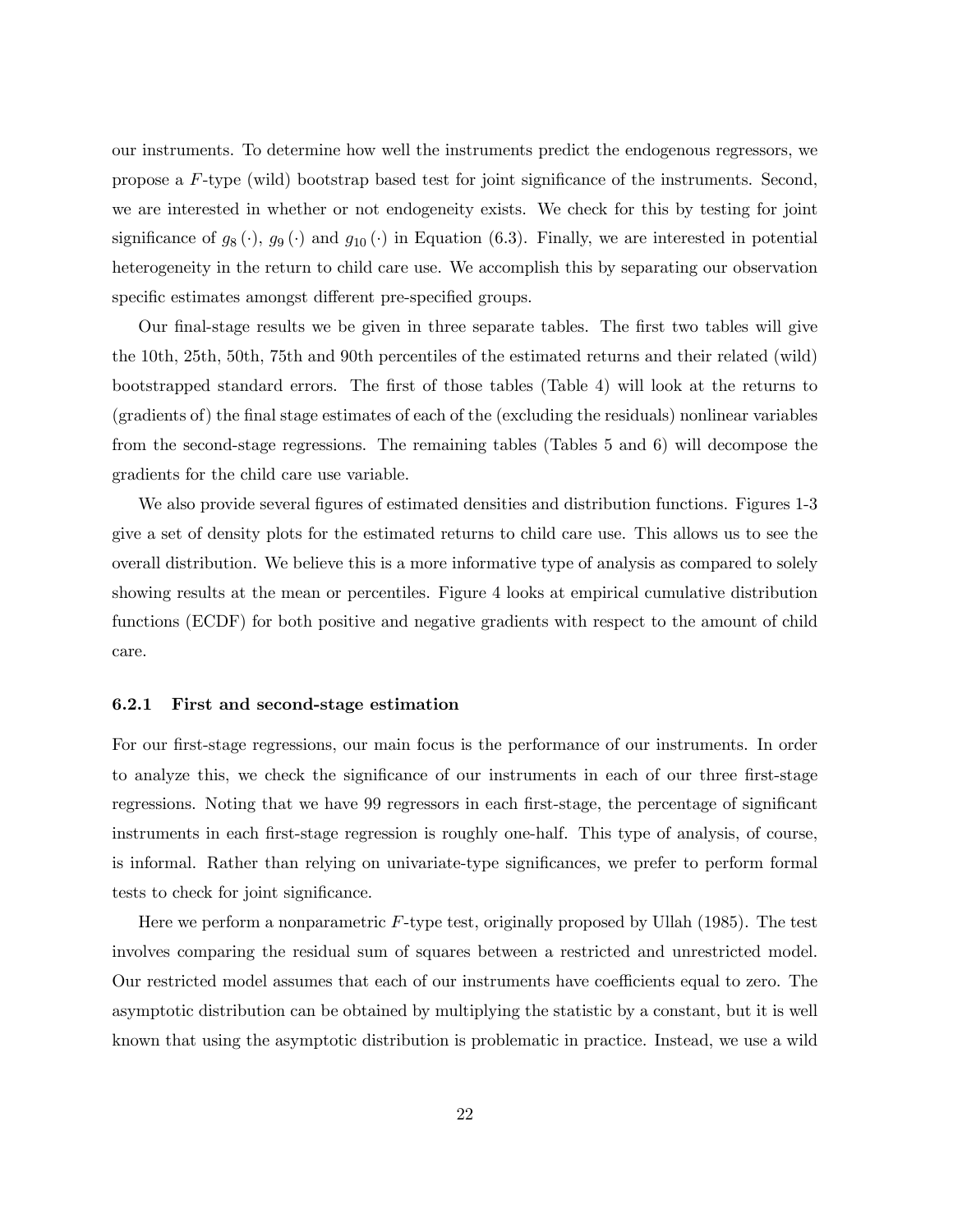|                   | 10%       | 25\%      | 50%       | 75%       | 90%       |
|-------------------|-----------|-----------|-----------|-----------|-----------|
| care              | $-0.0089$ | $-0.0061$ | $-0.0005$ | 0.0049    | 0.0079    |
|                   | 0.0034    | 0.0038    | 0.0042    | 0.0027    | 0.0054    |
| inc               | $-0.0415$ | $-0.0045$ | 0.0250    | 0.0463    | 0.0741    |
|                   | 0.0225    | 0.0258    | 0.0249    | 0.0329    | 0.0304    |
| nmcchild          | $-0.0157$ | $-0.0157$ | $-0.0117$ | $-0.0021$ | $-0.0021$ |
|                   | 0.0077    | 0.0077    | 0.0046    | 0.0065    | 0.0065    |
| med               | $-0.0058$ | $-0.0058$ | $-0.0046$ | 0.0037    | 0.0128    |
|                   | 0.0062    | 0.0062    | 0.0061    | 0.0091    | 0.0080    |
| mex               | $-0.0034$ | $-0.0022$ | $-0.0016$ | 0.0003    | 0.0031    |
|                   | 0.0031    | 0.0031    | 0.0025    | 0.0038    | 0.0038    |
| $\frac{maft}{dt}$ | $-0.0012$ | 0.0000    | 0.0015    | 0.0034    | 0.0046    |
|                   | 0.0008    | 0.0009    | 0.0009    | 0.0013    | 0.0019    |
| mage              | $-0.0051$ | $-0.0017$ | 0.0035    | 0.0051    | 0.0063    |
|                   | 0.0028    | 0.0024    | 0.0024    | 0.0020    | 0.0037    |

Table 4: Final-stage gradient estimates for each of the nonlinear variables at various percentiles with corresponding wild bootstrapped standard errors

bootstrap to determine the conclusion of our tests. For each first-stage regression we perform a test where the null is that each instrument is irrelevant. In each case our p-value is zero to at least four decimal places. Hence, we argue (as did Bernal and Keane, 2011) that our instruments are relevant in our prediction of our endogenous regressors.

In the second-stage regression we are concerned with the joint significance of each of the residuals from the first-stage regressions. We perform a similar Ullah (1985) type test as above and reject the null that the three sets of residuals are jointly insignificant with a p-value that is zero to four decimal places. We conclude that endogeneity is likely present and thus justify the use of our procedure.

#### 6.2.2 Final-stage estimation

Here we are interested in comparing our gradient estimate results to those of Bernal and Keane (2011). Our average gradient estimates (Table 4) for the nonlinear variables are often similar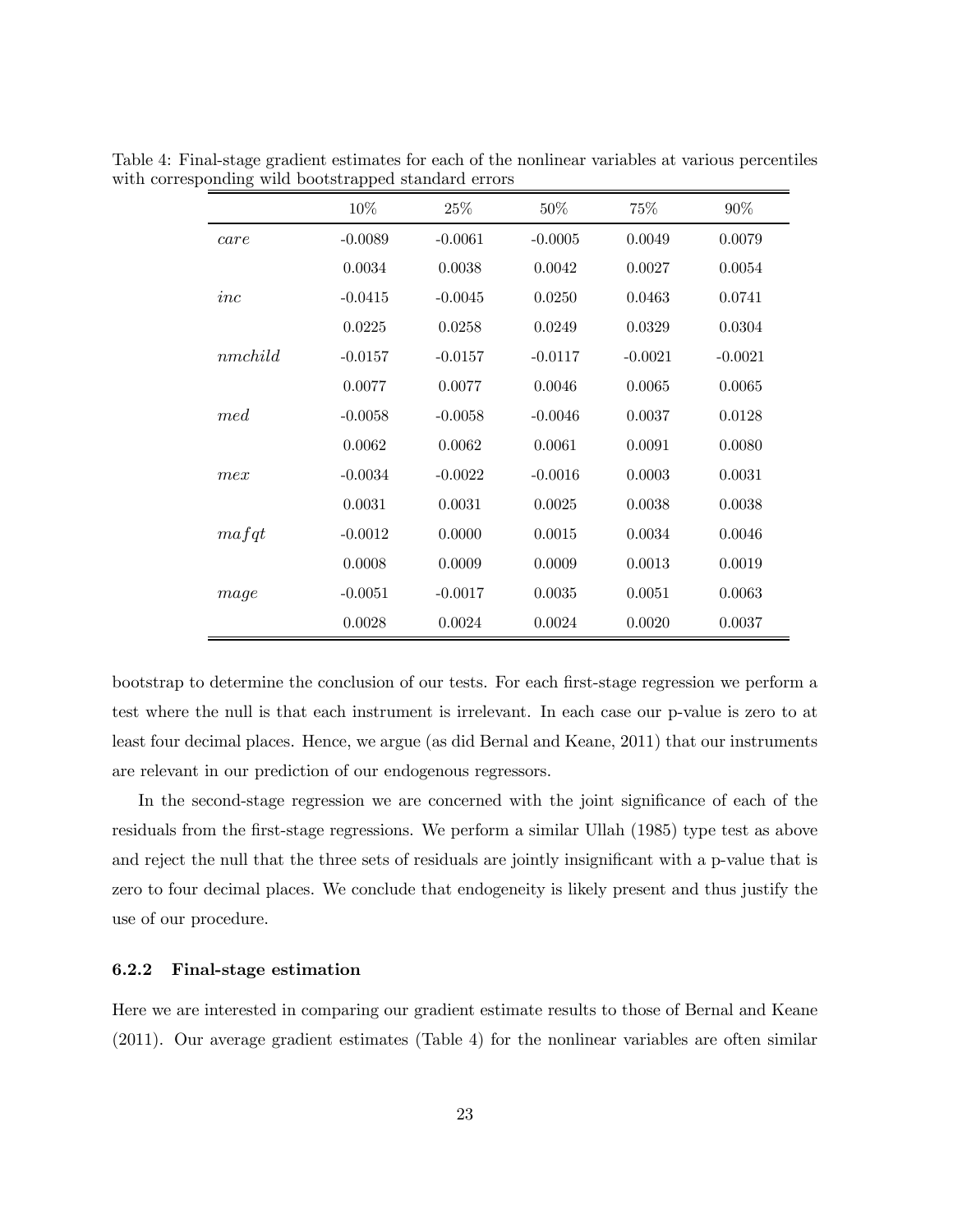in magnitude and sign to their results. We find mostly positive effects for mother's income, education and AFQT scores. For our primary variable of interest, the gradient on child care is also similar at the median (noting that our median result is insignificant). To put this in perspective, the median coefficient of -0.0005 is equivalent to a 0.2% decrease in test scores for an additional year of child care use (or 0.05% for an additional quarter). That being said, each of these statements ignore the heterogeneity in the gradient estimates allowed by our procedure.

When we look at the percentiles, we see both positive and negative estimates. This is not possible with standard linear models. We therefore want to determine the story behind these variable returns. To do so we break the results up for different child care type, amount of child care and between gender. We also examine whether heterogeneity is present amongst mothers (level of education, experience and age). Finally, we try to determine what attributes are common with those receiving positive or negative returns to child care use.

Disaggregating the child care gradient In the first few rows of Table 5, we analyze the child care gradient with respect to child care type, child gender and amount of child care use. In this table we report the percentiles for the estimated gradients for the related groups and associated standard errors. We also provide Figures 1-3 which show the overall variation for the (selected) chosen pairs. Before we get into the details for different groups, we want to point out that many of the results are insignificant. In fact, only 634 of the 2454 estimates are statistically significant at the five-percent level. What this implies is that for a large portion of the sample, an additional unit of child care will have no impact on test scores. That being said, we find many cases where it does matter and we will highlight the results below.

Bernal and Keane (2011) found that only informal child care (e.g., a grandparent) had significantly negative effects. Specifically, they found that an additional year of informal child care led to a 2.6% reduction in test scores. To compare our results, we separated the gradients on child care use between those who received only formal or only informal child care. Although there are some differences in our percentile estimates, Figure 1 shows essentially no difference in the densities of estimates between those who received only formal (e.g., a licensed child care facility) versus only informal child care. Bernal and Keane (2011) also find differences in returns to child care between genders. Both Table 5 and Figure 2 show essentially no difference between these two groups.

Where we do find a difference, is with respect to the amount of child care. In Figure 3, we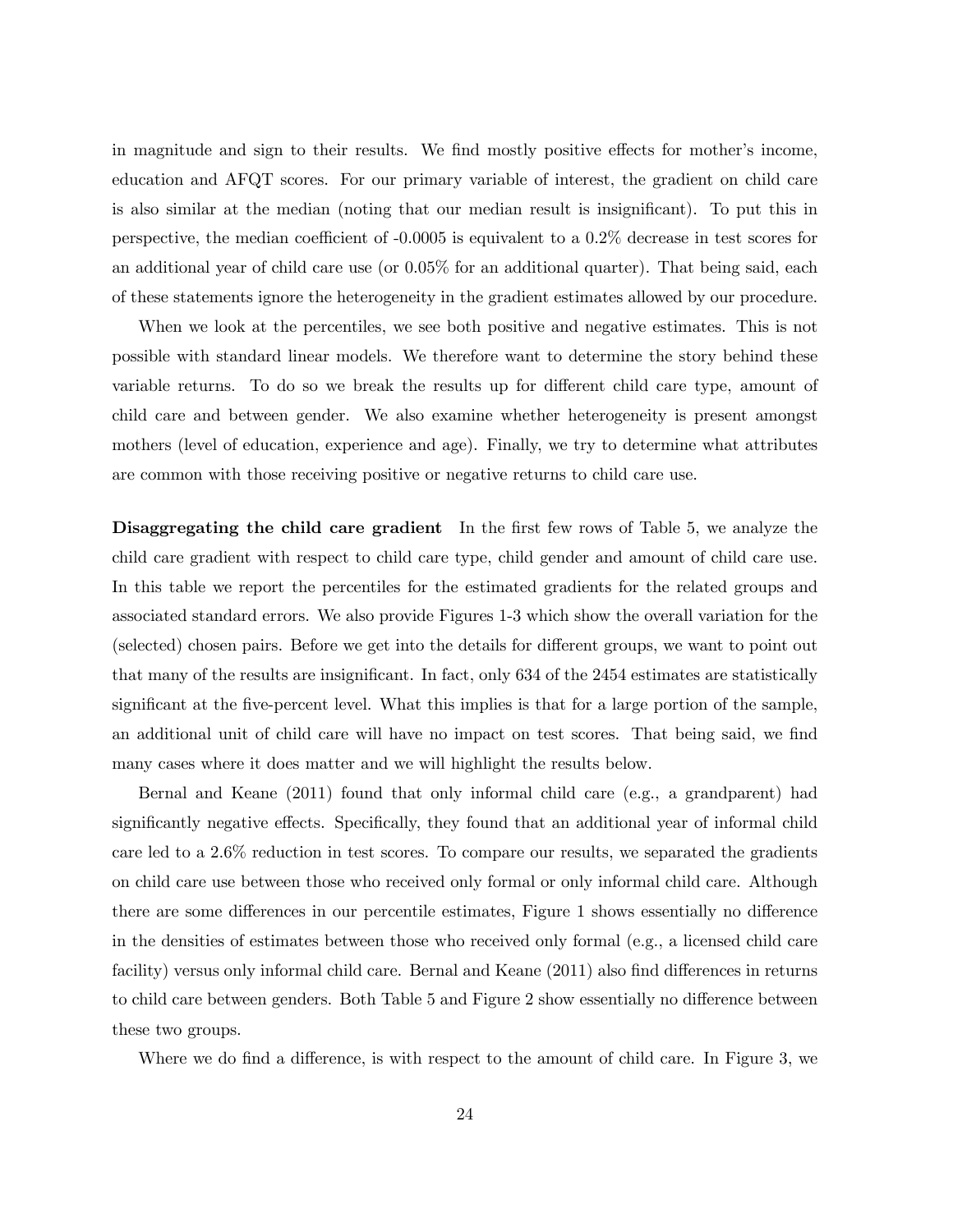|                         | 10%       | $25\%$    | $50\%$    | $75\%$     | $90\%$ |
|-------------------------|-----------|-----------|-----------|------------|--------|
| Formal                  | $-0.0087$ | $-0.0067$ | $-0.0016$ | 0.0035     | 0.0065 |
|                         | 0.0052    | 0.0037    | 0.0036    | 0.0032     | 0.0031 |
| Informal                | $-0.0090$ | $-0.0061$ | $-0.0007$ | 0.0028     | 0.0067 |
|                         | 0.0089    | 0.0038    | 0.0036    | 0.0049     | 0.0042 |
| Female                  | $-0.0092$ | $-0.0061$ | $-0.0005$ | 0.0057     | 0.0079 |
|                         | 0.0038    | 0.0038    | 0.0042    | 0.0046     | 0.0055 |
| Male                    | $-0.0089$ | $-0.0067$ | $-0.0005$ | 0.0036     | 0.0079 |
|                         | 0.0034    | 0.0037    | 0.0042    | 0.0046     | 0.0055 |
| Above median child care | $-0.0092$ | $-0.0087$ | $-0.0054$ | 0.0028     | 0.0049 |
|                         | 0.0038    | 0.0052    | 0.0036    | 0.0037     | 0.0037 |
| Below median child care | $-0.0061$ | $-0.0010$ | 0.0013    | 0.0076     | 0.0218 |
|                         | 0.0038    | 0.0035    | 0.0042    | 0.0034     | 0.0080 |
| Education $< 12$        | $-0.0067$ | 0.0014    | 0.0028    | 0.0076     | 0.0218 |
|                         | 0.0037    | 0.0036    | 0.0037    | 0.0034     | 0.0080 |
| Education $\geq 12$     | $-0.0090$ | $-0.0068$ | $-0.0014$ | 0.0028     | 0.0067 |
|                         | 0.0089    | 0.0032    | 0.0036    | 0.0049     | 0.0042 |
| Experience $< 5$        | $-0.0090$ | $-0.0068$ | $-0.0014$ | 0.0028     | 0.0067 |
|                         | 0.0036    | 0.0032    | 0.0036    | 0.0049     | 0.0042 |
| Experience $\geq 5$     | $-0.0087$ | $-0.0046$ | 0.0011    | $0.0065\,$ | 0.0218 |
|                         | 0.0052    | 0.0038    | 0.0040    | 0.0031     | 0.0080 |
| No experience           | $-0.0061$ | $-0.0007$ | 0.0028    | 0.0076     | 0.0218 |
|                         | 0.0038    | 0.0036    | 0.0037    | 0.0034     | 0.0080 |
| Age $< 23$              | $-0.0087$ | $-0.0053$ | 0.0007    | 0.0063     | 0.0139 |
|                         | 0.0052    | 0.0036    | 0.0039    | 0.0036     | 0.0066 |
| Age $> 23, < 29$        | $-0.0090$ | $-0.0061$ | $-0.0007$ | 0.0049     | 0.0079 |
|                         | 0.0089    | 0.0038    | 0.0053    | 0.0037     | 0.0055 |
| Age $\geq 30$           | $-0.0090$ | $-0.0076$ | $-0.0016$ | 0.0028     | 0.0076 |
|                         | 0.0036    | 0.0034    | 0.0036    | 0.0037     | 0.0034 |

Table 5: Final-stage gradient estimates for child care use for different types of child care, gender, amount and for different attributes of the mother at various percentiles for the specific group with corresponding wild bootstrapped standard errors  $=$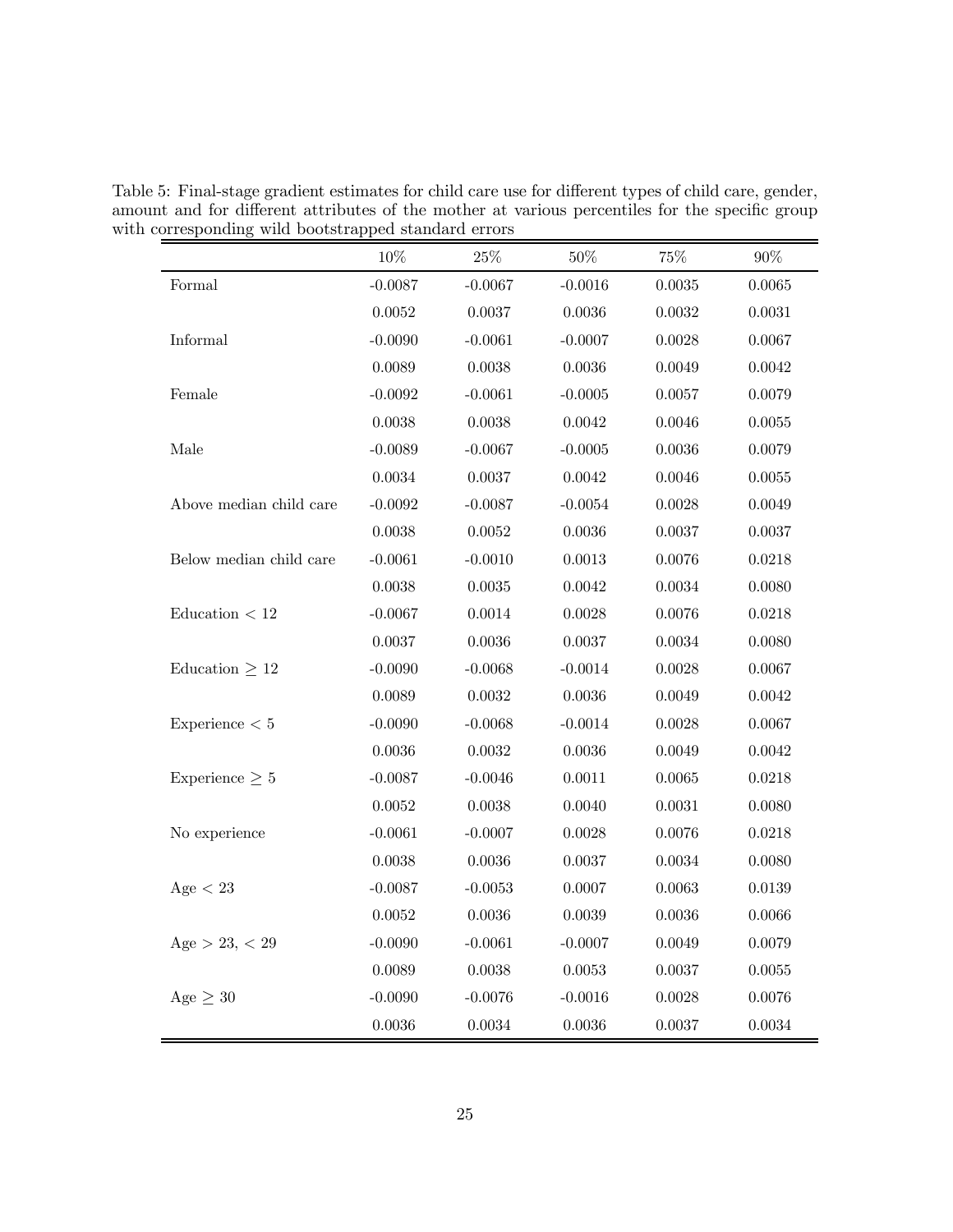

Figure 1: Density of estimated returns to child care for those with only formal versus those with only informal child care

look at the estimated gradients of child care use for those children who get below and above the median total child care. We find that more child care use leads to lower returns. In fact, we can see negative returns for those children receiving relatively more child care which suggests decreasing returns to child care use. We consider this finding important since this shows us evidence to believe that the lower returns may be associated with the amount of child care use rather than type of child care or gender of the child.

In the remaining rows of Table 5, we separate our estimated gradients on child care based on attributes of the mothers. Specifically, we analyze the estimated returns for mothers of different levels of education, experience and age. We see variation in our estimates for mothers of different age groups. As mothers get older, we see lower returns to child care use (more negative and significant estimates) as compared to those of younger mothers.

We also see variation for different experience levels. Here we find more negative (and significant) estimates for mothers with more experience. On the other hand, for mothers with no experience, we see much larger (and significant) returns to child care.

Similarly, mothers with more education appear to have more negative returns. Many of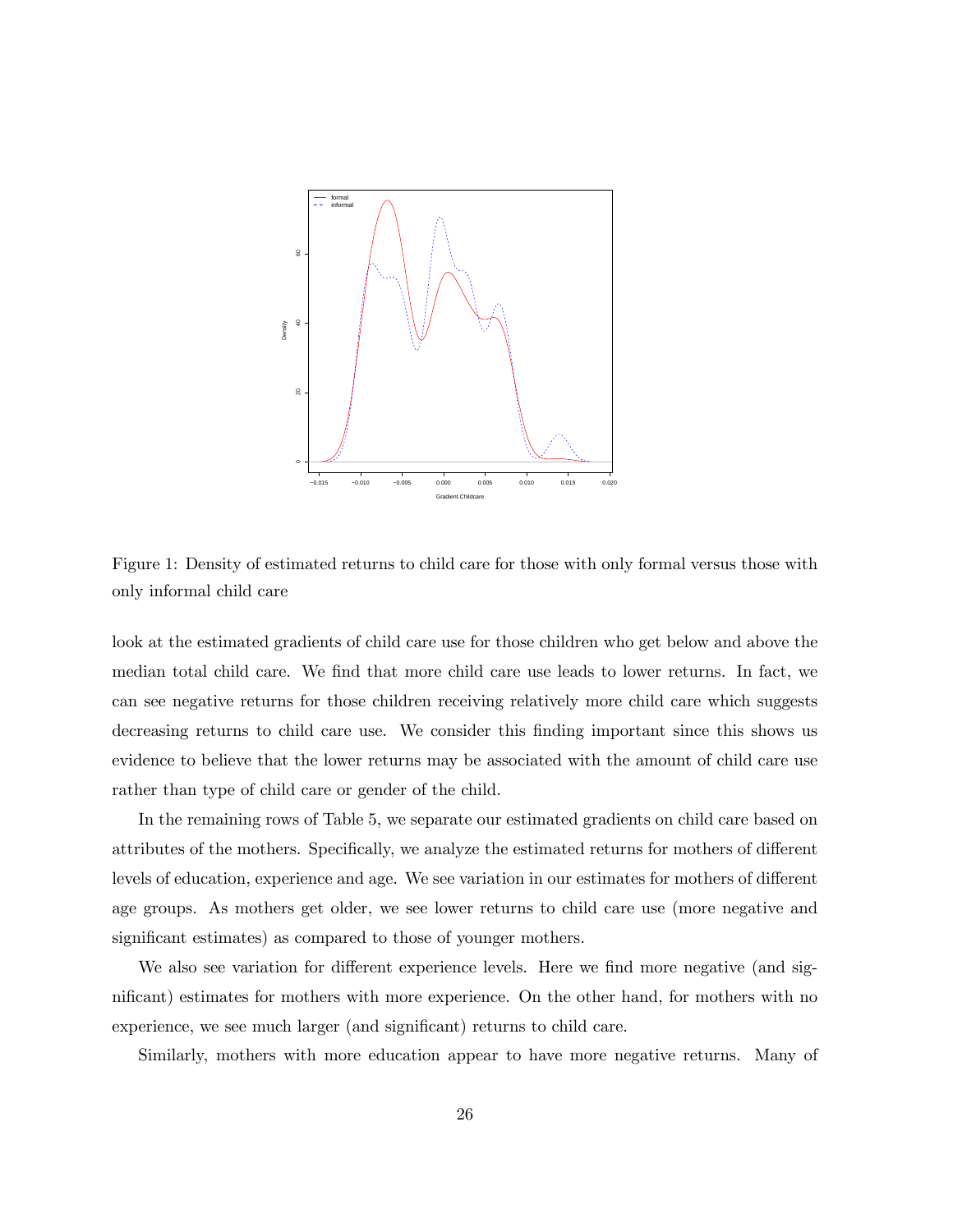

Figure 2: Density of estimated returns to child care for male and female children

the percentiles are negative for mothers with twelve or more years of education. For mothers without a high school diploma, we see positive effects for all but the lowest percentile. In other words, for less educated mothers, more child care may actually improve their child's test scores.

All these results show us two important things. First, there is substantial heterogeneity in our returns to child care use that cannot be captured with a single parameter estimate. Second, the returns tend to be related to the amount of child care and the quality of maternal time. For those mothers who have more education and experience, child care tends to hurt their child's test score. On the other hand, for those mothers with less education and experience, our results tend to suggest that their children may be better off with more child care.

Positive and negative returns For most of the reported estimates, we tend to see both positive and negative returns. This is perhaps a more important result than the lower and higher estimated returns. What this finding suggests is that there are some children who benefit from additional child care and there are some who are harmed. We hope to uncover who these children are and hopefully, the drivers of such returns.

Table 6 separates the partial effects on child care by those which are positive and negative.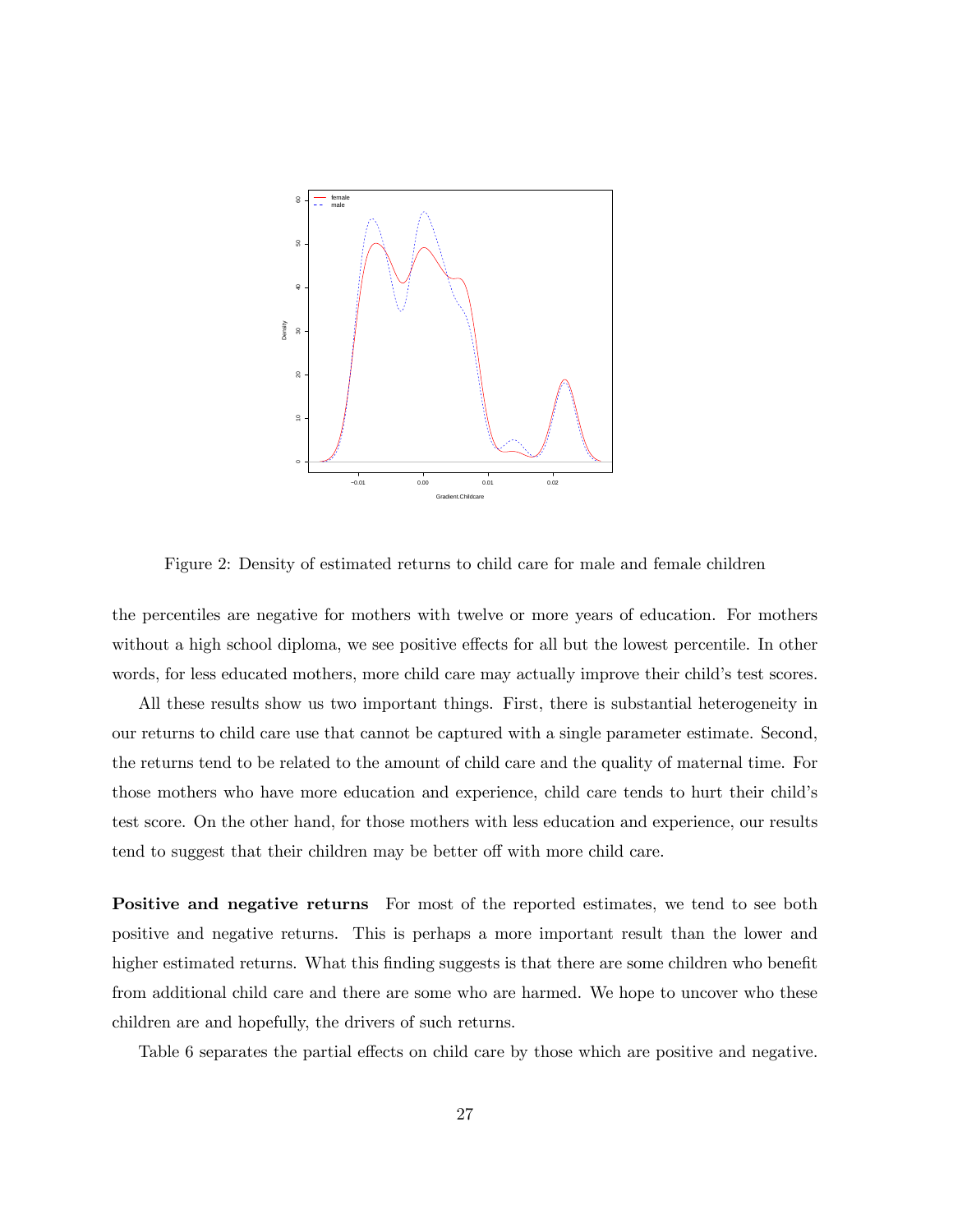

Figure 3: Density of estimated returns to child care for those with above and below the median units of child care

Table 6: Median characteristics for groups with positive versus negative negative child care use gradients

| Attribute           | Positive | Negative |  |
|---------------------|----------|----------|--|
| Mother's education  | 12       | 12       |  |
| Mother's experience | 4        | 6        |  |
| Mother's AFQT       | 15       | 19       |  |
| Mother's age        | 22       | 24       |  |
| Child's age         | 5.8      | 5.8      |  |
| Formal child care   | 0        | 0        |  |
| Informal child care | 6        | 9        |  |
| Total child care    | 8.5      | 11.5     |  |
| Number of children  | 1        | 1        |  |
| Sample size         | 1141     | 1313     |  |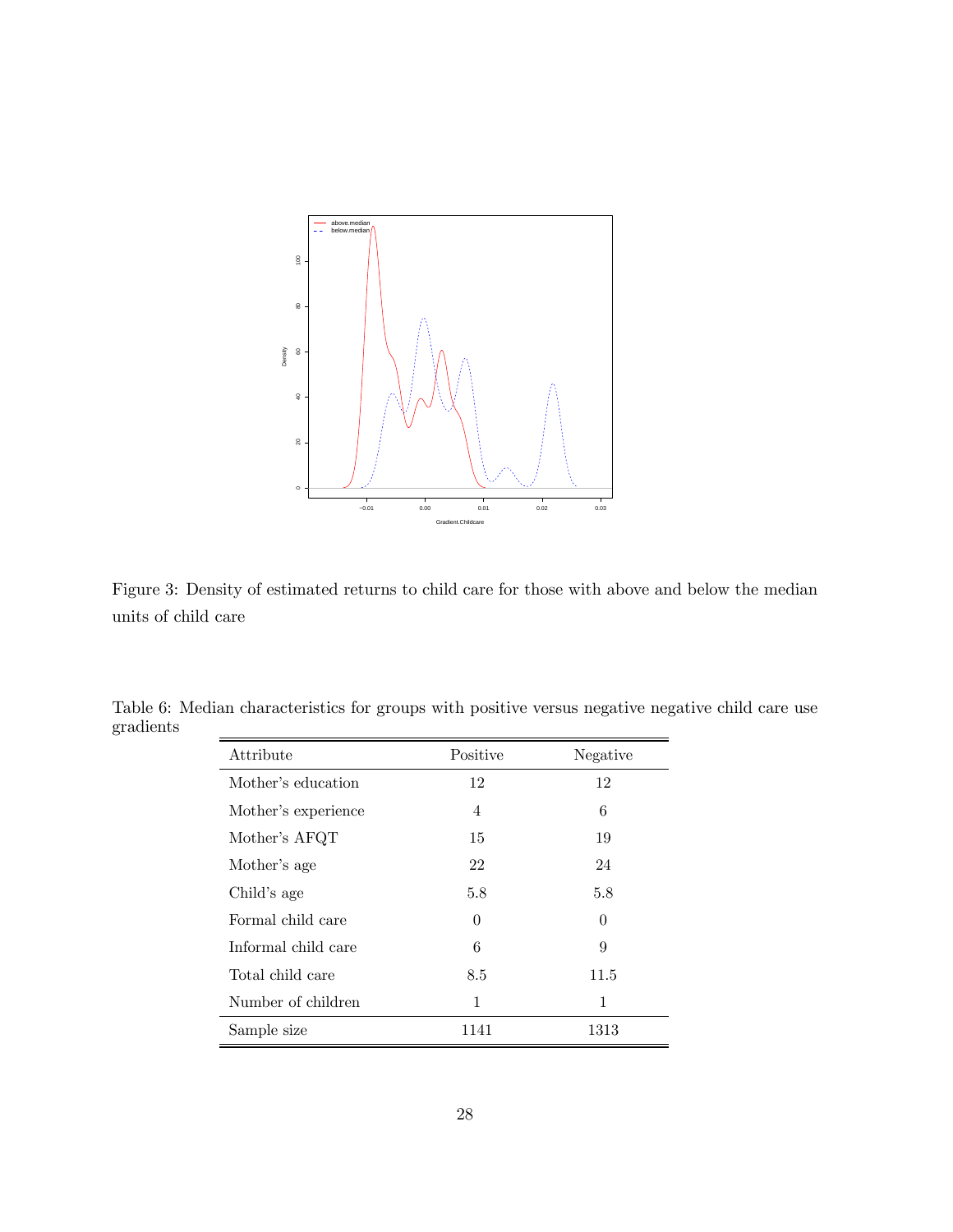

Figure 4: Empirical cummulative distribution functions for the amount of child care for those with both positive and negative returns to child care

Perhaps the first point of interest is that slightly more than half of the gradients are negative. If we were to run a simple ordinary least-squares regression, this would (back of the envelope) suggest a negative coefficient. This is what is typically found in the literature.

As for the remaining values in the table, the rows represent characteristics of interest and each number represents the median value for that characteristic for both children with positive and negative returns. Many values are the same. For example, mother's education, child's age, quarters of formal child care and number of children is the same at the median in each group. However, we see that for negative returns that, (median) mothers have more experience and are older. It is true that they have more informal child care (which likely represents the result of Bernal and Keane, 2011), but it is also true that they have far more quarters of child care at the median.

Again, these are only point estimates. If we were to plot the ECDFs of types of child care for the groups with negative and positive child care gradients, we would see that the amount of both formal and informal child care use are higher for those with negative returns. For example, Figure 4 plots the distribution functions with respect to total child care use between those with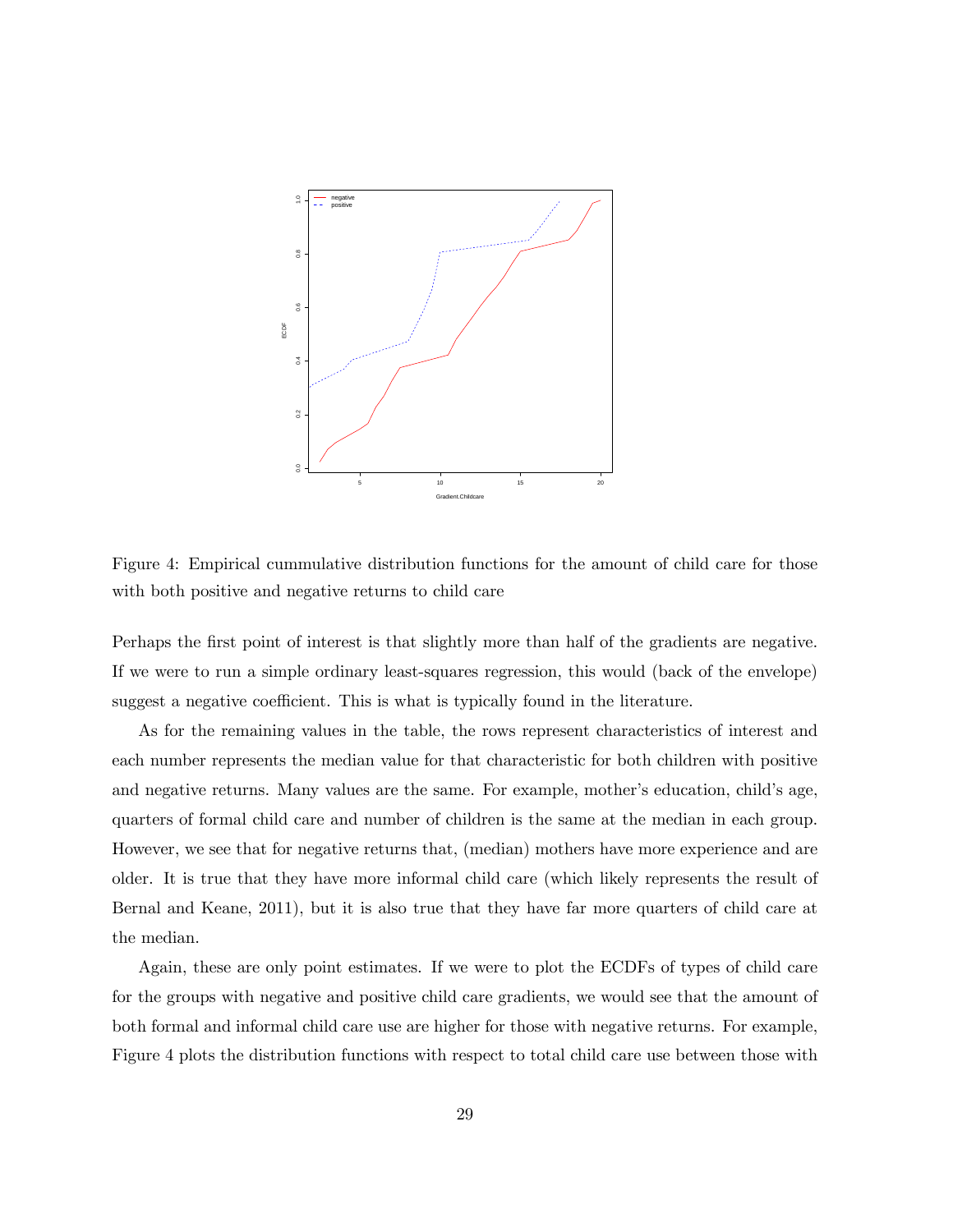negative and those with positive returns to child care. Those children with negative returns to child care, receive more child care overall. We fail to reject the null of first-order dominance via a Kolmogorov-Smirnov test with a p-value near unity. We also find this same level of dominance when we look at formal versus informal or male versus female. This is strong evidence that it is the amount of child care and not necessarily the type that matters.

## 7 Conclusion

In this paper, we develop oracle efficient estimators for additive nonparametric structural equation models. We show that our estimators of the conditional mean and gradient are consistent, asymptotically normal and free from the curse of dimensionality. The finite sample results support the asymptotic development. We also consider a partially linear extension of our model which we use in an empirical application relating child care to test scores. In our application we find that the amount of child care use and not the type, is primarily responsible for the sign of the returns. Given that our nonparametric procedure will give us observation specific estimates, we are able to uncover, that in addition to the amount of child care, what attributes of mothers are related to different returns. We find evidence that more educated, more experienced mothers with higher test scores (themselves) are associated with lower returns to child care for their children. On the other hand, less educated, less experienced mothers with lower test scores' (for themselves) children often have positive returns to child care.

## 8 Acknowledgements

The authors would like to thank two anonymous referees, the joint editor Rong Chen, Peter Brummund, David Jacho-Chavez, Chris Parmeter and Anton Schick for useful comments and suggestions. They also thank participants in talks given at the State University of New York at Albany, the University of Alabama, the University of North Carolina at Greensboro, New York Camp Econometrics (Bolton, NY), the annual meeting of the Midwest Econometric Group (Bloomington, IN) and the Western Economic Association International annual conference (Seattle, WA). Su acknowledges support from the Singapore Ministry of Education for Academic Research Fund under grant number MOE2012-T2-2-021. The R code used in the paper can be obtained from the authors upon request.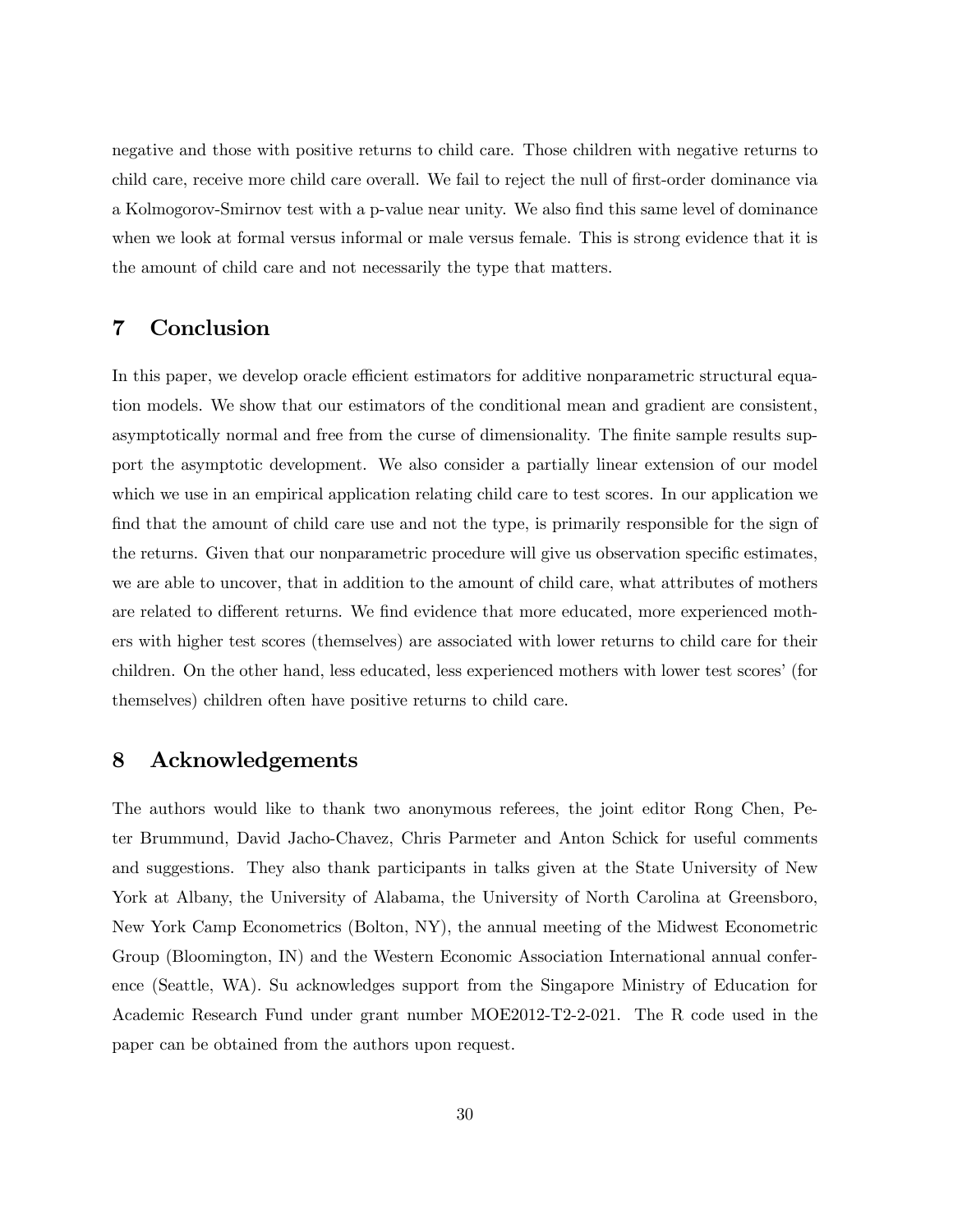## Appendix

In this appendix we first provide assumptions that are used to prove the main results and then prove the main results in Section 3.

### A Assumptions

A real-valued function  $q()$  on the real line is said to satisfy a Hölder condition with exponent  $r \in [0,1]$  if there is  $c_q$  such that  $|q(v) - q(\tilde{v})| \leq c_q |v - \tilde{v}|^r$  for all  $v$  and  $\tilde{v}$  on the support of  $q(\cdot)$ .  $q(\cdot)$  is said to be  $\gamma$ -smooth,  $\gamma = r + m$ , if it is m-times continuously differentiable on U and its mth derivative,  $\partial^m q(\cdot)$ , satisfies a Hölder condition with exponent r. The  $\gamma$ smooth class of functions are popular in econometrics because a  $\gamma$ -smooth function can be approximated well by various linear sieves; see, e.g., Chen (2007). For any scalar function  $q(\cdot)$ on the real line that has r derivatives and support  $S$ , let  $|q(\cdot)|_r \equiv \max_{s \leq r} \sup_{v \in S} |\partial^s q(v)|$ . Let  $\mathcal{X}_l$  and  $\mathcal{U}_l$  denote the supports of  $X_l$  and  $U_l$ , respectively, for  $l = 1, ..., d_x$ . Let  $\mathcal{Z}_{sk}$  denote the support of  $Z_{sk}$  for  $k = 1, ..., d_s$  and  $s = 1, 2$ . Let  $Q_{PP} \equiv E[P^{\kappa_1}(\mathbf{Z}_1, \mathbf{Z}_2) P^{\kappa_1}(\mathbf{Z}_1, \mathbf{Z}_2)']$  and  $Q_{PP,U_l} = E[P^{\kappa_1}(\mathbf{Z}_1, \mathbf{Z}_2) P^{\kappa_1}(\mathbf{Z}_1, \mathbf{Z}_2)' U_l^2]$  for  $l = 1, ..., d_x$ . Let  $\mathbf{Z}_i \equiv (\mathbf{Z}_{1i}', \mathbf{Z}_{2i}')'.$ 

We make the following assumptions.

**Assumption A1.** (i)  $\{Y_i, \mathbf{X}_i, \mathbf{Z}_i, i = 1, ..., n\}$  are an IID random sample. (ii) The supports W and  $\mathcal Z$  of  $\mathbf W_i$  and  $\mathbf Z_i$  are compact. (iii) The distributions of  $\mathbf W_i$  and  $\mathbf Z_i$  are absolutely continuous with respect to the Lebesgue measure.

**Assumption A2.**(i) For every  $\kappa_1$  that is sufficiently large, there exist  $c_1$  and  $\bar{c}_1$  such that  $0 < \underline{c_1} \leq \lambda_{\min}(Q_{PP}) \leq \lambda_{\max}(Q_{PP}) \leq \overline{c_1} < \infty$  and  $\lambda_{\max}(Q_{PP,U_i}) \leq \overline{c_1} < \infty$  for  $l = 1, ..., d_x$ . (ii) For every  $\kappa$  that is sufficiently large, there exist  $c_2$  and  $\bar{c}_2$  such that  $0 < c_2 \leq \lambda_{\min}(Q_{\Phi\Phi}) \leq$  $\lambda_{\max}(Q_{\Phi\Phi}) \leq \bar{c}_2 < \infty$ . (iii) The functions  $\{m_{l,k}(\cdot), l = 1, ..., d, k = 1, ..., d\}$  and  $\{g_i(\cdot), j = 1, ..., d\}$  $2d_x + d_1$  belong to the class of  $\gamma$ -smooth functions with  $\gamma \geq 2$ . (iv) There exist  $\alpha_{l,k}$ 's such that  $\sup_{z \in \mathcal{Z}_{1k}} |m_{l,k}(z) - p^{\kappa_1}(z)' \alpha_{l,k}| = O(\kappa_1^{-\gamma})$  for  $l = 1, ..., d_x$  and  $k = 1, ..., d_1$ ,  $\sup_{z \in \mathcal{Z}_{2k}} |m_{l,d_1+k}(z)$  $p^{\kappa_1}(z)^{\ell} \alpha_{l,d_1+k} = O(\kappa_1^{-\gamma})$  for  $l = 1,...,d_x$  and  $k = 1,...,d_2$ . (v) There exist  $\beta_l$ 's such that  $\sup_{x \in \mathcal{X}_l} |g_l(x) - p^{\kappa}(x)'\beta_l| = O(\kappa^{-\gamma})$  for  $l = 1, ..., d_x$ ,  $\sup_{z \in \mathcal{Z}_{1l}} |g_{d_z + k}(\cdot) - p^{\kappa}(z)'\beta_{d_z + k}| = O(\kappa^{-\gamma})$ for  $k = 1, ..., d_1$  and  $|g_{d_x+d_1+l}(\cdot) - p^{\kappa}(\cdot)|^{2} \theta_{d_x+d_1+l}|_1 = O(\kappa^{-\gamma})$  for  $l = 1, ..., d_x$ . (vi) The set of basis functions,  $\{p_j(\cdot), j = 1, 2, ...\}$ , are twice continuously differentiable everywhere on the support of  $U_{li}$  for  $l = 1, ..., d_x$ .  $\max_{1 \leq l \leq d_x} \max_{0 \leq s \leq r} \sup_{u_l \in \mathcal{U}_l} ||\partial^s p^{\kappa}(u_l)|| \leq \varsigma_{r\kappa}$  for  $r = 0, 1, 2$ .

**Assumption A3.** (i) The PDF of any two elements in  $W_i$  is bounded, bounded away from zero, and twice continuously differentiable. (ii) Let  $\sigma_i^2 \equiv \sigma^2 (\mathbf{X}_i, \mathbf{Z}_i, \mathbf{U}_i) \equiv E\left(e_i^2 | \mathbf{X}_i, \mathbf{Z}_i, \mathbf{U}_i\right)$  and  $Q_{sk,pp} \equiv E[p^{\kappa_1}(Z_{sk,i}) p^{\kappa_1}(Z_{sk,i})' \sigma_i^2]$  for  $k = 1, ..., d_s$  and  $s = 1, 2$ . The largest eigenvalue of  $Q_{sk,pp}$  is bounded uniformly in  $\kappa_1$ .

**Assumption A4.** The kernel function  $K(\cdot)$  is a PDF that is symmetric, bounded and has compact support  $[-c_K, c_K]$ . It satisfies the Lipschitz condition  $|K(v_1) - K(v_2)| \leq C_K |v_1 - v_2|$ for all  $v_1, v_2 \in [-c_K, c_K]$ .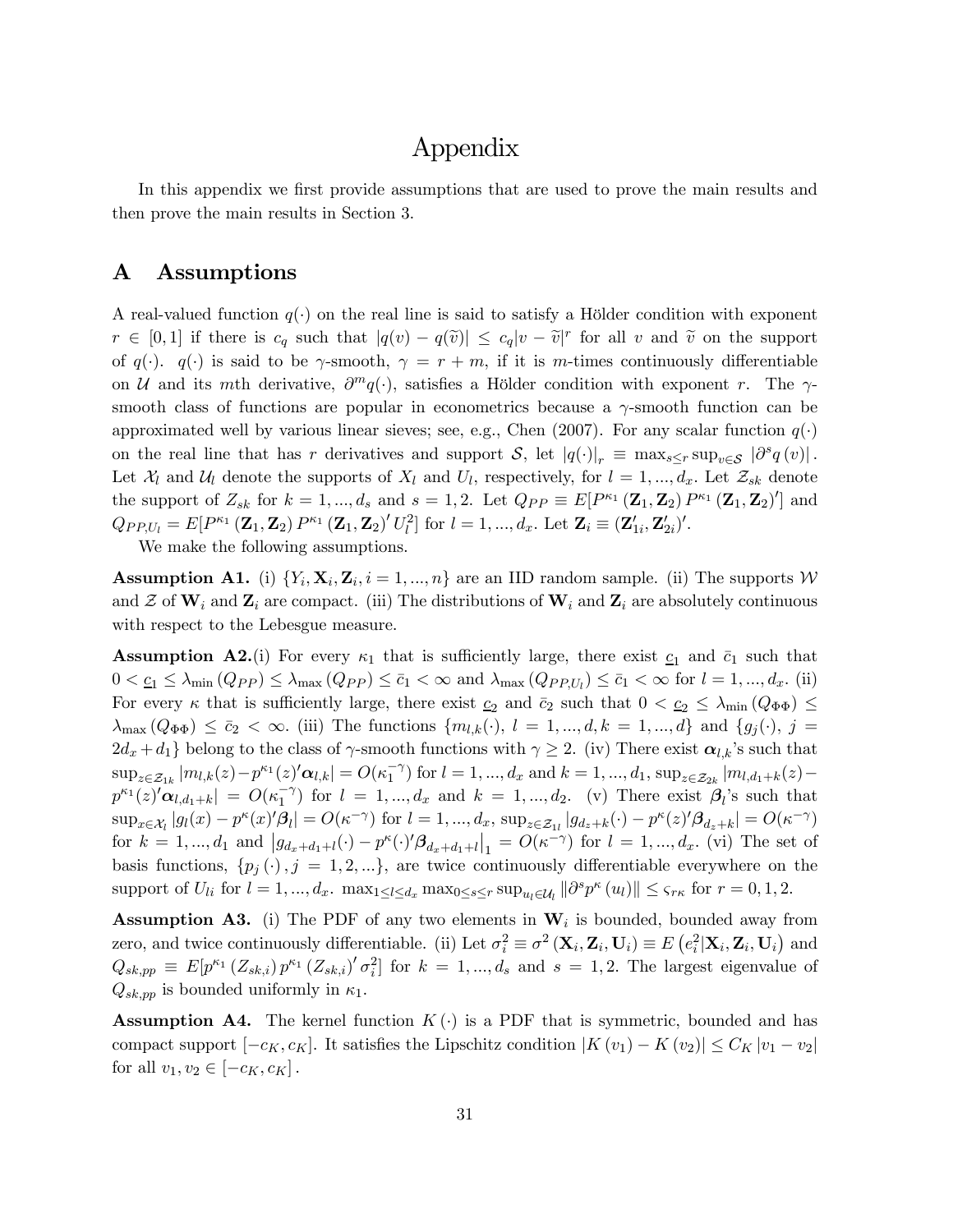**Assumption A5.** (i)  $\kappa_1 \leq \kappa$ . As  $n \to \infty$ ,  $\kappa_1 \to \infty$ ,  $\kappa^3/n \to 0$  and  $\tau_n \to c_1 \in [0,\infty)$ , where  $\tau_n \equiv (\kappa^{1/2} \varsigma_{0\kappa} + \varsigma_{1\kappa}) \nu_{1n} + \varsigma_{0\kappa} \varsigma_{2\kappa} \nu_{1n}^2$ ,  $\nu_{1n} \equiv \kappa_1^{1/2}/n^{1/2} + \kappa_1^{-\gamma}$  and  $\nu_n \equiv \kappa^{1/2}/n^{1/2} + \kappa^{-\gamma}$ . (ii) As  $n \to \infty$ ,  $h \to 0$ ,  $nh^3 \log n \to \infty$ ,  $nh\kappa^{-2\gamma} \to 0$ ,  $\tau_n \nu_{1n} = o(n^{-1/2}h^{-1/2})$  and  $[h^{1/2} \varsigma_{1\kappa}(1 + n^{1/2}\kappa_1^{-\gamma})]$  $+\varsigma_{2\kappa}n^{1/2}h^{1/2}\nu_{1n}^2](\nu_n+\nu_{1n})\to 0.$ 

Assumptions A1(i)-(ii) impose IID sampling and compactness on the support of the exogenous independent variables. Either assumption can be relaxed at lengthy arguments; see, e.g., Su and Jin (2012) who allow for weakly dependent data and infinite support for their regressors. A1(iii) requires that the variables in  $W_i$  and  $Z_i$  be continuously valued, which is standard in the literature on sieve estimation. Assumption  $A2(i)$ -(ii) ensure the existence and non-singularity of the asymptotic covariance matrix of the first two-stage estimators. They are standard in the literature; see, e.g., Newey (1997), Li (2000), and Horowitz and Mammen (2004). Note that all of these authors assume that the conditional variances of the error terms given the exogenous regressors are uniformly bounded, in which case the second part of  $A2(i)$  becomes redundant.  $A2(iii)$  imposes smoothness conditions on the relevant functions and  $A2(iv)$ -(v) quantifies the approximation error for  $\gamma$ -smooth functions. These conditions are satisfied, for example, for polynomials, splines and wavelets. A2(vi) is needed for the application of Taylor expansions. It is well known that  $\varsigma_{r\kappa} = O\left(\kappa^{r+1/2}\right)$  and  $O\left(\kappa^{2r+1}\right)$  for *B*-splines and power series, respectively (see Newey, 1997). The rate at which splines uniformly approximate a function is the same as that for power series, so that the uniform convergence rate for splines is faster than power series. In addition, the low multicollinearity of B-splines and recursive formula for calculation also leads to computational advantages (see Chapter 19 of Powell, 1981 and Chapter 4 of Schumaker,  $2007$ ). For these reasons, B-splines are widely used in the literature.

Assumptions A3(i)-(ii) and A4 are needed for the establishment of the asymptotic property of the third-stage estimators. A3(ii) is redundant under Assumption  $A2(i)$  if one assumes that the conditional variances of  $e_i$ 's given  $(X_i, Z_i, U_i)$  are uniformly bounded. A4 is standard for locallinear regression (see Fan and Gijbels, 1996 and Masry, 1996). The compact support condition facilitates the demonstration of the uniform convergence rate in Theorem 3.2 below but can be removed at the cost of some lengthy arguments (see, e.g., Hansen, 2008). In particular, the Gaussian kernel can be applied. Assumptions A5(i)-(ii) specify conditions on  $\kappa_1$ ,  $\kappa$  and h. Note that we allow the use of different series approximation terms in the first and secondstage estimation, which allows us to see clearly the effect of the first-stage estimates on the second-stage estimates. The first condition (namely,  $\kappa_1 \leq \kappa$ ) in A5(i) is needed for the proof of a technical lemma (see Lemma B.5(iii)) and it can be removed at the cost of some additional assumptions on the basis functions. The terms that are associated with  $\nu_{1n}$  arise because of the use of the nonparametrically generated regressors in the second-stage series estimation. The appearance of  $\log n$  arises in order to establish uniform consistency results in Theorem 3.2 below and it can be replaced by 1 if we are only interested in the pointwise result. In the case where  $\zeta_{r\kappa} = O\left(\kappa^{r+1/2}\right)$  in Assumption A2(*vi*),  $\tau_n = O\left(\kappa^{3/2}\nu_{1n} + \kappa^3\nu_{1n}^2\right)$ . In practice, we recommend setting  $\kappa_1 = \kappa$ . These restrictions, in conjunction with the condition  $\gamma \geq 2$ , imply that the conditions in Assumption A5 can be greatly simplified as follows: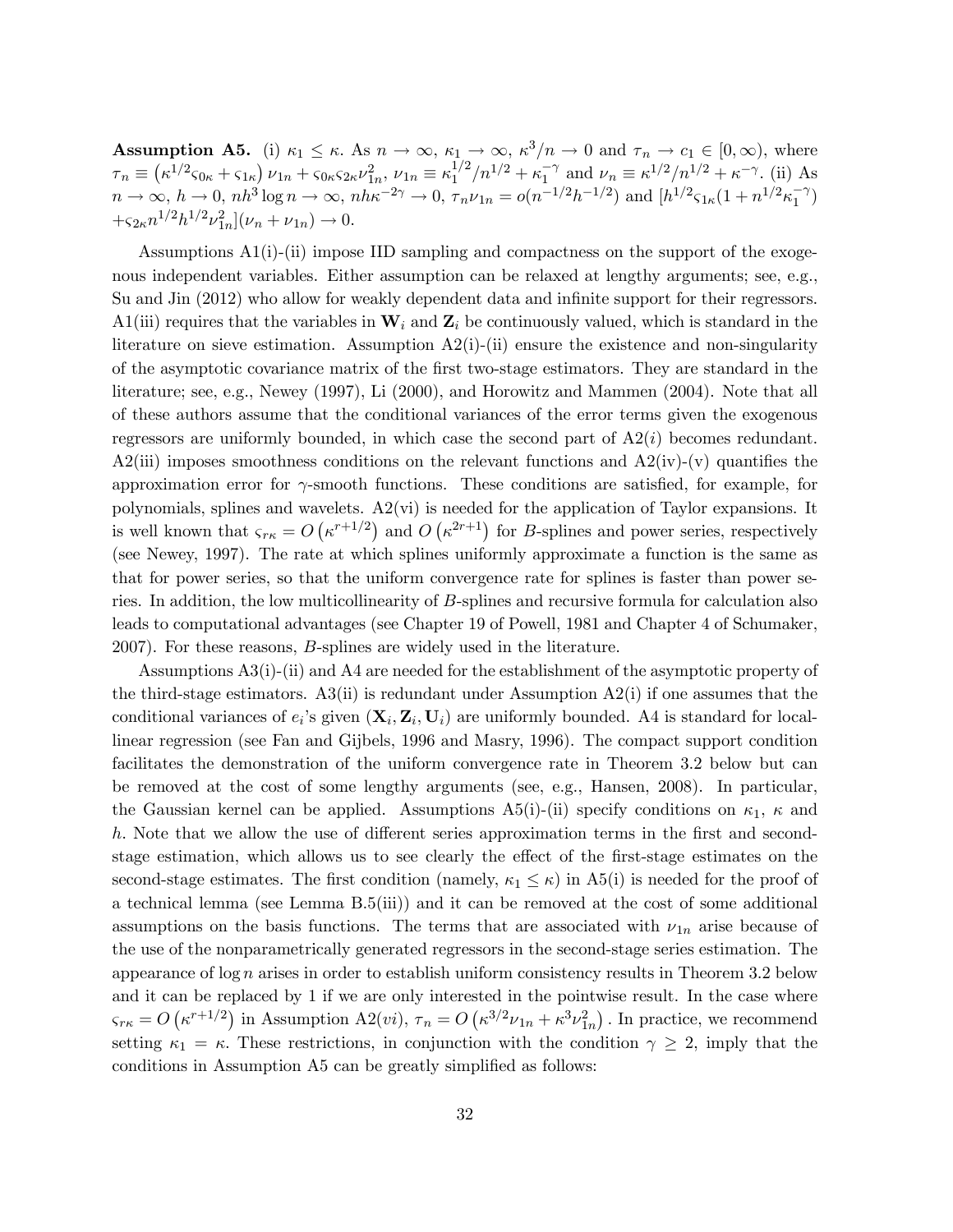Assumption A5<sup>\*</sup>. (i) As  $n \to \infty$ ,  $\kappa \to \infty$ ,  $\kappa^4/n \to c_1 \in [0,\infty)$ . (ii) As  $n \to \infty$ ,  $h \to 0$ ,  $nh^3 \log n \to \infty$ ,  $nh\kappa^{-2\gamma} \to 0$  and  $n^{-1}h\kappa^5 \to 0$ .

## B Proofs of the Results in Section 3

Let  $P_i \equiv P^{\kappa_1}(\mathbf{Z}_i)$ ,  $\widetilde{\Phi}_i \equiv \Phi^{\kappa}(\widetilde{\mathbf{W}}_i)$ ,  $Q_{n,PP} \equiv n^{-1} \sum_{i=1}^n P_i P'_i$ ,  $Q_{n,\Phi\Phi} \equiv n^{-1} \sum_{i=1}^n \Phi_i \Phi'_i$ , and  $\widetilde{Q}_{n,\Phi\Phi} \equiv n^{-1} \sum_{i=1}^{n} \widetilde{\Phi}_i \widetilde{\Phi}'_i$ . By Lemmas B.1(*ii*) and (*v*) and Lemma B.4(*iv*) below,  $Q_{n,PP}, Q_{n,\Phi\Phi}$ and  $\widetilde{Q}_{n,\Phi\Phi}$  are invertible with probability approaching 1 (w.p.a.1) so that in large samples we can replace the generalized inverses  $Q_{n,PP}^-$ ,  $Q_{n,\Phi\Phi}^-$  and  $\widetilde{Q}_{n,\Phi\Phi}^-$  by  $Q_{n,PP}^{-1}$ ,  $Q_{n,\Phi\Phi}^{-1}$  and  $\widetilde{Q}_{n,\Phi\Phi}^{-1}$ , respectively. We first state some technical lemmas that are used in the proof of the main results in Section 3. The proofs of all technical lemmas but Lemma B.6 are given in the online Supplemental Material.

**Lemma B.1** Suppose that Assumptions A1 and  $A2(i)$ -(ii) and (vi) hold. Then

$$
(i) ||Q_{n,PP} - Q_{PP}||^{2} = O_{P} (\kappa_{1}^{2}/n) ;
$$
  
\n
$$
(ii) \lambda_{\min} (Q_{n,pp}) = \lambda_{\min} (Q_{PP}) + o_{P} (1) \text{ and } \lambda_{\max} (Q_{n,pp}) = \lambda_{\max} (Q_{PP}) + o_{P} (1) ;
$$
  
\n
$$
(iii) ||Q_{n,PP}^{-1} - Q_{PP}^{-1}||_{sp} = O_{P} (\kappa_{1}/n^{1/2}) ;
$$
  
\n
$$
(iv) ||Q_{n,\Phi\Phi} - Q_{\Phi\Phi}||^{2} = O_{P} (\kappa^{2}/n) ;
$$
  
\n
$$
(v) \lambda_{\min} (Q_{n,\Phi\Phi}) = \lambda_{\min} (Q_{\Phi\Phi}) + o_{P} (1) \text{ and } \lambda_{\max} (Q_{n,\Phi\Phi}) = \lambda_{\max} (Q_{\Phi\Phi}) + o_{P} (1) .
$$

**Lemma B.2** Let  $\xi_{nl} \equiv n^{-1} \sum_{i=1}^{n} P_i U_{li}$  and  $\zeta_{nl} \equiv n^{-1} \sum_{i=1}^{n} P_i [m_l (\mathbf{Z}_i) - P_i' \alpha_l]$  for  $l = 1, ..., d_x$ . Suppose that Assumptions A1-A2 hold. Then

(i) 
$$
\|\xi_{nl}\|^2 = O_P(\kappa_1/n);
$$
  
\n(iii)  $\|\zeta_{nl}\|^2 = O_P(\kappa_1^{-2\gamma});$   
\n(iii)  $\tilde{\alpha}_l - \alpha_l = Q_{\kappa_1}^{-1} n^{-1} \sum_{i=1}^n P_i U_{li} + Q_{\kappa_1}^{-1} n^{-1} \sum_{i=1}^n P_i [m_l (\mathbf{Z}_i) - P_i' \alpha_l] + r_{nl};$   
\nwhere  $||r_{nl}|| = O_P(\kappa_1/n + \kappa_1^{-\gamma + 1/2}/n^{1/2})$  and  $l = 1, ..., d_x$ .

**Lemma B.3** Suppose that Assumptions A1-A3 hold. Then for 
$$
l = 1, ..., d_x
$$
,  
\n(i)  $n^{-1} \sum_{i=1}^{n} (\tilde{U}_{li} - U_{li})^2 [\sigma_i^2]^r = O_P(\nu_{1n}^2)$  for  $r = 0, 1$ ;  
\n(ii)  $n^{-1} \sum_{i=1}^{n} (\tilde{U}_{li} - U_{li})^2 ||\Phi_i||^r = O_P(\varsigma_{0\kappa}^r \nu_{1n}^2)$  for  $r = 1, 2$ ;  
\n(iii)  $n^{-1} \sum_{i=1}^{n} ||p^{\kappa} (\tilde{U}_{li}) - p^{\kappa} (U_{li})||^2 = O_P(\varsigma_{1\kappa}^2 \nu_{1n}^2)$ ;  
\n(iv)  $||n^{-1} \sum_{i=1}^{n} [p^{\kappa} (\tilde{U}_{li}) - p^{\kappa} (U_{li})] \Phi'_i || = O_P(\kappa^{1/2} \varsigma_{0\kappa} \nu_{1n} + \varsigma_{0\kappa} \varsigma_{2\kappa} \nu_{1n}^2)$ ;  
\n(v)  $||n^{-1} \sum_{i=1}^{n} [p^{\kappa} (\tilde{U}_{li}) - p^{\kappa} (U_{li})] e_i || = O_P(n^{-1/2} \varsigma_{1\kappa} \nu_{1n})$ .

Lemma B.4 Suppose Assumptions A1-A3 hold. Then  $(i)$   $n^{-1} \sum_{i=1}^{n}$  $\left\| \widetilde{\Phi}_i - \Phi_i \right\|$  $^2=O_P\left(\varsigma^2_{1\kappa}\nu^2_{1n}\right);$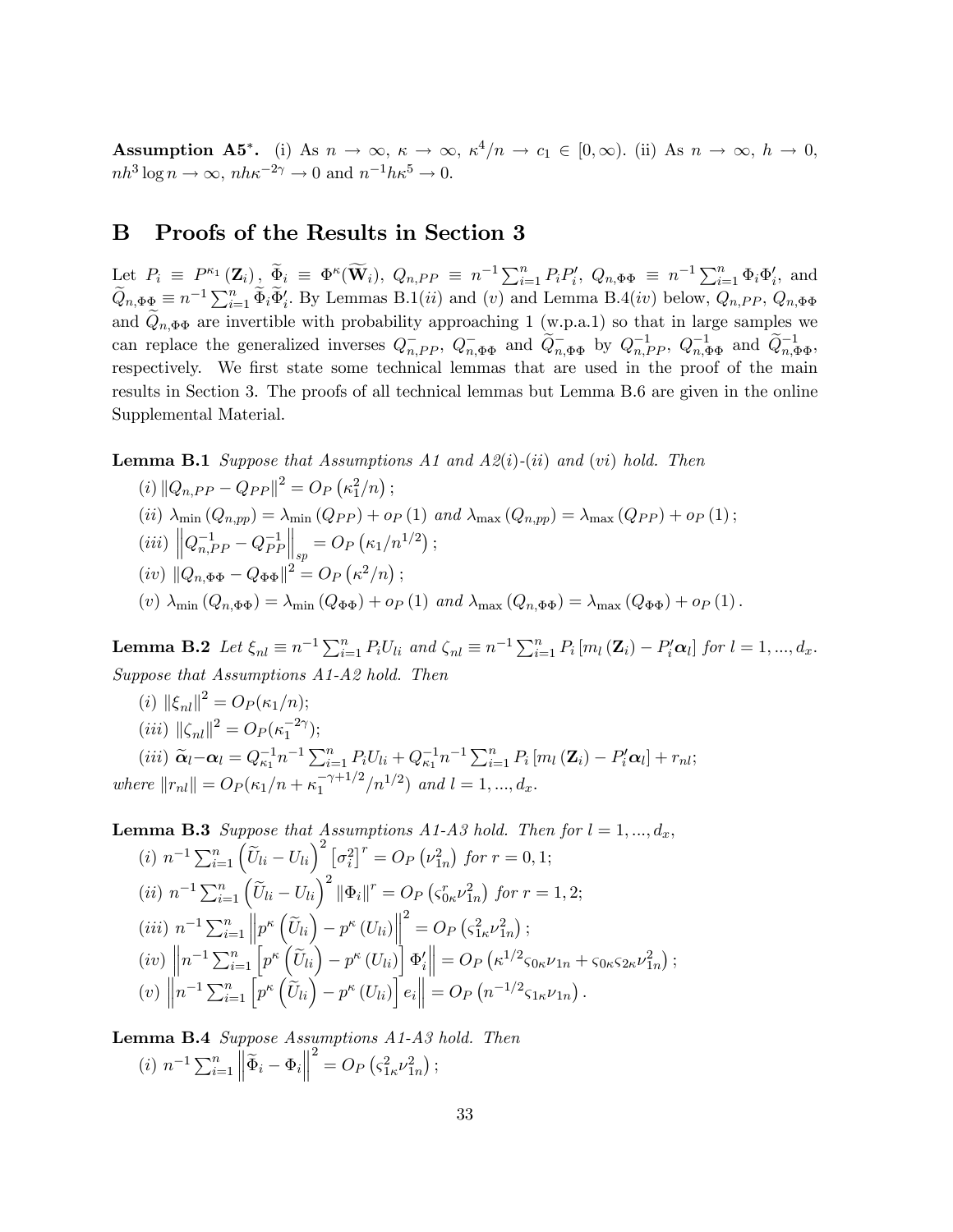$$
(ii) \left\| n^{-1} \sum_{i=1}^{n} \left( \widetilde{\Phi}_{i} - \Phi_{i} \right) \Phi'_{i} \right\|_{sp} = O_{P} \left( \kappa^{1/2} \varsigma_{1\kappa} \nu_{1n} \right);
$$
\n
$$
(iii) \left\| \widetilde{Q}_{n,\Phi\Phi} - Q_{n,\Phi\Phi} \right\|_{sp} = O_{P} \left( \kappa^{1/2} \varsigma_{0\kappa} \nu_{1n} + \varsigma_{0\kappa} \varsigma_{2\kappa} \nu_{1n}^{2} \right);
$$
\n
$$
(iv) \left\| \widetilde{Q}_{n,\Phi\Phi}^{-1} - Q_{\Phi\Phi}^{-1} \right\|_{sp} = O_{P} \left( \kappa^{1/2} \varsigma_{0\kappa} \nu_{1n} + \varsigma_{0\kappa} \varsigma_{2\kappa} \nu_{1n}^{2} \right);
$$
\n
$$
(v) \left\| n^{-1} \sum_{i=1}^{n} \left( \widetilde{\Phi}_{i} - \Phi_{i} \right) e_{i} \right\| = O_{P} \left( n^{-1/2} \varsigma_{1\kappa} \nu_{1n} \right);
$$
\n
$$
(vi) \ n^{-1} \sum_{i=1}^{n} \left( \widetilde{\Phi}_{i} - \Phi_{i} \right) \left[ \overline{g} \left( X_{i}, Z_{1i}, U_{i} \right) - \Phi'_{i} \beta \right] = O_{P} \left( \kappa_{1}^{-\gamma} \varsigma_{1\kappa} \nu_{1n} \right).
$$

**Lemma B.5** Let  $\xi_n \equiv n^{-1} \sum_{i=1}^n \Phi_i e_i$  and  $\zeta_n \equiv n^{-1} \sum_{i=1}^n \Phi_i [\bar{g}(X_i, Z_{1i}, U_i) - \Phi'_i \beta]$ . Suppose Assumptions A1-A3 hold. Then

(i)  $\|\xi_n\| = O_P(\kappa^{1/2}/n^{1/2})$ ; (*iii*)  $\|\zeta_n\| = O_P(\kappa^{-\gamma});$  $(iii)$   $\left\| Q_{\Phi\Phi}^{-1} n^{-1} \sum_{i=1}^{n} \Phi_i \sum_{l=1}^{d_x} p^{\kappa} (U_{li})' \beta_{d_x+d_1+l} (\tilde{U}_{li} - U_{li}) \right\| = O_P(\nu_{1n})$  for  $l = 1, ..., d_x$ .

**Lemma B.6** Let  $c \equiv (c_1, c_2)'$  be an arbitrary  $2 \times 1$  nonrandom vector such that  $||c|| = 1$ . Suppose that Assumptions A1-A5 hold. Then for  $l = 2, ..., d_x$ 

(i)  $S_{2nl}(x_1) \equiv n^{-1/2}h^{1/2}\sum_{i=1}^n K_{ix_1}c'H^{-1}X_{1i}^*(x_1)(\widetilde{U}_{li}-U_{li})p^{\kappa}(U_{li}) = h^{1/2}\varsigma_{1\kappa}O_P(1+n^{1/2}\kappa_1^{-\gamma})$ uniformly in  $x_1$ ;

 $(ii)$   $S_{2nl}(x_1) \equiv n^{-1/2}h^{1/2}\sum_{i=1}^n K_{ix_1} |c'H^{-1}X_{1i}^*(x_1)| (\widetilde{U}_{li} - U_{ki})^2 = n^{1/2}h^{1/2}O_P(\nu_{1n}^2)$  uniformly in  $x_1$ .

**Proof.** (i) Let  $\eta_{nl}(x_1) \equiv n^{-1} \sum_{i=1}^n K_{ix} c' H^{-1} X_{1i}^*(x_1) p^{\kappa}(X_{li})$  and  $\bar{\eta}_l(x_1) \equiv E[\eta_{nl}(x_1)]$ . By straightforward moment calculations and Chebyshev inequality, we have  $\eta_{nl}(x_1) = \bar{\eta}_l(x_1) +$  $r_{\eta l}(x_1)$  where  $||r_{\eta l}(x_1)|| = O_P(\kappa^{1/2}n^{-1/2}h^{-1/2})$ . In fact,  $\sup_{x_1 \in \mathcal{X}_1} ||r_{\eta l}(x_1)|| = O_P(\kappa^{1/2}(nh/\log n)^{-1/2})$ with a simple application of Bernstein inequality for independent observations [see, e.g., Serfling (1980, p. 95)]. As an aside, note that the proof of Lemma 7 in Horowitz and Mammen (2004) contains various errors as they ignore the fact that  $\kappa$  is diverging to infinity as  $n \to \infty$ . Note that for  $l = 2, ..., d_x$ ,

$$
\bar{\eta}_l(x_1) = E\left[K_h(X_{1i} - x_1) c'H^{-1}X_{1i}^*(x_1) p^{\kappa}(X_{li})\right]
$$
\n
$$
= \int K(v) (c_1 + c_2v) p^{\kappa}(x_l) f_{1l}(x_1 + h^{1/2}v, x_l) dv dx_l
$$
\n
$$
= c_1 \int f_{1l}(x_1, x_l) p^{\kappa}(x_l) dx_l + c_1 \int K(v) [f_{1l}(x_1 + hv, x_l) - f_{1l}(x_1, x_l)] p^{\kappa}(x_l) dx_l
$$
\n
$$
+ c_2 \int K(v) v [f_{1l}(x_1 + hv, x_l) - f_{1l}(x_1, x_l)] dv p^{\kappa}(x_l) dx_l
$$
\n
$$
= c_1 \bar{\eta}_{1l}(x_1) + c_1 \bar{\eta}_{2l}(x_1) + c_2 \bar{\eta}_{3l}(x_1).
$$

As in Horowitz and Mammen (2004, p. 2435), in view of the fact that the components of  $\bar{\eta}_{1l}(x_1)$  are the Fourier coefficients of a function that is bounded uniformly over  $\mathcal{X}_1$ , we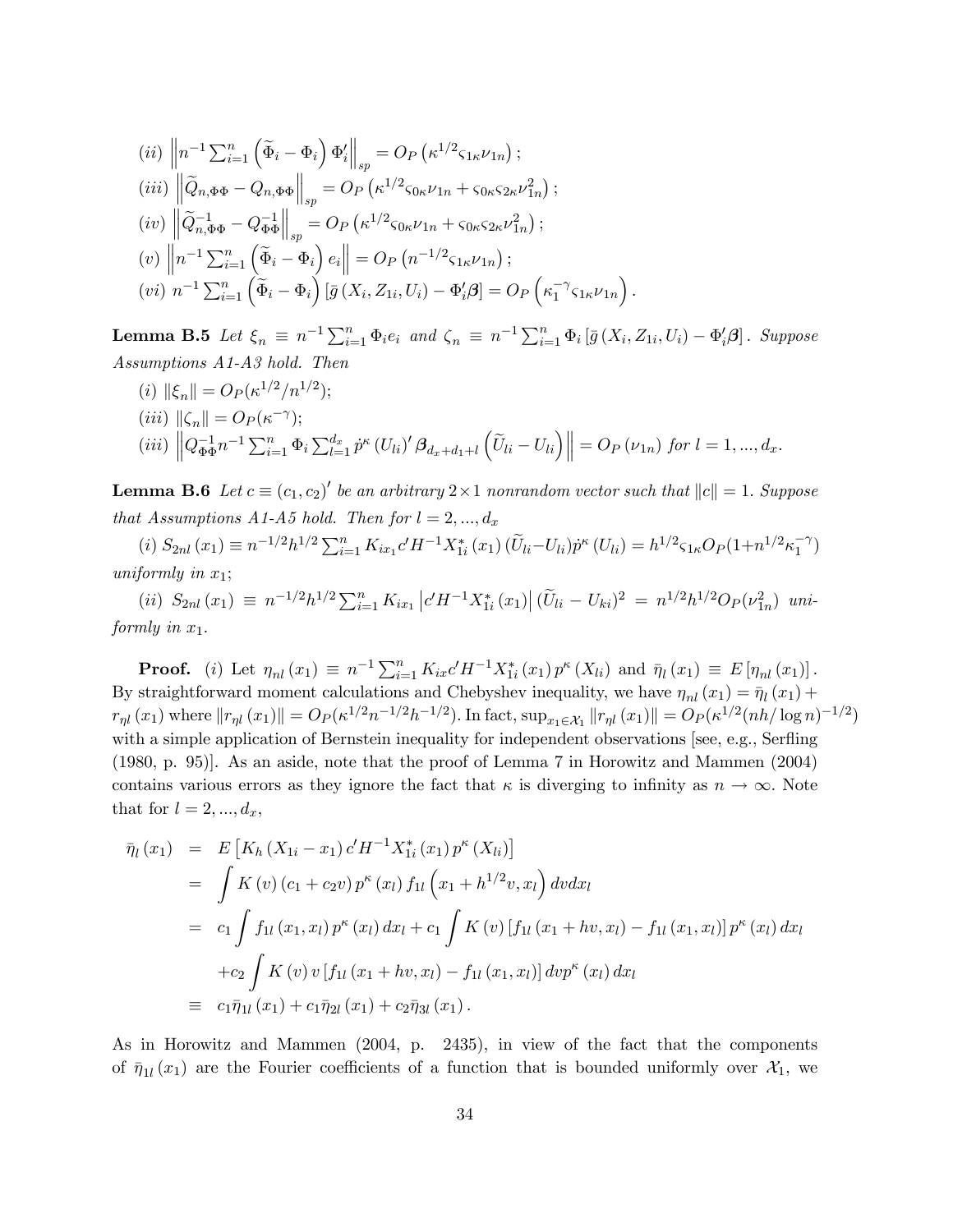have  $\sup_{x_1 \in \mathcal{X}_1} ||\bar{\eta}_{1l}(x_1)||^2 = O(1)$ . In addition, using Assumptions A2(v) and A3(i), we can readily show that  $\sup_{x_1 \in \mathcal{X}_1} \|\bar{\eta}_{2l}(x_1)\| = O_P\left(\kappa^{1/2}h^2\right)$  and  $\sup_{x_1 \in \mathcal{X}_1} \|\bar{\eta}_{3l}(x_1)\| = O_P\left(\kappa^{1/2}h\right)$ . It follows that  $\sup_{x_1 \in \mathcal{X}_1} \|\bar{\eta}_l(x_1)\| = O_P(1 + \kappa^{1/2}h) = O_P(1)$  under Assumption A5(*ii*) and  $\sup_{x_1 \in \mathcal{X}_1} || \eta_{nl}(x_1)|| = O_P(1)$ .

 $\text{By (B.2)}, S_{1nl}(x_1) = -\sum_{s=1}^{5} n^{-1/2} h^{1/2} \sum_{i=1}^{n} K_{ix_1} c' H^{-1} X_{1i}^*(x_1) \, \dot{p}^{\kappa}(U_{li}) \, u_{sl,i} \equiv -\sum_{s=1}^{5} S_{1nl,s}(x_1) \,,$ say. Noting that  $S_{1nl,1} (x_1) = n^{1/2} h^{1/2} \eta_{nl} (x_1) (\tilde{\mu}_l - \mu_l)$ , we have

sup  $\sup_{x_1 \in \mathcal{X}_1} ||S_{1nl,1}(x_1)|| \leq n^{1/2} h^{1/2} \sup_{x_1 \in \mathcal{X}_1} ||\eta_{nl}(x_1)|| ||\tilde{\mu}_l - \mu_l| = n^{1/2} h^{1/2} O_P(1) O_P(n^{-1/2}) = o_P(1).$ 

Next, note that  $S_{1nl,2}(x_1) = \sum_{k=1}^{d_1} S_{1nl,2k}(x_1)$  where  $S_{1nl,2k}(x_1) = n^{-1/2}h^{1/2}\sum_{i=1}^{n} K_{ix_1}c'H^{-1}$  $X_{1i}^*(x_1) p^{\kappa_1}(U_{li}) p^{\kappa_1}(Z_{1k,i})' \mathbb{S}_{1k} a_{1l}$ . We decompose  $S_{1nl,2k}$  as follows:

$$
S_{1nl,2k}(x_1) = n^{-1/2}h^{1/2}\sum_{i=1}^n K_{ix_1}c'H^{-1}X_{1i}^*\dot{p}^{\kappa}(U_{li})p^{\kappa_1}(Z_{1k,i})' \mathbb{S}_{1k}Q_{n,PP}^{-1}\xi_{nl}
$$
  
\n
$$
= n^{1/2}h^{1/2}\psi_{nkl}(x_1)\mathbb{S}_{1k}Q_{PP}^{-1}\xi_{nl} + n^{1/2}h^{1/2}\psi_{nkl}(x_1)\mathbb{S}_{1k}\left(Q_{n,PP}^{-1} - Q_{PP}^{-1}\right)\xi_{nl}
$$
  
\n
$$
\equiv S_{1nl,2k1}(x_1) + S_{1nl,2k2}(x_1), \text{ say.}
$$

where  $\psi_{nkl}(x_1) \equiv n^{-1} \sum_{i=1}^n K_{ix_1} c' H^{-1} X_{1i}^*(x_1) p^{\kappa} (U_{li}) p^{\kappa_1} (Z_{1k,i})'$ . Let  $\bar{\psi}_{kl}(x_1) \equiv E[\psi_{nkl}(x_1)]$ . As in the analysis of  $\eta_{nl}(x_1)$ , we can show that  $\sup_{x_1 \in \mathcal{X}_1} ||\bar{\psi}_{kl}(x_1)||_{\text{sp}} = O_P(\varsigma_{1\kappa})$  and  $\sup_{x_1 \in \mathcal{X}_1} ||\psi_{\omega_{1l}}(x_1) - \bar{\psi}_{\omega_{1l}}(x_1)|| = O_P(\varsigma_{1\kappa} \log n/n)^{-1/2}$ . It follows that  $\sup_{x \in \mathcal{X}} ||\psi_{\omega_{1l}}(x_$  $\|\psi_{nkl}(x_1) - \bar{\psi}_{kl}(x_1)\|_{\text{sp}} \equiv O_P((\kappa_1 \kappa \log n/n)^{-1/2})$ . It follows that  $\sup_{x_1 \in \mathcal{X}_1} \|\psi_{nkl}(x_1)\|_{\text{sp}} = O_P(\varsigma_{1\kappa})$  $+(\kappa_1 \kappa \log n/n)^{-1/2}$  =  $O_P(\varsigma_{1\kappa})$  under Assumption A5(i). Then following the analysis of  $B_{nl,1}(x_1)$ in the proof of Theorem 3.2, we can show that  $||S_{1nl,2k1}(x_1)|| = O_P(h^{1/2} \varsigma_{1\kappa})$  uniformly in  $x_1$ . In addition,

$$
\sup_{x_1 \in \mathcal{X}_1} \|S_{1nl,2k2}(x_1)\| \leq n^{1/2} h^{1/2} \sup_{x_1 \in \mathcal{X}_1} \|\psi_{nkl}(x_1)\|_{\text{sp}} \|\mathbb{S}_{1k}\|_{\text{sp}} \left\|Q_{n,PP}^{-1} - Q_{PP}^{-1}\right\|_{\text{sp}} \|\xi_{nl}\|
$$

$$
= n^{1/2} h^{1/2} O_P(\varsigma_{1\kappa}) O(1) O_P(\kappa_1 n^{-1/2}) O_P(\kappa_1^{1/2} n^{-1/2})
$$

$$
= O_P(\varsigma_{1\kappa} \kappa_1^{3/2} n^{-1/2} h^{1/2}).
$$

It follows that  $\sup_{x_1 \in \mathcal{X}_1} ||S_{1nl,2k}(x_1)|| = O_P(h^{1/2} \varsigma_{1\kappa}) + O_P(\varsigma_{1\kappa} \kappa_1^{3/2} n^{-1/2} h^{1/2}) = O_P(h^{1/2} \varsigma_{1\kappa})$ under Assumption  $A5(i)$ . Analogously,

$$
\sup_{x_1 \in \mathcal{X}_1} \|S_{1nl,4}(x_1)\| \leq \sum_{k=1}^{d_1} n^{1/2} h^{1/2} \sup_{x_1 \in \mathcal{X}_1} \|\psi_{nkl}(x_1)\| \|\mathbb{S}_{1k}\|_{\mathrm{sp}} \|a_{2l}\|
$$
  
= 
$$
n^{1/2} h^{1/2} O_P(\varsigma_{1\kappa}) O_P(\kappa_1^{-\gamma}) = O_P(n^{1/2} h^{1/2} \varsigma_{1\kappa} \kappa_1^{-\gamma}).
$$

By the same token, we can show that  $\sup_{x_1 \in \mathcal{X}_1} ||S_{1nl,3}(x_1)|| = O_P(h^{1/2} \varsigma_{1\kappa})$  and  $\sup_{x_1 \in \mathcal{X}_1} ||S_{1nl,5}|$  $\|f(x_1)\| = O_P(n^{1/2}h^{1/2}\varsigma_{1\kappa}\kappa_1^{-\gamma}).$  It follows that  $\sup_{x_1 \in \mathcal{X}_1} \|S_{1n}(x_1)\| = h^{1/2}\varsigma_{1\kappa}O_P(1+n^{1/2}\kappa_1^{-\gamma}).$ 

(*ii*) By (B.2) and Cauchy-Schwarz inequality,  $S_{2nl}(x_1) \leq 5 \sum_{s=1}^{5} n^{-1/2} h^{1/2} \sum_{i=1}^{n} K_{ix_1} u_{sl,i}^2$  $|c'H^{-1}X_{1i}^*(x_1)| \equiv 5\sum_{s=1}^5 S_{2nl,s}$ , say. It is easy to show that  $\sup_{x_1 \in \mathcal{X}_1} S_{2nl,1}(x_1) = O_P(n^{-1/2}h^{1/2}).$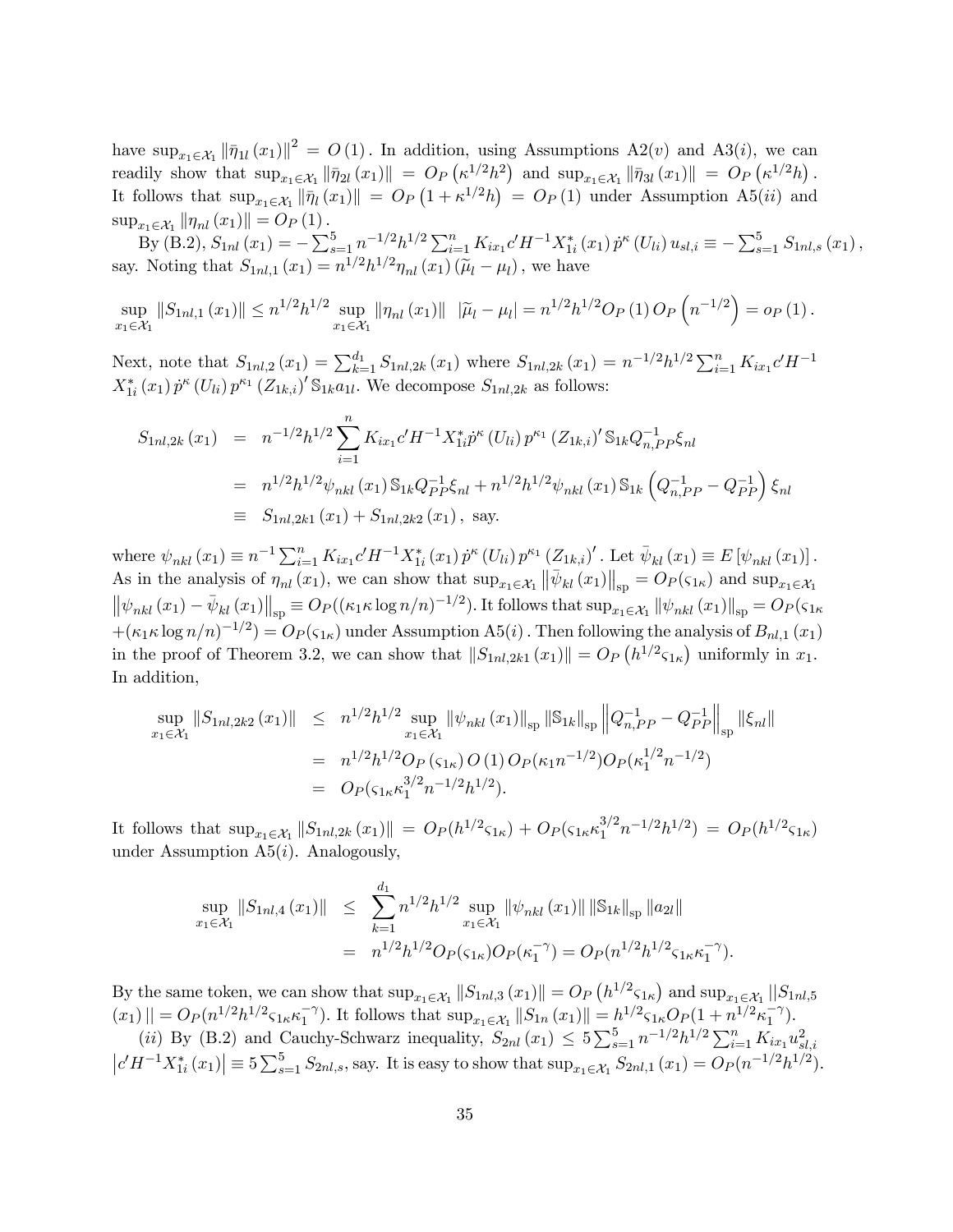Note that  $S_{2nl,2}(x_1) = n^{-1/2}h^{1/2} \sum_{i=1}^n K_{ix_1} |c'H^{-1}X_{1i}^*(x_1)| u_{2l,i}^2 \leq d_1 \sum_{k=1}^{d_1} S_{2nl,2k}(x_1)$ , where

$$
S_{2nl,2k}(x_1) = n^{-1/2}h^{1/2}\sum_{i=1}^n K_{ix_1} |c'H^{-1}X_{1i}^*(x_1)| p^{\kappa_1} (Z_{1k,i})' \mathbb{S}_{1k}a_{1l}a'_{1l}\mathbb{S}'_{1k} p^{\kappa_1} (Z_{1k,i})
$$
  
=  $n^{1/2}h^{1/2}\text{tr} (\mathbb{S}_{1k}a_{1l}a'_{1l}\mathbb{S}'_{1k}v_{nlk}(x_1))$ 

and  $v_{nlk}(x_1) \equiv n^{-1} \sum_{i=1}^n K_{ix_1} |c'H^{-1}X_{1i}^*| p^{\kappa_1}(Z_{1k,i}) p^{\kappa_1}(Z_{1k,i})'$ . As in the analysis of  $\eta_{nl}(x_1)$ , we can show that  $\sup_{x_1 \in \mathcal{X}_1} ||v_{nlk}(x_1)||_{\text{sp}} = O_P(1)$ . By the fact  $\text{tr}(AB) \leq \lambda_{\text{max}}(A)\text{tr}(B)$  and  $||B||_{\text{sp}} = \lambda_{\text{max}} (B)$  for any symmetric matrix A and conformable positive-semidefinite matrix B.

$$
S_{2nl,2k}(x_1) \leq n^{1/2}h^{1/2}\text{tr}\left(\mathbb{S}_{1k}a_{1l}a'_{1l}\mathbb{S}'_{1k}\right) \|v_{nlk}(x_1)\|_{\text{sp}} = n^{1/2}h^{1/2} \left\|\mathbb{S}_{1k}a_{1l}\right\|_{\text{sp}}^2 \|v_{nlk}(x_1)\|_{\text{sp}}
$$
  

$$
\leq n^{1/2}h^{1/2} \left\|\mathbb{S}_{1k}\right\|_{\text{sp}}^2 \|a_{1l}\|_{\text{sp}}^2 \|v_{nlk}(x_1)\|_{\text{sp}}
$$
  

$$
= n^{1/2}h^{1/2}O(1)O_P(\kappa_1 n^{-1}) O_P(1) = O_P\left(\kappa_1 n^{-1/2}h^{1/2}\right) \text{ uniformly in } x_1.
$$

It follows that  $\sup_{x_1 \in \mathcal{X}_1} S_{2nl,2}(x_1) = O_P\left(\kappa_1 n^{-1/2} h^{1/2}\right)$ . Similarly, uniformly in  $x_1$ 

$$
S_{2nl,4}(x_1) \leq n^{1/2} h^{1/2} \|\mathbb{S}_{1k}\|_{\rm sp}^2 \|a_{2l}\|_{\rm sp}^2 \|v_{nlk}(x_1)\|_{\rm sp}
$$
  
=  $n^{1/2} h^{1/2} O(1) O_P(\kappa_1^{-2\gamma}) O_P(1) = O_P\left(n^{1/2} \kappa_1^{-2\gamma} h^{1/2}\right).$ 

By the same token,  $S_{2nl,3}(x_1) = O_P(\kappa_1 n^{-1/2} h^{1/2})$  and  $S_{2nl,5}(x_1) = O_P(n^{1/2} \kappa_1^{-2\gamma} h^{1/2})$  uniformly in  $x_1$ . Consequently,  $\sup_{x_1 \in \mathcal{X}_1} S_{2nl}(x_1) = n^{1/2} h^{1/2} O_P(\nu_{1n}^2)$ .

**Proof of Theorem 3.1.** (i) Noting that  $Y_i = \bar{g}(X_i, Z_{1i}, U_i) + e_i = \Phi'_i \boldsymbol{\beta} + e_i + [\bar{g}(X_i, Z_{1i}, U_i) - \Phi'_i \boldsymbol{\beta}]$  $\Phi_i' \boldsymbol{\beta}$ , we have

$$
\tilde{\boldsymbol{\beta}} - \boldsymbol{\beta} = \tilde{Q}_{n,\Phi}^{-1} \Phi_n^{-1} \sum_{i=1}^n \tilde{\Phi}_i Y_i - \boldsymbol{\beta} = \tilde{Q}_{n,\Phi}^{-1} \Phi_n^{-1} \sum_{i=1}^n \tilde{\Phi}_i e_i + \tilde{Q}_{n,\Phi}^{-1} \Phi_n^{-1} \sum_{i=1}^n \tilde{\Phi}_i \left[ \bar{g} \left( X_i, Z_{1i}, U_i \right) - \tilde{\Phi}'_i \boldsymbol{\beta} \right]
$$
\n
$$
= \tilde{Q}_{n,\Phi}^{-1} \Phi_n + \tilde{Q}_{n,\Phi}^{-1} \Phi_n + \tilde{Q}_{n,\Phi}^{-1} \Phi_n^{-1} \sum_{i=1}^n \Phi_i \left( \Phi_i - \tilde{\Phi}_i \right)' \boldsymbol{\beta} + \tilde{Q}_{n,\Phi}^{-1} \Phi_n^{-1} \sum_{i=1}^n \left( \tilde{\Phi}_i - \Phi_i \right) e_i
$$
\n
$$
+ \tilde{Q}_{n,\Phi}^{-1} \Phi_n^{-1} \sum_{i=1}^n \left( \tilde{\Phi}_i - \Phi_i \right) \left[ \bar{g} \left( X_i, Z_{1i}, U_i \right) - \Phi'_i \boldsymbol{\beta} \right] - \tilde{Q}_{n,\Phi}^{-1} \Phi_n^{-1} \sum_{i=1}^n \left( \tilde{\Phi}_i - \Phi_i \right) \left( \tilde{\Phi}_i - \Phi_i \right)' \boldsymbol{\beta}
$$
\n
$$
\equiv b_{1n} + b_{2n} + b_{3n} + b_{4n} + b_{5n} - b_{6n}, \text{ say.}
$$

Note that  $b_{1n} = Q_{\Phi\Phi}^{-1} \xi_n + r_{1n}$ , where  $r_{1n} = (\tilde{Q}_{n,\Phi\Phi}^{-1} - Q_{\Phi\Phi}^{-1}) \xi_n$  satisfies  $||r_{1n}|| \le ||\tilde{Q}_{n,\Phi\Phi}^{-1} - Q_{\Phi\Phi}^{-1}$  $\Big\|_{\mathrm{sp}}$  $\times \|\xi_n\|_{\text{sp}} = O_P\left[(\kappa^{1/2} \zeta_{0\kappa} \nu_{1n} + \zeta_{0\kappa} \zeta_{2\kappa} \nu_{1n}^2)\kappa^{1/2} n^{-1/2}\right]$  by Lemmas B.4(*iv*) and B.5(*i*). Similarly,  $b_{2n} = Q_{\Phi\Phi}^{-1}\zeta_n + r_{2n}$ , where  $r_{2n} = (\tilde{Q}_{n,\Phi\Phi}^{-1} - Q_{\Phi\Phi}^{-1})\zeta_n$  satisfies  $||r_{2n}|| \le ||\tilde{Q}_{n,\Phi\Phi}^{-1} - Q_{\Phi\Phi}^{-1}||$  $\Big\| \, \|\zeta_n\|_{\rm sp}$  $= O_P \left[ (\kappa^{1/2} \varsigma_{0\kappa} \nu_{1n} + \varsigma_{0\kappa} \varsigma_{2\kappa} \nu_{1n}^2) \kappa^{-\gamma} \right]$  by Lemmas B.4(*iv*) and B.5(*ii*). Next, note that  $b_{3n} =$  $Q_{\Phi\Phi}^{-1}n^{-1}\sum_{i=1}^{n}\Phi_{i}\left(\Phi_{i}-\widetilde{\Phi}_{i}\right)^{\prime}\beta+\left(\widetilde{Q}_{n,\Phi\Phi}^{-1}-Q_{\Phi\Phi}^{-1}\right)n^{-1}\sum_{i=1}^{n}\Phi_{i}\left(\Phi_{i}-\widetilde{\Phi}_{i}\right)^{\prime}\beta \,\equiv\, b_{3n,1}+b_{3n,2}.$  We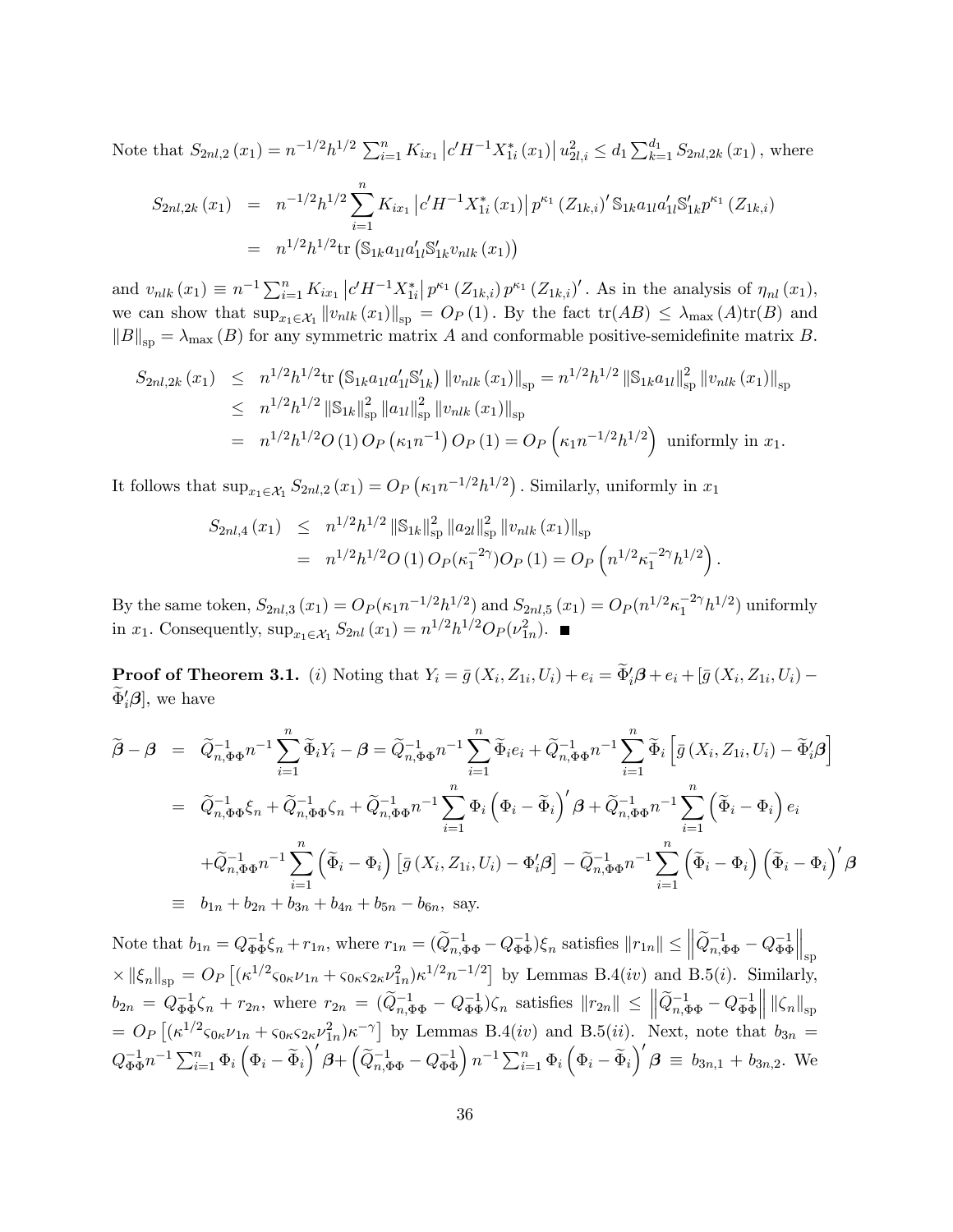further decompose  $b_{3n,1}$  as follows:

$$
b_{3n,1} = -Q_{\Phi\Phi}^{-1} n^{-1} \sum_{i=1}^{n} \Phi_{i} \sum_{l=1}^{d_{x}} \left[ p^{\kappa} \left( \tilde{U}_{li} \right) - p^{\kappa} \left( U_{li} \right) \right]' \beta_{d_{x} + d_{1} + l}
$$
  
\n
$$
= \sum_{l=1}^{d_{x}} Q_{\Phi\Phi}^{-1} n^{-1} \sum_{i=1}^{n} \Phi_{i} \dot{p}^{\kappa} \left( U_{li}^{\dagger} \right)' \beta_{d_{x} + d_{1} + l} \left( U_{li} - \tilde{U}_{li} \right)
$$
  
\n
$$
= \sum_{l=1}^{d_{x}} Q_{\Phi\Phi}^{-1} n^{-1} \sum_{i=1}^{n} \Phi_{i} \dot{g}_{d_{x} + d_{1} + l} \left( U_{li} \right) \left( U_{li} - \tilde{U}_{li} \right)
$$
  
\n
$$
+ \sum_{l=1}^{d_{x}} Q_{\Phi\Phi}^{-1} n^{-1} \sum_{i=1}^{n} \Phi_{i} \left[ \dot{g}_{d_{x} + d_{1} + l} \left( U_{li}^{\dagger} \right) - \dot{g}_{d_{x} + d_{1} + l} \left( U_{li} \right) \right] \left( U_{li} - \tilde{U}_{li} \right)
$$
  
\n
$$
+ \sum_{l=1}^{d_{x}} Q_{\Phi\Phi}^{-1} n^{-1} \sum_{i=1}^{n} \Phi_{i} \left[ \dot{p}^{\kappa} \left( U_{li}^{\dagger} \right)' \beta_{d_{x} + d_{1} + l} - \dot{g}_{d_{x} + d_{1} + l} \left( U_{li}^{\dagger} \right) \right] \left( U_{li} - \tilde{U}_{li} \right)
$$
  
\n
$$
\equiv \sum_{l=1}^{d_{x}} b_{3n,11l} + \sum_{l=1}^{d_{x}} b_{3n,12l} + \sum_{l=1}^{d_{x}} b_{3n,13l}, \text{ say,}
$$

where  $U_{li}^{\dagger}$  lies between  $\widetilde{U}_{li}$  and  $U_{li}$ . Noting that  $|\dot{g}_{d_x+d_1+l}\left(U_{li}^{\dagger}\right) - \dot{g}_{d_x+d_1+l}\left(U_{li}\right)| \leq c_{\dot{g}}|\widetilde{U}_{li} - U_{li}|$ where  $c_{\dot{g}} = \max_{1 \leq l \leq d_x} \max_{u_l \in \mathcal{U}_l} |\dot{g}_{d_x+d_1+l}(u_l)| = O(1)$  by Assumptions  $A1(ii)$  and  $A2(iii)$ ,  $||b_{3n,12l}|| \leq c_{\hat{g}} n^{-1} \sum_{i=1}^n ||\Phi_i|| (U_{li} - \tilde{U}_{li})^2 = s_{0\kappa} O_P(\nu_{1n}^2)$  by Lemma B.3(*i*). By Assumption A2(*ii*), Cauchy-Schwarz inequality and Lemma  $B.3(i)$ 

$$
\|b_{3n,13l}\| \le O\left(\kappa^{-\gamma}\right) \|Q_{\Phi\Phi}^{-1}\|_{\mathrm{sp}} n^{-1} \sum_{i=1}^{n} \|\Phi_i\| |U_{li} - \tilde{U}_{li}|
$$
  
\n
$$
\le O\left(\kappa^{-\gamma}\right) \|Q_{\Phi\Phi}^{-1}\|_{\mathrm{sp}} \left\{ n^{-1} \sum_{i=1}^{n} \|\Phi_i\|^2 \right\}^{1/2} \left\{ n^{-1} \sum_{i=1}^{n} \left(U_{li} - \tilde{U}_{li}\right)^2 \right\}^{1/2}
$$
  
\n
$$
= O\left(\kappa^{-\gamma}\right) O\left(1\right) O\left(\kappa^{1/2}\right) O_P\left(\nu_{1n}\right) = \kappa^{-\gamma + 1/2} O_P\left(\nu_{1n}\right).
$$

By Lemma  $B.5(iii)$ ,  $||b_{3n,11l}|| = O_P(\nu_{1n})$  which dominates both  $||b_{3n,12l}||$  and  $||b_{3n,13l}||$ . Thus  $||b_{3n,2}|| \le \left\|\widetilde{Q}_{n,\Phi\Phi}^{-1} - Q_{\Phi\Phi}^{-1}\right\|$  $\int_{\text{sp}}^{1} O_P(\nu_{1n}) = O_P[(\kappa^{1/2} \varsigma_{0\kappa} \nu_{1n} + \varsigma_{0\kappa} \varsigma_{2\kappa} \nu_{1n}^2) \nu_{1n}]$ . It follows that  $b_{3n} =$  $\sum_{l=1}^{d_x} Q_{\Phi\Phi}^{-1} n^{-1} \sum_{i=1}^n \Phi_i \times g_{d_x+d_1+l} (U_{li}) (U_{li} - \tilde{U}_{li}) + \bar{b}_{3n}$ , where  $\|\bar{b}_{3n}\| = O_P[(\kappa^{1/2} \varsigma_{0\kappa} \nu_{1n} + \varsigma_{0\kappa} \varsigma_{2\kappa} \nu_{1n}^2) \nu_{1n}]$ . By Lemmas B.4(*v*)-(*vi*),  $||b_{4n}|| = O_P(n^{-1/2} \varsigma_{1\kappa} \nu_{1n})$  and

$$
\|b_{5n}\| \le \left\|\widetilde{Q}_{n,\Phi\Phi}^{-1}\right\|_{\mathrm{sp}} \left\|n^{-1}\sum_{i=1}^{n} \left(\widetilde{\Phi}_{i}-\Phi_{i}\right)\left[\bar{g}\left(X_{i},Z_{1i},U_{i}\right)-\Phi_{i}'\beta\right]\right\| = O_{P}\left(\kappa^{-\gamma}\varsigma_{1\kappa}\nu_{1n}\right),
$$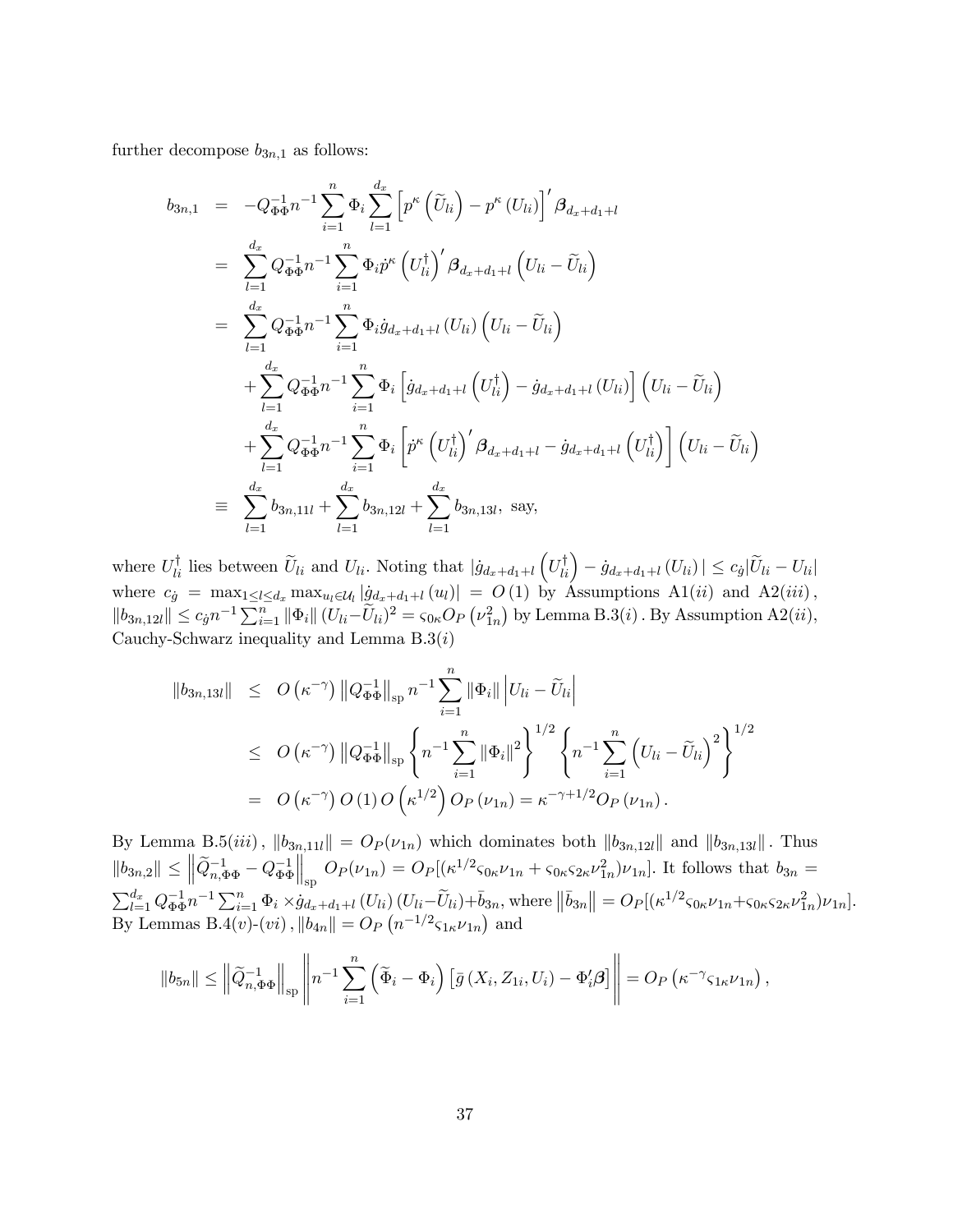where we use the fact that  $\left\|\widetilde{Q}_{n,\Phi\Phi}^{-1}\right\|$  $\Big\|_{\mathrm{sp}} \leq$  $\Big\|\widetilde{Q}_{n,\Phi\Phi}^{-1}-Q_{\Phi\Phi}^{-1}$  $\left\| \_\text{sp}} + \left\| Q_{\Phi \Phi}^{-1} \right\|_{\text{sp}} = o_P\left(1\right) + O\left(1\right) = O_P\left(1\right).$ For  $b_{6n}$ , we have by Taylor expansion and triangle inequality that

$$
\begin{split}\n\|\boldsymbol{b}_{6n}\| &\leq \sum_{l=1}^{d_x} \left\| \widetilde{Q}_{n,\Phi}^{-1} \boldsymbol{v}^{-1} \sum_{i=1}^n \left( \widetilde{\Phi}_i - \Phi_i \right) \left[ p^{\kappa} \left( \widetilde{U}_{li} \right) - p^{\kappa} \left( U_{li} \right) \right]' \boldsymbol{\beta}_{d_x + d_1 + l} \right\| \\
&= \sum_{l=1}^{d_x} \left\| \widetilde{Q}_{n,\Phi}^{-1} \boldsymbol{v}^{-1} \sum_{i=1}^n \left( \widetilde{\Phi}_i - \Phi_i \right) p^{\kappa} \left( U_{li}^{\dagger} \right)' \boldsymbol{\beta}_{d_x + d_1 + l} \left( \widetilde{U}_{li} - U_{li} \right) \right\| \\
&\leq \sum_{l=1}^{d_x} \left\| \widetilde{Q}_{n,\Phi}^{-1} \boldsymbol{\phi} \right\|_{\text{sp}} \left\| n^{-1} \sum_{i=1}^n \left( \widetilde{\Phi}_i - \Phi_i \right) \boldsymbol{g}_{d_x + d_1 + l} \left( U_{li}^{\dagger} \right) \left( \widetilde{U}_{li} - U_{li} \right) \right\| \\
&\quad + \sum_{l=1}^{d_x} \left\| \widetilde{Q}_{n,\Phi}^{-1} \boldsymbol{\phi} \right\|_{\text{sp}} \left\| n^{-1} \sum_{i=1}^n \left( \widetilde{\Phi}_i - \Phi_i \right) \left[ p^{\kappa} \left( U_{li}^{\dagger} \right)' \boldsymbol{\beta}_{d_x + d_1 + l} - \boldsymbol{g}_{d_x + d_1 + l} \left( U_{li}^{\dagger} \right) \right] \left( \widetilde{U}_{li} - U_{li} \right) \right\| \\
&\equiv \sum_{l=1}^{d_x} b_{6nl,1} + \sum_{l=1}^{d_x} b_{6nl,2}, \text{ say.} \n\end{split}
$$

By the triangle inequality, Lemmas  $B.3(i)$  and  $B.4(i)$ ,

$$
b_{6nl,1} \leq c_{\hat{g}} \left\| \widetilde{Q}_{n,\Phi\Phi}^{-1} \right\|_{\text{sp}} \left\{ n^{-1} \sum_{i=1}^{n} \left\| \widetilde{\Phi}_{i} - \Phi_{i} \right\|^{2} \right\}^{1/2} \left\{ n^{-1} \sum_{i=1}^{n} \left( \widetilde{U}_{li} - U_{li} \right)^{2} \right\}^{1/2}
$$
  
=  $O_{P}(1) O_{P} \left( \varsigma_{1\kappa} \nu_{1n} \right) O_{P} \left( \nu_{1n} \right) = O_{P} \left( \varsigma_{1\kappa} \nu_{1n}^{2} \right).$ 

Similarly, we can show that  $b_{6nl,2} = \kappa^{-\gamma} O_P \left( \zeta_{1\kappa} \nu_{1n}^2 \right)$  by Assumption A2(*v*) and Lemmas B.3(*i*) and B.4(*i*). It follows that  $||b_{6n}|| = O_P(\zeta_{1\kappa} \nu_{1n}^2)$ . Combining the above results yield the conclusion in  $(i)$ .

(*ii*) Noting that  $||Q_{\Phi\Phi}^{-1}\xi_n|| \le ||Q_{\Phi\Phi}^{-1}||_{\text{sp}} ||\xi_n|| = O_P\left(\kappa^{1/2}/n^{1/2}\right)$  and  $||Q_{\Phi\Phi}^{-1}\xi_n|| \le ||Q_{\Phi\Phi}^{-1}||_{\text{sp}}$  $x \| \zeta_n \| = O_P(\kappa^{-\gamma})$  by Lemmas B.5(*i*)-(*ii*), the result in part (*ii*) follows from part (*i*), Lemma B.4 and the fact that  $\|\mathbf{R}_{n,\beta}\| = O_P(\nu_{1n})$  under Assumption A5(i)

(*iii*) By (*ii*) and Assumptions  $A2(v)$ ,  $\sup_{w \in \mathcal{W}} |\tilde{\tilde{g}}(w) - \bar{g}(w)| = \sup_{w \in \mathcal{W}} |\Phi(w)'(\tilde{\beta} - \beta) +$  $\|\beta' \Phi(\mathbf{w}) - \bar{g}(\mathbf{w})\| \le \sup_{\mathbf{w} \in \mathcal{W}} \|\Phi(\mathbf{w})\| \|\tilde{\beta} - \beta\| + \sup_{w \in \mathcal{W}} |\beta' \Phi(\mathbf{w}) - \bar{g}(\mathbf{w})| = O_P \left[\zeta_{0\kappa} (\nu_n + \nu_{1n})\right]$ as the second term is  $O(\nu_n)$ .

#### Proof of Theorem 3.2.

Let  $Y_{1i} \equiv Y_i - \mu - g_2(X_{2i}) - \ldots - g_{d_x}(X_{d_xi}) - g_{d_x+1}(Z_{11,i}) - \ldots - g_{d_x+d_1}(Z_{1d_1,i}) - g_{d_x+d_1+1}(U_{1i}) ... - g_{2d_x+d_1}(U_{d_x})$  and  $\mathbf{Y}_1 \equiv (Y_{11},..., Y_{1n})'$ . Using the notation defined at the end of section 2.2, we have

$$
H\hat{\gamma}_1(x_1) = [H^{-1}\mathbb{X}_1(x_1)'\mathbb{K}_{x_1}\mathbb{X}_1(x_1)H^{-1}]^{-1}H^{-1}\mathbb{X}_1(x_1)'\mathbb{K}_{x_1}\mathbb{X}_1(x_1)\mathbf{Y}_1
$$
  
+ 
$$
[H^{-1}\mathbb{X}_1(x_1)'\mathbb{K}_{x_1}\mathbb{X}_1(x_1)H^{-1}]^{-1}H^{-1}\mathbb{X}_1(x_1)\mathbb{K}_{x_1}(\tilde{\mathbf{Y}}_1-\mathbf{Y}_1)
$$
  
 
$$
\equiv J_{1n}(x_1) + J_{2n}(x_1), \text{ say.}
$$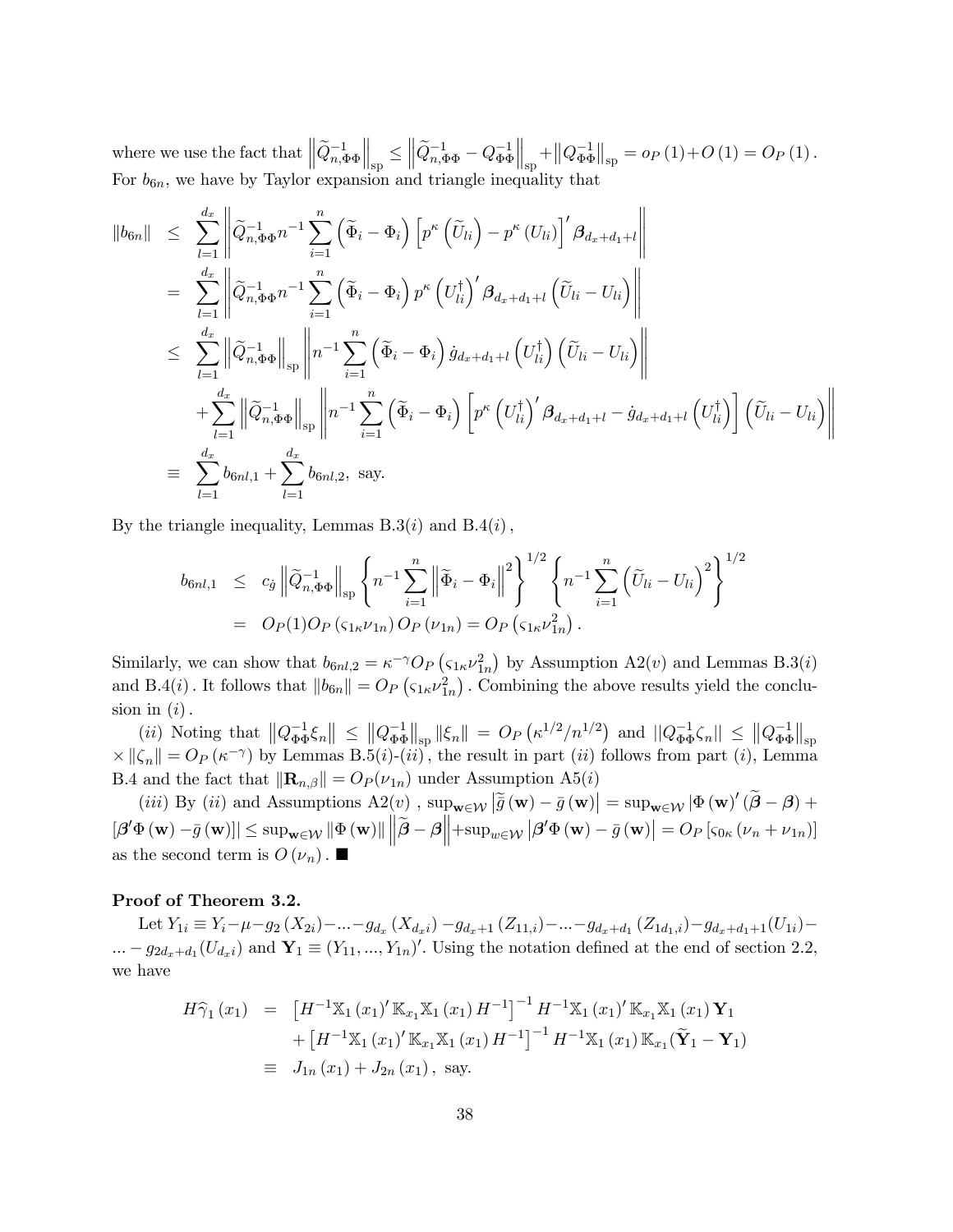By standard results in local-linear regressions [e.g., Masry (1996) and Hansen (2008)],  $n^{-1}H^{-1}$ 

$$
\times \mathbb{X}_1(x_1)' \mathbb{K}_{x_1} \mathbb{X}_1(x_1) H^{-1} = f_{X_1}(x_1) \begin{pmatrix} 1 & 0 \\ 0 & \int u^2 K(u) du \end{pmatrix} + op(1) \text{ uniformly in } x_1, n^{1/2} h^{1/2}
$$

 $\times [J_{1n}(x_1) - b_1(x_1)] \stackrel{D}{\to} N(0, \Omega_1(x_1))$  and  $\sup_{x_1 \in \mathcal{X}_1} ||J_{1n}(x_1)|| = O_P((nh/\log n)^{-1/2} + h^2),$ where  $b_1(x_1)$  and  $\Omega_1(x_1)$  are defined in Theorem 3.2. It suffices to prove the theorem by showing that  $n^{-1/2}h^{1/2}H^{-1}\mathbb{X}_1(x_1)'\mathbb{K}_{x_1}(\tilde{\mathbf{Y}}_1-\mathbf{Y}_1)=o_P(1)$  uniformly in  $x_1$  (for part (i) of Theorem 3.2 we only need the pointwise result to hold).

We make the following decomposition:  $(n/h)^{-1/2}H^{-1}\mathbb{X}_1(x_1)\mathbb{K}_{x_1}(\mathbf{Y}_1-\tilde{\mathbf{Y}}_1) = n^{-1/2}h^{1/2}\sum_{i=1}^n K_{ix_1}H^{-1}X_{1i}^*(x_1)(Y_{1i}-\tilde{Y}_{1i}) = A_n(x_1) + \sum_{l=2}^{d_x} B_{nl}(x_1) + \sum_{j=1}^{d_1} C_{nj}(x_1) + \sum_{l=1}^{d_x} D_{nl}(x_1)$ , where

$$
A_n(x_1) = \sqrt{n} (\tilde{\mu} - \mu) n^{-1} h^{1/2} \sum_{i=1}^n K_{ix_1} H^{-1} X_{1i}^*(x_1),
$$
  
\n
$$
B_{nl}(x_1) = n^{-1/2} h^{1/2} \sum_{i=1}^n K_{ix_1} H^{-1} X_{1i}^*(x_1) [\tilde{g}_l(X_{li}) - g_l(X_{li})],
$$
  
\n
$$
C_{nj}(x_1) = n^{-1/2} h^{1/2} \sum_{i=1}^n K_{ix_1} H^{-1} X_{1i}^*(x_1) [\tilde{g}_{d_x+j}(Z_{1j,i}) - g_{d_x+j}(Z_{1j,i})],
$$
  
\n
$$
D_{nl}(x_1) = n^{-1/2} h^{1/2} \sum_{i=1}^n K_{ix_1} H^{-1} X_{1i}^*(x_1) [\tilde{g}_{d_x+d_1+l}(\tilde{U}_{li}) - g_{d_x+d_1+l}(U_{li})].
$$

We prove the first part of the theorem by showing that (i1)  $A_n(x_1) = o_P(1)$ , (i2)  $B_{nl}(x_1) =$  $o_P(1)$  for  $l = 2, ..., d_x$ , (i3)  $C_{nj}(x_1) = o_P(1)$  for  $j = 1, ..., d_1$  and (i4)  $D_{nl}(x_1) = o_P(1)$  for  $l = 1, ..., d_x$ , all uniformly in  $x_1$ .

(i1) holds by noticing that  $\sqrt{n}(\tilde{\mu} - \mu) = O_P(1)$  and  $n^{-1} \sum_{i=1}^{n} K_{ix_1} H^{-1} X_{1i}^*(x_1) = O_P(1)$ uniformly in  $x_1$ . Let  $c \equiv (c_1, c_2)'$  be an arbitrary  $2 \times 1$  nonrandom vector such that  $||c|| = 1$ . Recall that  $\eta_{nl}(x_1) \equiv n^{-1} \sum_{i=1}^n K_{ix} c' H^{-1} X_{1i}^*(x_1) p^k(X_{li})$ . For  $(i2)$ , we make the following decomposition

$$
c' B_{nl}(x_1) = n^{-1/2} h^{1/2} \sum_{i=1}^n K_{ix_1} c' H^{-1} X_{1i}^*(x_1) p^{\kappa} (X_{li})' \mathbb{S}_l (\tilde{\boldsymbol{\beta}} - \boldsymbol{\beta})
$$
  
+  $n^{-1/2} h^{1/2} \sum_{i=1}^n K_{ix_1} c' H^{-1} X_{1i}^*(x_1) [p^{\kappa} (X_{li})' \mathbb{S}_l \boldsymbol{\beta} - g_l (X_{li})]$   
=  $n^{1/2} h^{1/2} \eta_{nl}(x_1)' \mathbb{S}_l Q_{\Phi \Phi}^{-1} \xi_n + n^{1/2} h^{1/2} \eta_{nl}(x_1) \mathbb{S}_l Q_{\Phi \Phi}^{-1} \zeta_n$   
 $- n^{-1/2} h^{1/2} \eta_{nl}(x_1)' \mathbb{S}_l Q_{\Phi \Phi}^{-1} \sum_{j=1}^n \Phi_j \sum_{k=1}^{d_x} \delta_{kj} (\tilde{U}_{kj} - U_{kj}) + n^{-1/2} h^{1/2} \eta_{nl}(x_1)' \mathbb{S}_l \mathbf{R}_{n,\beta}$   
+  $n^{-1/2} h^{1/2} \sum_{i=1}^n K_{ix_1} c' H^{-1} X_{1i}^*(x_1) [p^{\kappa} (X_{li})' \mathbb{S}_l \boldsymbol{\beta} - g_l (X_{li})]$   
=  $B_{nl,1}(x_1) + B_{nl,2}(x_1) - B_{nl,3}(x_1) + B_{nl,4}(x_1) + B_{nl,5}(x_1),$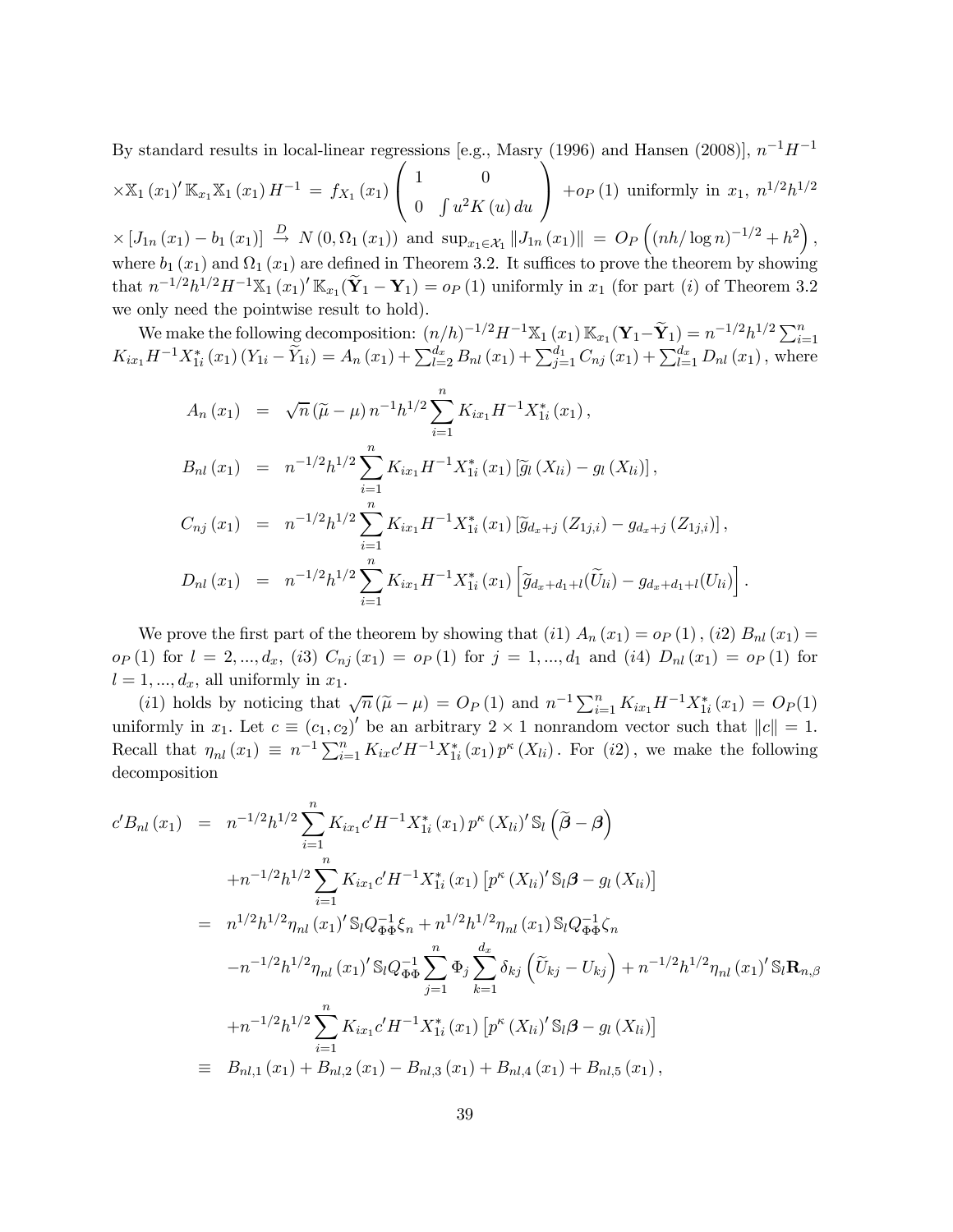where recall  $\delta_{kj} \equiv \dot{p}^{\kappa} (U_{kj})' \beta_{d_x+d_1+k}, \xi_n \equiv n^{-1} \sum_{j=1}^n \Phi_j e_j$  and  $\zeta_n \equiv n^{-1} \sum_{j=1}^n \Phi_j [\bar{g}(X_j, Z_{1j}, U_j)]$  $-\beta' \Phi_j$ . Let  $\bar{\eta}_l(x_1) \equiv E[\eta_{nl}(x_1)]$  and  $r_{nl}(x_1) = \eta_{nl}(x_1) - \bar{\eta}_l(x_1)$ . By the proof of Lemma B.6(i),  $||r_{\eta l}(x_1)|| = O_P(\kappa^{1/2} (nh/\log n)^{-1/2}), ||\bar{\eta}_l(x_1)|| = O_P(1 + \kappa^{1/2}h)$  and  $||\eta_{nl}(x_1)||$  =  $O_P(1)$  uniformly in  $x_1$ . Write  $B_{nl,1}(x_1) = n^{1/2}h^{1/2}\bar{\eta}_l(x_1)'\mathbb{S}_lQ_{\Phi\Phi}^{-1}\xi_n + n^{1/2}h^{1/2}r_{\eta l}(x_1)'\mathbb{S}_lQ_{\Phi\Phi}^{-1}\xi_n$  $\equiv B_{nl,11}(x_1) + B_{nl,12}(x_1)$ , say. Noting that

$$
E\left[B_{nl,11}^2(x_1)\right] = h\bar{\eta}_l(x_1)' \, \mathbb{S}_l Q_{\Phi\Phi}^{-1} E\left(\Phi_j \Phi_j' e_j^2\right) P_{\Phi\Phi}^{-1} \mathbb{S}_l' \bar{\eta}_l(x_1)
$$
  
\n
$$
\leq h\lambda_{\max} \left(E\left(\Phi_j \Phi_j' e_j^2\right)\right) \left[\lambda_{\min} (P_{\Phi\Phi})\right]^{-2} \lambda_{\max} \left(\mathbb{S}_l \mathbb{S}_l'\right) \left\|\bar{\eta}_l(x_1)\right\|^2
$$
  
\n
$$
= hO\left(1\right) O_P\left(1\right) O_P\left(1\right) = O_P\left(h\right),
$$

we have  $|B_{nl,11}(x_1)| = O_P(h^{1/2})$  for each  $x_1 \in \mathcal{X}_1$ . Let  $\check{\eta}_l(x_1) \equiv Q_{\Phi \Phi}^{-1} \mathbb{S}_l' \bar{\eta}_l(x_1)$ . Then we can write  $\bar{\eta}_l(x_1)' \mathcal{S}_l Q_{\Phi \Phi}^{-1} \xi_n$  as  $n^{-1} \sum_{i=1}^n \check{\eta}_l(x_1)' \Phi_i e_i$ . Noting that  $E[\check{\eta}_l(x_1)' \Phi_i e_i] = 0$  and  $E[\check{\eta}_l(x_1)' \Phi_i e_i]^2$  $=\tilde{\eta}_l(x_1)' E\left(\Phi_i \Phi_i' e_i^2\right) \tilde{\eta}_l(x_1) \leq \lambda_{\max} (Q_{\Phi \Phi, e}) ||Q_{\Phi \Phi}^{-1}||_{\text{sp}}^2 \sup_{x_1 \in \mathcal{X}_1} ||\bar{\eta}_l(x_1)|| = O(1)$ , we can readily divide  $\mathcal{X}_l$  into intervals of appropriate length and apply Bernstein inequality to show that  $\bar{\eta}_l(x_1)' \mathbb{S}_l Q_{\Phi\Phi}^{-1} \xi_n = O_P((n/\log n)^{-1/2})$ . Consequently,  $\sup_{x_1 \in \mathcal{X}_1} |B_{nl,11}(x_1)| = n^{1/2} h^{1/2} O_P((n/\log n)^{-1/2})$  $\log n)^{-1/2}$ ) =  $O_P((h/\log n)^{-1/2}) = o_P(1)$ . For  $B_{nl,12}(x_1)$ , we have by Lemma B.5(*i*)

$$
\sup_{x_1 \in \mathcal{X}_1} \|B_{nl,12}(x_1)\| \leq n^{1/2} h^{1/2} \sup_{x_1 \in \mathcal{X}_1} \|r_{\eta l}(x_1)\| \|\mathbb{S}_l\|_{\mathrm{sp}} \|Q_{\Phi\Phi}^{-1}\|_{\mathrm{sp}} \|\xi_n\|
$$
  
=  $n^{1/2} h^{1/2} O_P(\kappa^{1/2} (nh/\log n)^{-1/2}) O(1) O_P(1) O_P(\kappa^{1/2} n^{-1/2})$   
=  $O_P(\kappa(n/\log n)^{-1/2}) = o_P(1).$ 

It follows that  $\sup_{x_1 \in \mathcal{X}_1} |B_{nl,1}(x_1)| = o_P(1)$ . By Lemma B.5(*ii*) and Assumptions A2(*ii*) and  $(v)$  and A5,

$$
\sup_{x_1 \in \mathcal{X}_1} |B_{nl,2}(x_1)| \leq n^{1/2} h^{1/2} \sup_{x_1 \in \mathcal{X}_1} \|\eta_{nl}(x_1)\| \|Q_{\Phi\Phi}^{-1}\|_{\mathrm{sp}} \|S_l\|_{\mathrm{sp}} \|C_n\|
$$
  
\n
$$
= n^{1/2} h^{1/2} O_P(1) O(1) O(1) O_P(\kappa^{-\gamma}) = o_P(1),
$$
  
\n
$$
\sup_{x_1 \in \mathcal{X}_1} |B_{nl,4}(x_1)| \leq n^{1/2} h^{1/2} \sup_{x_1 \in \mathcal{X}_1} \|\eta_{nl}(x_1)\| \|S_l\|_{\mathrm{sp}} \|R_{n,\beta}\|
$$
  
\n
$$
= n^{1/2} h^{1/2} O_P(1) O(1) o_P\left(n^{-1/2} h^{-1/2}\right) = o_P(1),
$$

and

$$
\sup_{x_1 \in \mathcal{X}_1} |B_{nl,5}(x_1)| \le O\left(\kappa^{-\gamma}\right) n^{1/2} h^{1/2} \sup_{x_1 \in \mathcal{X}_1} n^{-1} \sum_{i=1}^n K_{ix_1} |c'H^{-1}X_{1i}^*(x_1)|
$$
  
=  $O_P\left(n^{1/2}h^{1/2}\kappa^{-\gamma}\right) = o_P(1).$ 

For  $B_{nl,3}(x_1)$ , we have  $B_{nl,3}(x_1) = \sum_{k=1}^{d_x} B_{nl,3k}(x_1)$  where  $B_{nl,3k}(x_1) = n^{-1/2}h^{1/2}\eta_{nl}(x_1)'$  $\times \mathcal{S}_l Q_{\Phi\Phi}^{-1} \sum_{j=1}^n \Phi_j \delta_{kj} (\widetilde{U}_{kj} - U_{kj})$ . Using (B.2),  $B_{nl,3k}(x_1) = -\sum_{s=1}^5 n^{-1/2} h^{1/2} \eta_{nl}(x_1)' \mathcal{S}_l Q_{\Phi\Phi}^{-1} \sum_{j=1}^n \Phi_j \delta_{kj} u_{sk,j} \equiv -\sum_{s=1}^5 B_{nl,3ks}(x_1)$ , say. First, noting that  $\delta_{kj}$  is uniformly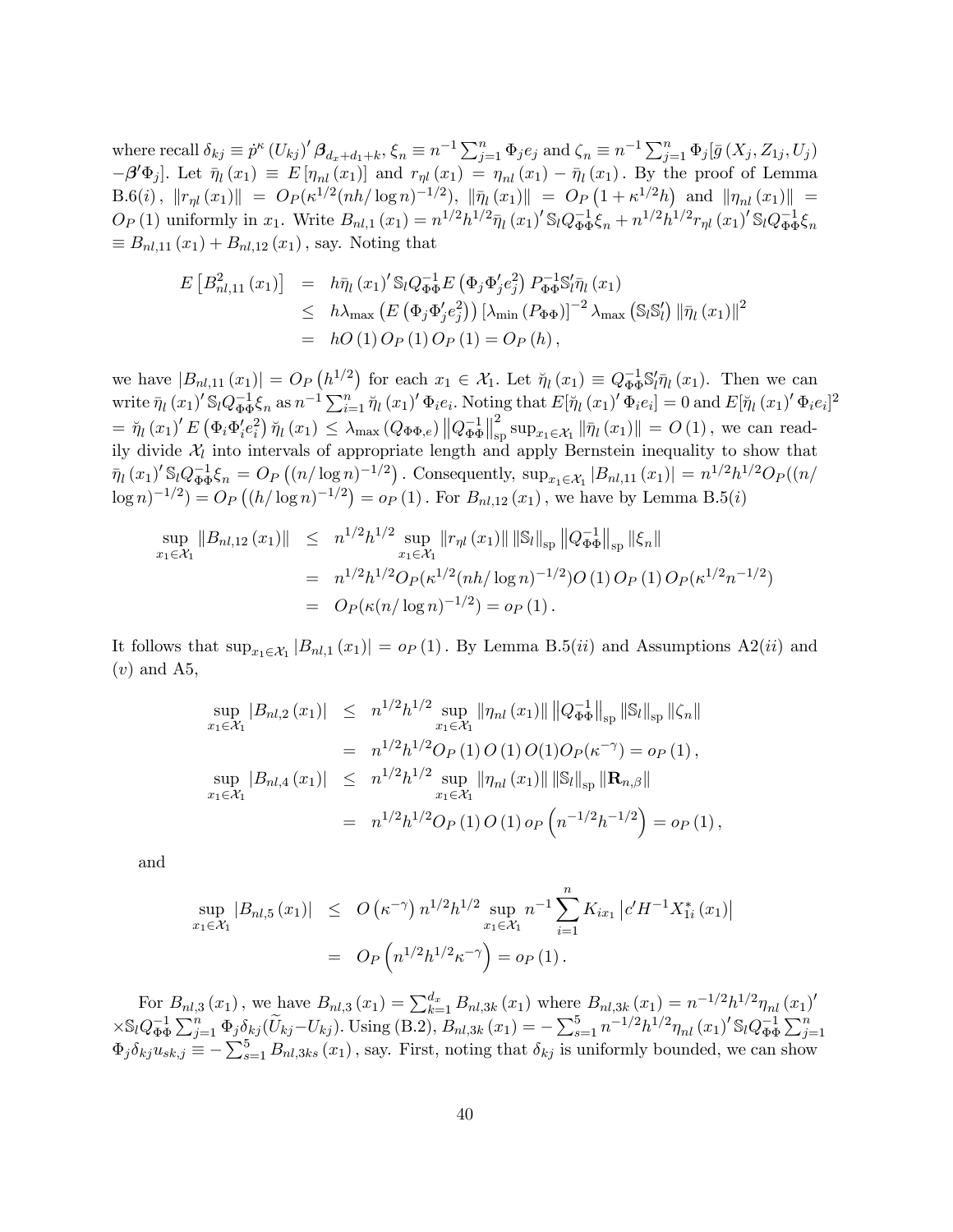$\left\| n^{-1} \sum_{j=1}^n \Phi_j \delta_{kj} \right\|_{\text{sp}} = O_P(1)$  using arguments similar to those used in the proof of Lemma  $B.5(iii)$ . It follows that

$$
\sup_{x_1 \in \mathcal{X}_1} |B_{nl,3k1}(x_1)| \leq h^{1/2} \sup_{x_1 \in \mathcal{X}_1} \|\eta_{nl}(x_1)\| \|\mathbb{S}_l\|_{\mathrm{sp}} \|Q_{\Phi\Phi}^{-1}\|_{\mathrm{sp}} \left\| n^{-1} \sum_{j=1}^n \Phi_j \delta_{kj} \right\|_{\mathrm{sp}} n^{1/2} |\mu_k - \widetilde{\mu}_k|
$$
  
=  $h^{1/2} O_P(1) O(1) O(1) O_P(1) O(P(1) O_P(1) = o_P(1).$ 

Now notice that  $B_{nl,3k2}(x_1) = B_{nl,3k2}^{(1)}(x_1) + B_{nl,3k2}^{(2)}(x_1)$ , where

$$
B_{nl,3k2}^{(1)}(x_1) = \sum_{m=1}^{d_1} n^{-1/2} h^{1/2} \bar{\eta}_l(x_1)' \, \mathbb{S}_l Q_{\Phi\Phi}^{-1} \sum_{j=1}^n \delta_{kj} \Phi_j p^{\kappa_1} (Z_{1m,j})' \, \mathbb{S}_{1m} a_{1k},
$$
  

$$
B_{nl,3k2}^{(2)}(x_1) = \sum_{m=1}^{d_1} n^{-1/2} h^{1/2} r_{\eta l} (x_1)' \, \mathbb{S}_l Q_{\Phi\Phi}^{-1} \sum_{j=1}^n \delta_{kj} \Phi_j p^{\kappa_1} (Z_{1m,j})' \, \mathbb{S}_{1m} a_{1k}.
$$

Let  $\varphi_{nlkm}(x_1) = \bar{\eta}_l(x_1)' \mathbb{S}_l Q_{\Phi\Phi}^{-1} n^{-1} \sum_{j=1}^n \delta_{kj} \Phi_j p^{\kappa_1}(Z_{1m,j})$  and  $\bar{\varphi}_{lkm}(x_1) = E[\varphi_{nlkm}(x_1)].$  Arguments like those used to study  $\eta_{nl}(x_1)$  in the proof of Lemma B.6(*i*) show that  $\|\bar{\varphi}_{lkm}(x_1)\| =$  $O(|\bar{\eta}_l(x_1)||) = O(1 + \kappa^{1/2}h) = O(1)$  under Assumption  $\text{A5}(ii)$  and  $||\varphi_{nlkm}(x_1) - E[\varphi_{nlkm}(x_1)||]$  $=\|\bar{\eta}_l(x_1)\| O_P((\kappa^{1/2} \log n/n)^{-1/2}) = O_P((\kappa^{1/2} \log n/n)^{-1/2})$  uniformly in  $x_1$ . We further make the following decomposition:  $B_{nl,3k2}^{(1)}(x_1) = \sum_{m=1}^{d_1} n^{-1/2} h^{1/2} \bar{\eta}_l(x_1)' \, \mathbb{S}_l Q_{\Phi\Phi}^{-1} \sum_{j=1}^n \delta_{kj} \Phi_j p^{\kappa_1} (Z_{1m,j})'$  $\mathbb{S}_{1m} Q^{-1}_{n,PP} \xi_{nk} = \sum_{j=1}^{3} B^{(1,j)}_{nl,3k2}(x_1)$ , where

$$
B_{nl,3k2}^{(1,1)}(x_1) = \sum_{m=1}^{d_1} n^{1/2} h^{1/2} \bar{\varphi}_{lkm}(x_1)' \mathbb{S}_{1m} Q_{PP}^{-1} \xi_{nk},
$$
  
\n
$$
B_{nl,3k2}^{(1,2)}(x_1) = \sum_{m=1}^{d_1} n^{1/2} h^{1/2} \bar{\varphi}_{lkm}(x_1)' \mathbb{S}_{1m} (Q_{n,PP}^{-1} - Q_{PP}^{-1}) \xi_{nk},
$$
  
\n
$$
B_{nl,3k2}^{(1,3)}(x_1) = \sum_{m=1}^{d_1} n^{1/2} h^{1/2} r_{nlkm}(x_1)' \mathbb{S}_{1m} Q_{n,PP}^{-1} \xi_{nk}.
$$

Following the analysis of  $B_{nl,11}(x_1)$ , we can show that  $\sup_{x_1 \in \mathcal{X}_1} |B_{nl,3k2}^{(1,1)}(x_1)| = O_P((h/\log n)^{1/2}).$ In addition,

$$
\sup_{x_1 \in \mathcal{X}_1} \left| B_{nl,3k2}^{(1,2)}(x_1) \right| \leq n^{1/2} h^{1/2} \sup_{x_1 \in \mathcal{X}_1} \sum_{m=1}^{d_1} \left\| \bar{\varphi}_{lkm}(x_1) \right\| \left\| \mathbb{S}_{1m} \right\|_{\text{sp}} \left\| Q_{n,PP}^{-1} - Q_{PP}^{-1} \right\|_{\text{sp}} \left\| \xi_{nk} \right\|
$$

$$
= n^{1/2} h^{1/2} O_P(1) O(1) O_P\left(\kappa_1 n^{-1/2}\right) O_P(\kappa_1^{1/2} n^{-1/2}) = o_P(1),
$$

and

$$
\sup_{x_1 \in \mathcal{X}_1} \left| B_{nl,3k2}^{(1,3)}(x_1) \right| \leq n^{1/2} h^{1/2} \sup_{x_1 \in \mathcal{X}_1} \sum_{m=1}^{d_1} \|r_{nlkm}(x_1)\| \|\mathbb{S}_{1m}\|_{\text{sp}} \left\|Q_{n,PP}^{-1}\right\|_{\text{sp}} \|\xi_{nk}\|_{\text{sp}} = n^{1/2} h^{1/2} O_P((\kappa^{1/2} \log n/n)^{-1/2}) O(1) O_P(1) O_P\left(\kappa_1^{1/2} n^{-1/2}\right) = o_P(1).
$$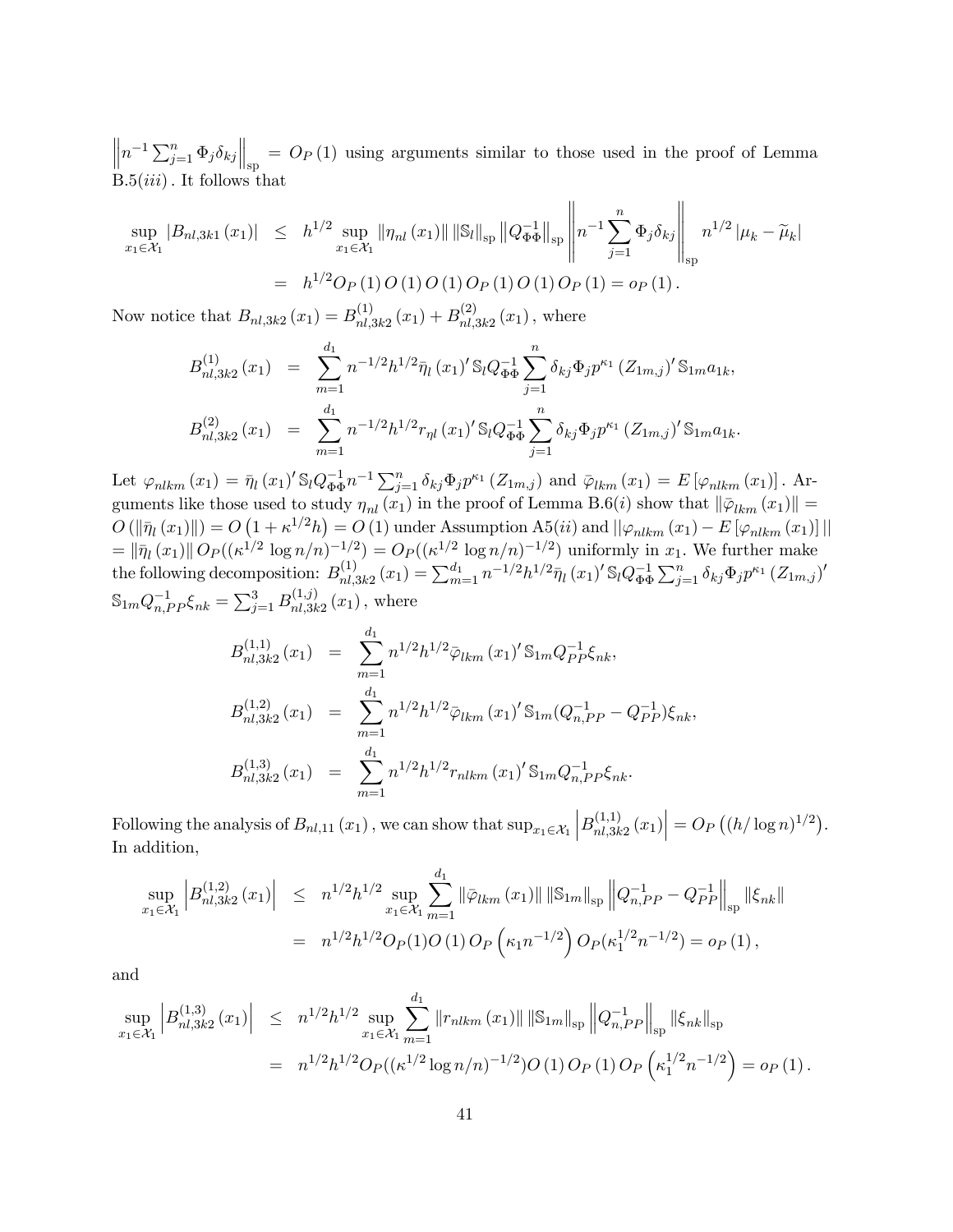It follows that  $\sup_{x_1 \in \mathcal{X}_1} |B_{nl,3k2}^{(1)}(x_1)| = o_P(1)$ . For  $B_{nl,3k2}^{(2)}(x_1)$ , we have

$$
\sup_{x_1 \in \mathcal{X}_1} \left| B_{nl,3k2}^{(2)}(x_1) \right| \leq n^{1/2} h^{1/2} \sup_{x_1 \in \mathcal{X}_1} \|r_{\eta l}(x_1)\| \|\mathbb{S}_l\|_{\mathrm{sp}} \|Q_{\Phi\Phi}^{-1}\|_{\mathrm{sp}} \sum_{m=1}^{d_1} \|t_{nkm}\|_{\mathrm{sp}} \|\mathbb{S}_{1m}\|_{\mathrm{sp}} \|a_{1k}\|
$$
  

$$
= n^{1/2} h^{1/2} O_P \left( (\kappa^{1/2} \log n/n)^{-1/2} \right) O\left(1\right) O_P\left(1\right) O\left(1\right) O_P(\kappa_1^{1/2} n^{-1/2}) = o_P\left(1\right),
$$

where  $t_{nkm} \equiv n^{-1} \sum_{j=1}^n \delta_{kj} \Phi_j p^{\kappa_1} (Z_{1m,j})'$ , we use the fact that  $||t_{nkm}||_{sp} = O_P(1)$  by following similar arguments to those used in the proof of Lemma B.5(*iii*) and noticing that  $\delta_{kj}$  is uniformly bounded. Consequently we have shown that  $\sup_{x_1 \in X_1} |B_{nl,3k2}(x_1)| = o_P(1)$ . Analogously,

$$
\sup_{x_1 \in \mathcal{X}_1} |B_{nl,3k4}(x_1)| \leq n^{1/2} h^{1/2} \sup_{x_1 \in \mathcal{X}_1} \|\eta_{nl}(x_1)\|_{\text{sp}} \|\mathbb{S}_l\|_{\text{sp}} \|Q_{\Phi\Phi}^{-1}\|_{\text{sp}} \sum_{m=1}^{d_1} \|t_{nkm}\|_{\text{sp}} \|\mathbb{S}_{1m}\|_{\text{sp}} \|a_{2k}\|
$$

$$
= n^{1/2} h^{1/2} O_P(1) O(1) O_P(1) O_P(1) O(P_1) O_P(\kappa_1^{-\gamma}) = o_P(1).
$$

By the same token, we can show that  $B_{nl,3k3}(x_1) = o_P(1)$  and  $B_{nl,3k}(x_1) = o_P(1)$  uniformly in  $x_1$ . It follows that  $\sup_{x_1 \in \mathcal{X}_1} ||B_{nl,3k} (x_1)|| = o_P(1)$  for  $k = 1, ..., d_x$ . Analogously, we can show that  $(i3)$ :  $\sup_{x_1 \in \mathcal{X}_1} ||C_{nj}(x_1)|| = o_P(1)$  for  $j = 1, ..., d_1$ .

Now we show (i4). Observe that  $c'D_{nl}(x_1) = n^{-1/2}h^{1/2}\sum_{i=1}^n K_{ix_1}c'H^{-1}X_{1i}^*(x_1) [\widetilde{g}_{d_x+d_1+l}(\widetilde{U}_{li})]$  $-g_{d_x+d_1+l}(\widetilde{U}_{li})] + n^{-1/2}h^{1/2}\sum_{i=1}^n K_{ix_1}c'H^{-1}X_{1i}^*(x_1)\left[g_{d_x+d_1+l}(\widetilde{U}_{li})-g_{d_x+d_1+k}(U_{li})\right] \equiv D_{n,l}(x_1) +$  $D_{nl,2}(x_1)$ , say. In view of the fact that  $\widetilde{g}_{d_x+d_1+l}(\widetilde{U}_{li})-g_{d_x+d_1+l}(\widetilde{U}_{li})=p^{\kappa}(\widetilde{U}_{li})'\mathbb{S}_{d_x+d_1+k}(\widetilde{\boldsymbol{\beta}}-\boldsymbol{\beta})+\sum_{i=1}^{\kappa}p^{\kappa}(\widetilde{U}_{i}),$  $[p^{\kappa}(\widetilde{U}_{li})'\beta_l - g_{d_x+d_1+l}(\widetilde{U}_{li})],$  we have  $D_{nl,1}(x_1) = \sum_{j=1}^3 D_{nl,1j}(x_1)$ , where

$$
D_{nl,11}(x_1) = n^{-1/2}h^{1/2}\sum_{i=1}^n K_{ix_1}c'H^{-1}X_{1i}^*(x_1)p^{\kappa}(U_{li})^{\prime}S_{d_x+d_1+l}(\tilde{\beta}-\beta),
$$
  
\n
$$
D_{nl,12}(x_1) = n^{-1/2}h^{1/2}\sum_{i=1}^n K_{ix_1}c'H^{-1}X_{1i}^*(x_1)\left[p^{\kappa}(\tilde{U}_{li})-p^{\kappa}(U_{li})\right]^{\prime}S_{d_x+d_1+l}(\tilde{\beta}-\beta),
$$
  
\n
$$
D_{nl,13}(x_1) = -n^{-1/2}h^{1/2}\sum_{i=1}^n K_{ix_1}c'H^{-1}X_{1i}^*(x_1)\left[g_{d_x+d_1+l}(\tilde{U}_{li})-p^{\kappa}(\tilde{U}_{li})^{\prime}\beta_l\right].
$$

Analogous to the analysis of  $B_{nl,1}(x_1)$ , we can readily show that  $\sup_{x_1 \in X_1} |D_{nl,11}(x_1)| = o_P(1)$ . For  $D_{nl,12}(x_1)$ , by Taylor expansion,

$$
D_{nl,12}(x_1) = n^{-1/2}h^{1/2}\sum_{i=1}^n K_{ix_1}c'H^{-1}X_{1i}^*(x_1)(\widetilde{U}_{li} - U_{li})p^{\kappa}(U_{li})'\left(\widetilde{\beta}_l - \beta_l\right)
$$
  
+ 
$$
\frac{1}{2}n^{-1/2}h^{1/2}\sum_{i=1}^n K_{ix_1}c'H^{-1}X_{1i}^*(x_1)(\widetilde{U}_{li} - U_{li})^2p^{\kappa}\left(U_{li}^{\dagger}\right')'\left(\widetilde{\beta}_l - \beta_l\right)
$$
  
\n
$$
\equiv D_{nl,121}(x_1) + \frac{1}{2}D_{nl,122}(x_1), \text{ say,}
$$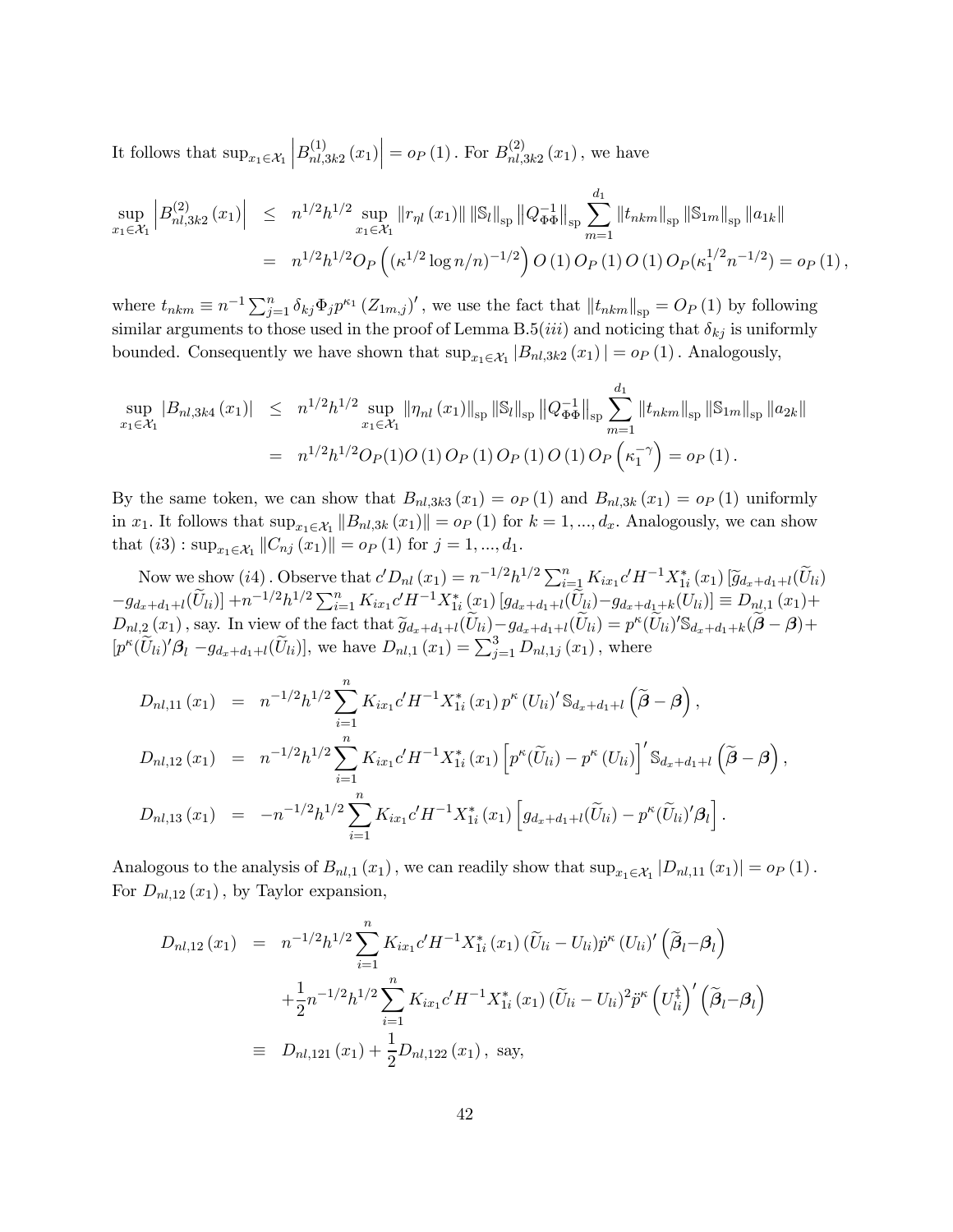where  $U_{li}^{\dagger}$  lies between  $U_{li}$  and  $U_{li}$ . By Theorem 3.1 and Lemmas B.6(i)-(ii),  $\sup_{x_1 \in X_1} |D_{nl,121}(x_1)|$  $= h^{1/2} \varsigma_{1\kappa} O_P(1 + n^{1/2} \kappa_1^{-\gamma}) O_P(\nu_n + \nu_{1n}) = o_P(1)$  and

$$
\sup_{x_1 \in \mathcal{X}_1} |D_{nl,122}(x_1)| \leq \sup_{x_1 \in \mathcal{X}_1} \left\{ n^{-1/2} h^{1/2} \sum_{i=1}^n K_{ix_1} c' H^{-1} X_{1i}^*(x_1) (\widetilde{U}_{li} - U_{li})^2 \right\} \left\| \widetilde{\beta}_l - \beta_l \right\|
$$
  
=  $\varsigma_{2\kappa} n^{1/2} h^{1/2} O_P(\kappa_1 n^{-1} + \kappa_1^{-2\gamma}) O_P(\nu_n + \nu_{1n}) = o_P(1).$ 

 $\text{In addition, } \sup_{x_1 \in \mathcal{X}_1} ||D_{nl,13}(x_1)|| \leq n^{1/2} h^{1/2} O\left(\kappa^{-\gamma}\right) \sup_{x_1 \in \mathcal{X}_1} n^{-1} \sum_{i=1}^n K_{ix_1} ||H^{-1} X_{1i}^*(x_1)|| =$  $O_P(n^{1/2} h^{1/2} \kappa^{-\gamma}) = o_P(1)$ . It follows that  $\sup_{x_1 \in \mathcal{X}_1} |D_{nl,1}(x_1)| = o_P(1)$ .

By Taylor expansion,

$$
D_{nl,2}(x_1) = n^{-1/2}h^{1/2} \sum_{i=1}^n K_{ix_1} c'H^{-1}X_{1i}^*(x_1) \dot{g}(U_{li}) (\tilde{U}_{li} - U_{li})
$$
  
+
$$
n^{-1/2}h^{1/2} \sum_{i=1}^n K_{ix_1} c'H^{-1}X_{1i}^*(x_1) \ddot{g}_{d_x+d_1+l}(U_{li}^{\dagger}) (\tilde{U}_{li} - U_{li})^2
$$
  
= 
$$
D_{nl,21}(x_1) + D_{nl,22}(x_1).
$$

Arguments like those used to study  $B_{nl,3}(x_1)$  show that  $\sup_{x_1 \in \mathcal{X}_1} |D_{nl,21}(x_1)| = o_P(1)$ . By Lemma B.6(*ii*),  $\sup_{x_1 \in \mathcal{X}_1} |D_{nl,22}(x_2)| \leq c_{\tilde{g}} \sup_{x_1 \in \mathcal{X}_1} \{n^{-1/2}h^{1/2} \sum_{i=1}^n K_{ix_1} |c'H^{-1}X_{1i}^*(x_1)| \left(\tilde{U}_{li} - \tilde{U}_{li}\right)$  $(U_{ki})^2 = n^{1/2}h^{1/2} O_P(\nu_{1n}^2) = o_P(1)$ , where  $c_{\ddot{g}} = \sup_{u_l \in \mathcal{U}_l} \ddot{g}_{d_x + d_1 + l}(u_l) = O(1)$ .

#### References

- Ai, C., and Chen, X. (2003), "Efficient Estimation of Models with Conditional Moment Restrictions Containing Unknown Functions," Econometrica, 71, 1795-1843.
- Bernal, R. (2008), "The Effect of Maternal Employment and Child Care on Children's Cognitive Development," International Economic Review, 49, 1173-209.
- Bernal, R., and Keane, M.P. (2011), "Child Care Choices and Children's Cognitive Achievement: the Case of Single Mothers," Journal of Labor Economics, 29, 459-12.
- Blau, F. D., and Grossberg, A. J. (1992), "Maternal Labor Supply and Children's Cognitive Development," Review of Economics and Statistics, 74, 474-1.
- Cameron, S. V., and Heckman, J. J. (1998), "Life Cycle Schooling and Dynamic Selection Bias: Models and Evidence for Five Cohorts," NBER Working Papers 6385, National Bureau of Economic Research, Inc.
- Chen, X. (2007), "Large Sample Sieve Estimation of Semi-Nonparametric Models," In J. J. Heckman and E. Leamer (eds.), Handbook of Econometrics, 6B (Chapter 76), 5549-5632. New York: Elsevier Science.
- Chen, X., and Pouzo, D. (2012), "Estimation of Nonparametric Conditional Moment Models with Possibly Nonsmooth Generalized Residuals," *Econometrica*, 80, 277-321.
- Darolles, S., Fan, Y., Florens, J. P., and Renault, E. (2011), "Nonparametric Instrumental Regression," Econometrica, 79, 1541-1565.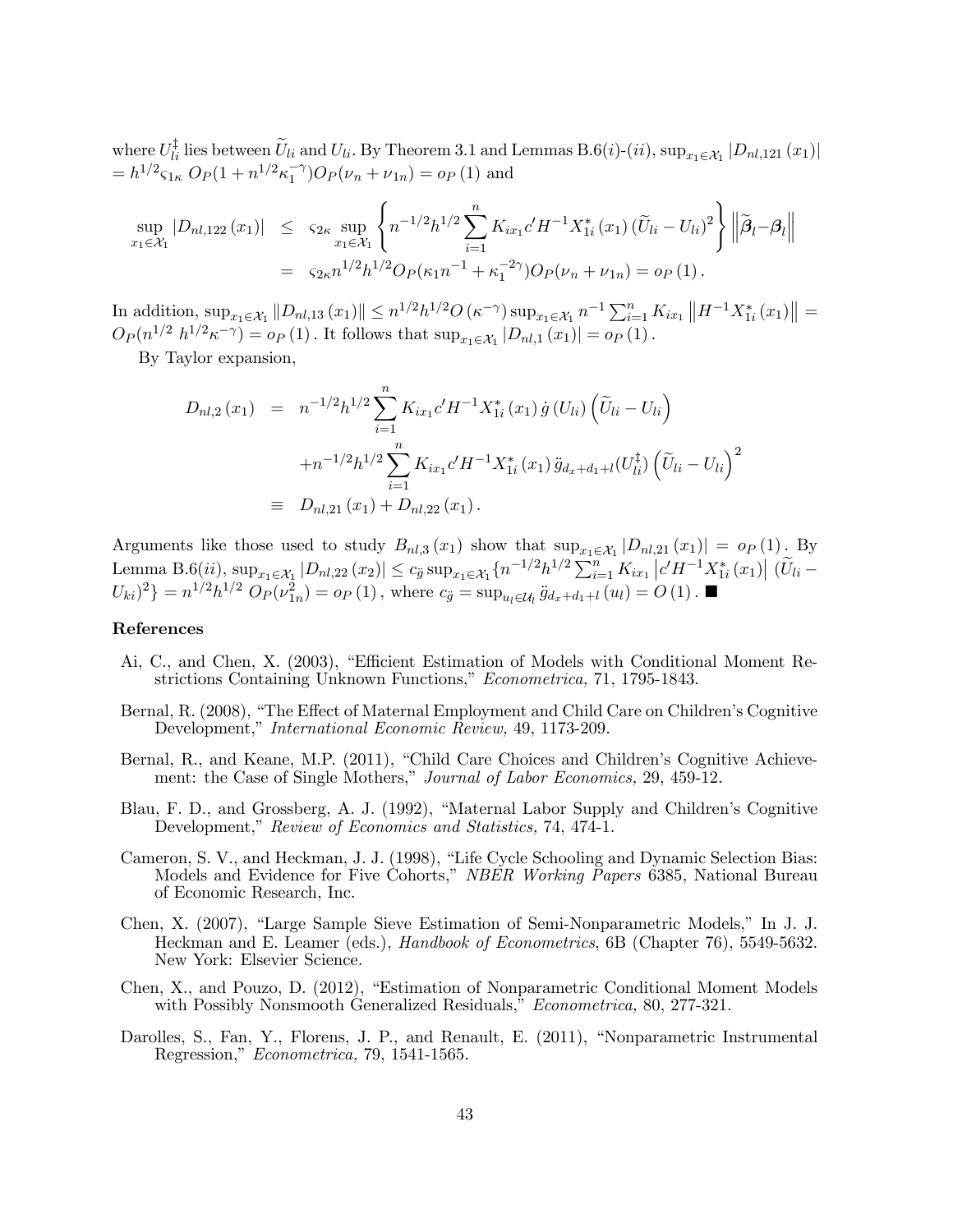- Fan, J., and Gijbels, I. (1996), Local Polynomial Modelling and Its Applications, Chapman & Hall, London.
- Gao, J., and Phillips, P. C. B. (2013), "Semiparametric Estimation in Triangular System Equations with Nonstationarity," Journal of Econometrics, 176, 59-79.
- Hahn, J., and Ridder, G. (2013), "Asymptotic Variance of Semiparametric Estimators with Generated Regressors," Econometrica, 81, 315-340.
- Hall, P., and Horowitz, J. L. (2005), "Nonparametric Methods for Inference in the Presence of Instrumental Variables," Annals of Statistics, 33, 2904-2929.
- Hansen, B. E. (2008), "Uniform Convergence Rates for Kernel Estimation with Dependent Data," Econometric Theory, 24, 726-748.
- Henderson, D. J., and Parmeter, C. F. (2014), Applied Nonparametric Econometrics, New York: Cambridge University Press.
- Horowitz, J. L. (2014), "Nonparametric Additive Models," in J. Racine, L. Su, and A. Ullah (eds.), The Oxford Handbook of Applied Nonparametric and Semiparametric Econometrics and Statistics, pp. 129-148, Oxford University Press, Oxford.
- Horowitz, J. L., and Mammen, E. (2004), "Nonparametric Estimation of an Additive Model with a Link Function," Annals of Statistics, 32, 2412-2443.
- James-Burdumy, S. (2005), "The Effect of Maternal Labor Force Participation on Child Development," Journal of Labor Economics, 23, 177-11.
- Keane, M. P., and Wolpin, K. I. (2001), "The Effect of Parental Transfers and Borrowing Constraints on Educational Attainment," International Economic Review, 42, 1051-103.
- Keane, M. P., and Wolpin, K. I. (2001), "Estimating Welfare Effects Consistent with Forward-Looking Behavior," *Journal of Human Resources*, 37, 600-22.
- Kim, W., Linton O. B., and Hengartner N. W., (1999), "A Computationally Efficient Estimator for Additive Nonparametric Regression with Bootstrap Confidence Intervals," Journal of Computational and Graphical Statistics, 8, 278-297.
- Li, Q., (2000), "Efficient Estimation of Additive Partially Linear Models," *International Eco*nomic Review, 41, 1073-1092.
- Li, Q., and Racine, J. (2007), Nonparametric Econometrics: Theory and Practice, Princeton: Princeton University Press.
- Mammen, E., Rothe, C., and Schienle, M. (2012), "Nonparametric Regression with Nonparametrically Generated Covariates," Annals of Statistics, 40, 1132-1170.
- Martins-Filho, C., and Yang, K. (2007), "Finite Sample Performance of Kernel-Based Regression Methods for Nonparametric Additive Models under Common Bandwidth Selection Criterion," Journal of Nonparametric Statistics, 19, 23-62.
- Martins-Filho, C., and Yao, F. (2012), "Kernel-Based Estimation of Semiparametric Regression in Triangular Systems," Economics Letters, 115, 24-27.
- Masry, E. (1996), "Multivariate Local Polynomial Regression for Time Series: Uniform Strong Consistency Rates," Journal of Time Series Analysis, 17, 571-599.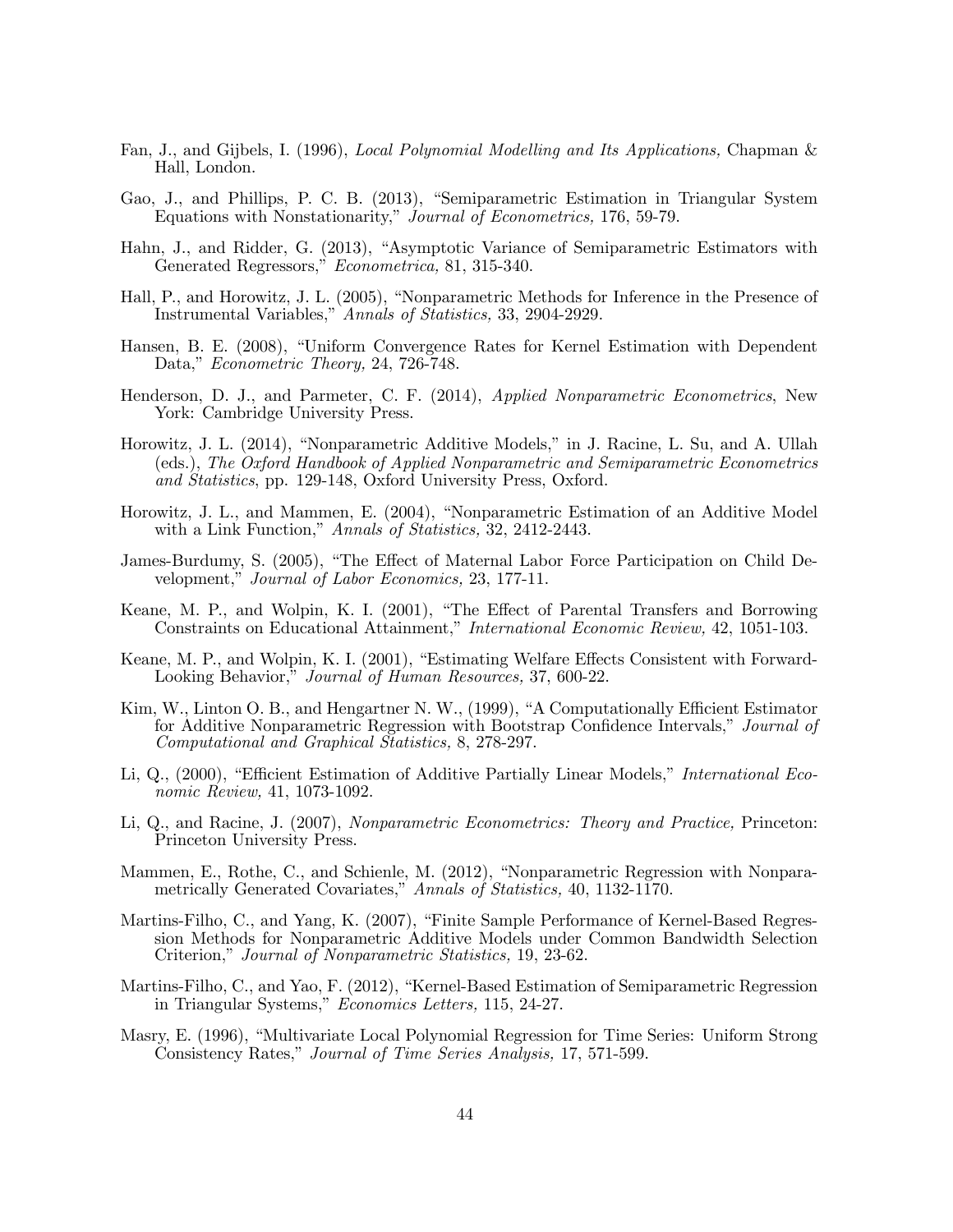- Newey, W. K. (1997), "Convergence Rates and Asymptotic Normality for Series Estimators," Journal of Econometrics, 79, 147-168.
- Newey, W. K., and Powell, J. L., (2003), "Instrumental Variable Estimation of Nonparametric Models," Econometrica, 71, 1565-1578.
- Newey, W. K., Powell, J. L., and Vella, F. (1999), "Nonparametric Estimation of Triangular Simultaneous Equation Models," Econometrica, 67, 565-603.
- Ozabaci, D., and Henderson, D. J., (2012), "Gradients via Oracle Estimation for Additive Nonparametric Regression with Application to Returns to Schooling," Working paper, State University of New York at Binghamton.
- Pinkse, J. (2000), "Nonparametric Two-Step Regression Estimation When Regressors and Error Are Dependent," *Canadian Journal of Statistics*, 28, 289-300.
- Powell, M. J. D. (1981), Approximation Theory and Methods, Cambridge: Cambridge University Press.
- Roehrig, C.S. (1988), "Conditions for Identification in Nonparametric and Parametric models," Econometrica, 56, 433-47.
- Schumaker, L. L. (2007), Spline Functions: Basic Theory, 3rd ed., Cambridge: Cambridge University Press.
- Serfling, R. J. (1980), Approximation Theorems of Mathematical Statistics. John Wiley & Sons, New York.
- Su, L., and Jin, S. (2012), "Sieve Estimation of Panel Data Models with Cross Section Dependence," *Journal of Econometrics*, 169, 34-47.
- Su, L., Murtazashvili, I., and Ullah, A. (2013), "Local Linear GMM Estimation of Functional Coefficient IV Models with Application to the Estimation of Rate of Return to Schooling," Journal of Business & Economic Statistics, 31, 184-207.
- Su, L., and Ullah, A. (2008), "Local Polynomial Estimation of Nonparametric Simultaneous Equations Models," Journal of Econometrics, 144, 193-218.
- Ullah, A. (1985), "Specification Analysis of Econometric Models," Journal of Quantitative Economics 1, 187-209
- Vella, F. (1991), "A Simple Two-Step Estimator for Approximating Unknown Functional Forms in Models with Endogenous Explanatory Variables," Working Paper, Department of Economics, Australian National University.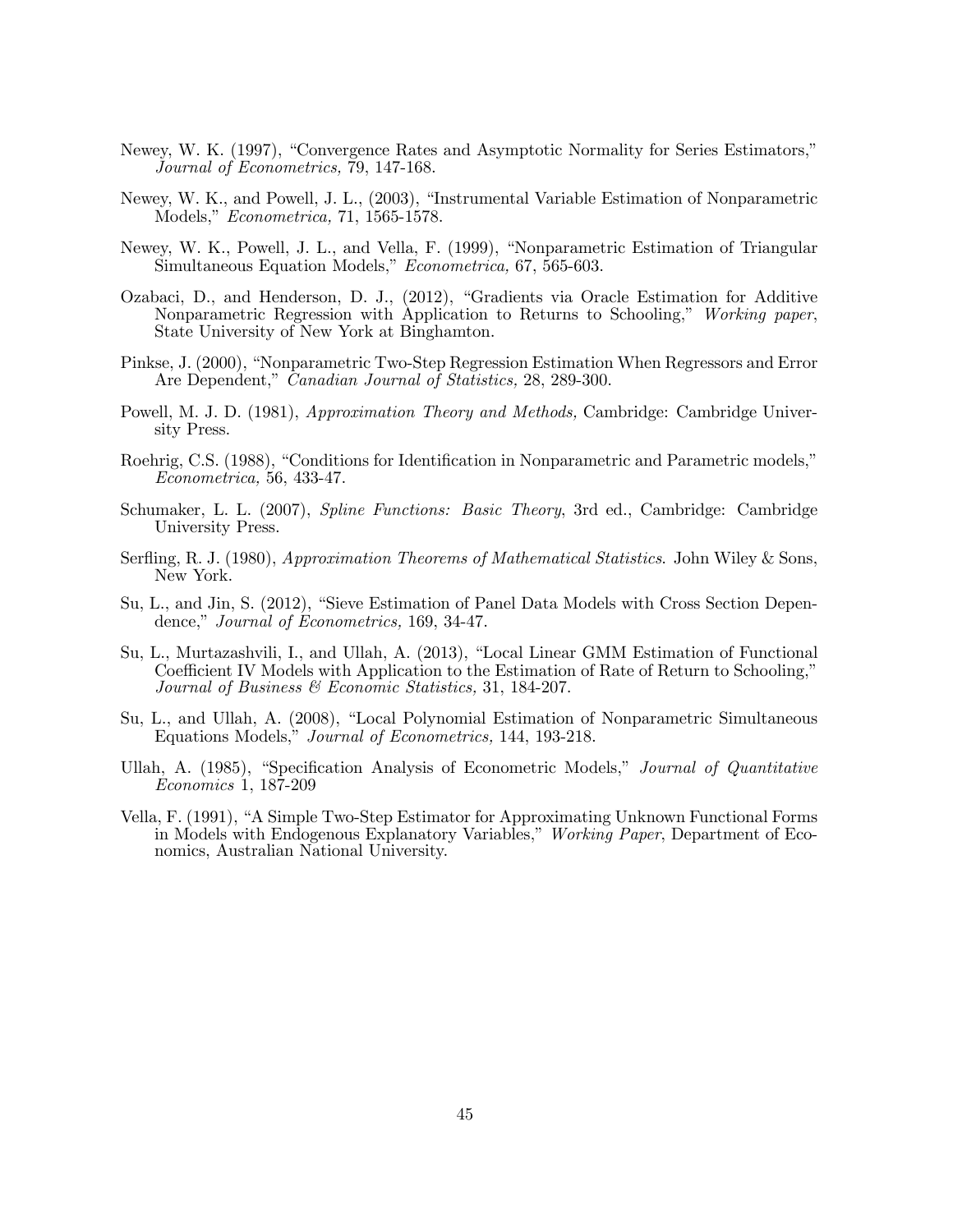## Supplemental Material On "Additive Nonparametric Regression in the Presence of Endogenous Regressors" Deniz Ozabaci,<sup>1</sup> Daniel J. Henderson,<sup>2</sup> and Liangjun Su<sup>3</sup>

THIS APPENDIX PROVIDES PROOFS FOR SOME TECHNICAL LEMMAS IN THE ABOVE PA-PER.

**Proof of Lemma B.1.** By straightforward moment calculations, we can show that  $E||Q_{n,PF}$  $-Q_{PP}||^2 = O\left(\kappa_1^2/n\right)$  under Assumption A1(i)-(ii) and A2(vi). Then (i) follows from Markov inequality. By Weyl inequality [e.g., Bernstein (2005, Theorem 8.4.11)] and the fact that  $\lambda_{\max}(A) \leq ||A||$  for any symmetric matrix  $A$  (as  $|\lambda_{\max}(A)|^2 = \lambda_{\max}(AA) \leq ||A||^2$ ), we have

$$
\lambda_{\min}(Q_{n,PP}) \leq \lambda_{\min}(Q_{PP}) + \lambda_{\max}(Q_{n,PP} - Q_{PP})
$$
  
 
$$
\leq \lambda_{\min}(Q_{PP}) + ||Q_{n,PP} - Q_{PP}|| = \lambda_{\min}(Q_{PP}) + op(1).
$$

Similarly,

$$
\lambda_{\min}(Q_{n,PP}) \geq \lambda_{\min}(Q_{PP}) + \lambda_{\min}(Q_{n,PP} - Q_{PP})
$$
  
 
$$
\geq \lambda_{\min}(Q_{PP}) - ||Q_{n,PP} - Q_{PP}|| = \lambda_{\min}(Q_{\kappa_1}) - op(1).
$$

Analogously, we can prove the second part of  $(ii)$ . Thus  $(ii)$  follows. By the submultiplicative property of the spectral norm,  $(i)-(ii)$  and Assumption  $A2(i)$ ,

$$
\left\| Q_{n,PP}^{-1} - Q_{PP}^{-1} \right\|_{\rm sp} = \left\| Q_{n,PP}^{-1} (Q_{PP} - Q_{n,PP}) Q_{PP}^{-1} \right\|_{\rm sp} \le \left\| Q_{n,PP}^{-1} \right\|_{\rm sp} \left\| Q_{PP} - Q_{n,PP} \right\|_{\rm sp} \left\| Q_{PP}^{-1} \right\|_{\rm sp}
$$
  
=  $O_P(1) O_P\left(\kappa_1/n^{1/2}\right) O_P(1) = O_P\left(\kappa_1/n^{1/2}\right),$ 

where we use the fact that  $||Q_{n,PF}^{-1}||$  $\Big\|_{\rm sp} = \left[ \lambda_{\rm min} (Q_{n, PP}) \right]^{-1} = \left[ \lambda_{\rm min} (Q_{PP}) + o_P \left( 1 \right) \right]^{-1} = O_P \left( 1 \right)$ by  $(ii)$  and Assumption  $A2(i)$ . Then  $(iii)$  follows. The proof of  $(iv)$ - $(v)$  is analogous to that of  $(i)-(ii)$  and thus omitted.  $\blacksquare$ 

**Proof of Lemma B.2.** (i) By Assumption A1(i) and A2(i),  $E \|\xi_{nl}\|^2 = n^{-2} \text{tr} \{\sum_{i=1}^n E(P_i P_i' U_{li}^2)\}$  $\leq n^{-1} (1 + d\kappa_1) \lambda_{\max} (Q_{PP,U_1}) = O(\kappa_1/n)$ . Then  $\|\xi_{nl}\|^2 = O_P(\kappa_1/n)$  by Markov inequality.

(*ii*) By the facts that  $||a||_{\text{sp}}^2 = ||a||^2$  for any vector a,  $|a'b| \le ||a|| ||b||$  for any two conformable vectors *a* and *b* and that  $\mathcal{A}A\mathcal{A} \leq \lambda_{\max}(A) ||\mathcal{A}||^2$  for any p.s.d. matrix *A* and conformable vector

<sup>&</sup>lt;sup>1</sup>Deniz Ozabaci, Dept of Economics, State Univ of New York, Binghamton, NY 13902-6000, (607) 777-2572, Fax: (607) 777-2681, e-mail: dozabac1@binghamton.edu.

<sup>2</sup>Daniel J. Henderson, Dept of Economics, Finance and Legal Studies, Univ of Alabama, Tuscaloosa, AL 35487-0224, (205) 348-8991, Fax: (205) 348-0186, e-mail: djhender@cba.ua.edu.

<sup>3</sup>Liangjun Su, School of Economics, Singapore Management University, 90 Stamford Road, Singapore, 178903; Tel: (65) 6828-0386; e-mail: ljsu@smu.edu.sg.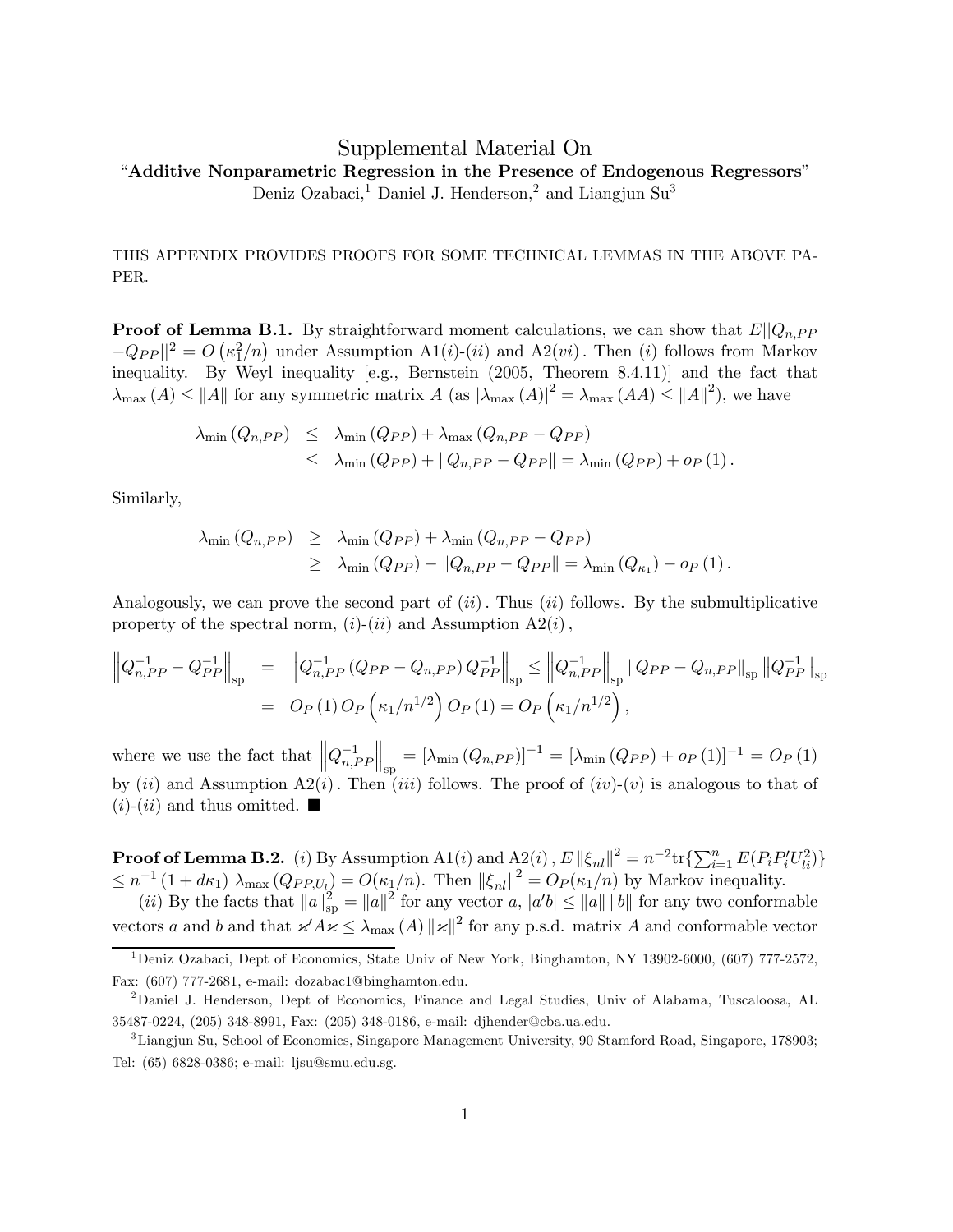$\varkappa$ , Cauchy-Schwarz inequality, Lemma B.1(*ii*) and Assumptions A2(*iv*), we have

$$
\|\zeta_{nl}\|^2 = \|\zeta_{nl}\|_{\rm sp}^2 = \lambda_{\max} (\zeta_{nl}\zeta'_{nl})
$$
  
\n
$$
= \max_{\|x\|=1} n^{-2} \sum_{i=1}^n \sum_{j=1}^n \varkappa' P_i P_j' \varkappa [m_l (\mathbf{Z}_i) - P_i' \alpha_l] [m_l (\mathbf{Z}_j) - P_j' \alpha_l]
$$
  
\n
$$
\leq \max_{\|x\|=1} \left\{ n^{-1} \sum_{i=1}^n \left\{ \varkappa' P_i P_i' \varkappa [m_l (\mathbf{Z}_i) - P_i' \alpha_l]^2 \right\}^{1/2} \right\}^2
$$
  
\n
$$
\leq O_P(\kappa_1^{-2\gamma}) \max_{\|x\|=1} \left\{ n^{-1} \sum_{i=1}^n \varkappa' P_i P_i' \varkappa \right\} \leq O_P(\kappa_1^{-2\gamma}) \lambda_{\max} (Q_{n,PP}) = O_P(\kappa_1^{-2\gamma}).
$$

(*iii*) Noting that  $X_{li} = m_l (\mathbf{Z}_i) + U_{li} = P'_i \alpha_l + U_{li} + [m_l (\mathbf{Z}_i) - P'_i \alpha_l],$  by Lemma B.1(*ii*), w.p.a.1 we have

$$
\tilde{\alpha}_{l} - \alpha_{l} = \left(\sum_{i=1}^{n} P_{i} P'_{i}\right)^{-1} \sum_{i=1}^{n} P_{i} X_{li} - \alpha_{l}
$$
\n
$$
= Q_{n,PP}^{-1} n^{-1} \sum_{i=1}^{n} P_{i} U_{li} + Q_{n,PP}^{-1} n^{-1} \sum_{i=1}^{n} P_{i} \left[m_{l} \left(\mathbf{Z}_{i}\right) - P'_{i} \alpha_{l}\right]
$$
\n
$$
= Q_{n,PP}^{-1} \xi_{nl} + Q_{n,PP}^{-1} \zeta_{nl} \equiv a_{1l} + a_{2l}, \text{ say.}
$$
\n(B.1)

Note that  $a_{1l} = Q_{\kappa_1}^{-1} \xi_{nl} + r_{1nl}$  where  $r_{1nl} = \left(Q_{n,PP}^{-1} - Q_{PP}^{-1}\right) \xi_{nl}$  satisfies that

$$
||r_{1l}|| \leq = \left\{ \text{tr} \left[ \left( Q_{n,PP}^{-1} - Q_{PP}^{-1} \right) \xi_{nl} \xi'_{nl} \left( Q_{n,PP}^{-1} - Q_{PP}^{-1} \right) \right] \right\}^{1/2}
$$
  

$$
\leq ||\xi_{nl}||_{\text{sp}} \left\| Q_{n,PP}^{-1} - Q_{PP}^{-1} \right\| = O_P(\kappa_1^{1/2}/n^{1/2}) O_P(\kappa_1^{1/2}/n^{1/2}) = O_P(\kappa_1/n)
$$

by Lemmas B.1(*iii*) and B.2(*i*). For  $a_{2l}$ , we have  $a_{2l} = Q_{\kappa_1}^{-1} \zeta_{nl} + r_{2nl}$  where  $r_{2nl} = (Q_{n\kappa_1}^{-1} - Q_{n\kappa_1}^{-1}) \zeta_{nl}$ satisfies that

$$
||r_{2l}|| \le ||\zeta_{nl}||_{\rm sp} ||Q_{n,PP}^{-1} - Q_{PP}^{-1}|| = O_P(\kappa_1^{-\gamma})O_P(\kappa_1^{1/2}/n^{1/2}) = O_P(\kappa_1^{-\gamma+1/2}/n^{1/2})
$$

by Lemmas B.1(*iii*) and B.2(*ii*). The result follows.  $\blacksquare$ 

**Proof of Lemma B.3.** (i) We only prove the  $r = 1$  case as the proof of the other case is almost identical. By the definition of  $\tilde{U}_{li}$  and (B.1), we can decompose  $\tilde{U}_{li} - U_{li} = [X_{li} - \tilde{m}_l (\mathbf{Z}_i)] - U_{li}$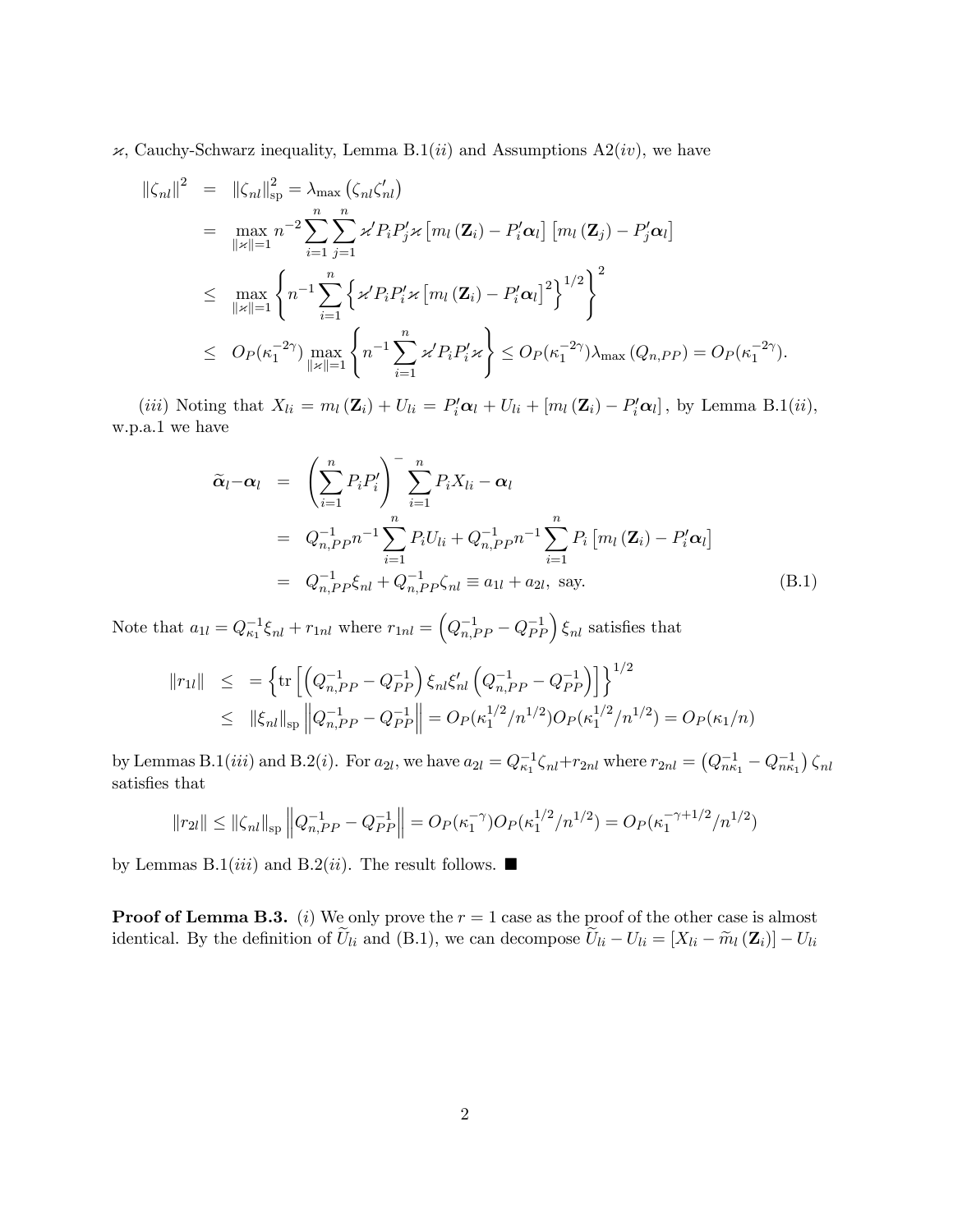as follows

$$
\widetilde{U}_{li} - U_{li} = (\mu_l - \widetilde{\mu}_l) + \sum_{k=1}^{d_1} [m_{l,k} (Z_{1k,i}) - \widetilde{m}_{l,k} (Z_{1k,i})] + \sum_{k=1}^{d_2} [m_{l,d_1+k} (Z_{2k,i}) - \widetilde{m}_{l,d_1+k} (Z_{2k,i})]
$$
\n
$$
= -(\widetilde{\mu}_l - \mu_l) - \sum_{k=1}^{d_1} p^{\kappa_1} (Z_{1k,i})' \mathbb{S}_{1k} a_{1l} - \sum_{k=1}^{d_2} p^{\kappa_1} (Z_{2k,i})' \mathbb{S}_{1,d_1+k} a_{1l}
$$
\n
$$
- \sum_{k=1}^{d_1} p^{\kappa_1} (Z_{1k,i})' \mathbb{S}_{1k} a_{2l} - \sum_{k=1}^{d_2} p^{\kappa_1} (Z_{2k,i})' \mathbb{S}_{1,d_1+k} a_{2l}
$$
\n
$$
\equiv -u_{1l,i} - u_{2l,i} - u_{3l,i} - u_{4l,i} - u_{5l,i}, \text{ say.}
$$
\n(B.2)

Then by Cauchy-Schwarz inequality,  $n^{-1} \sum_{i=1}^{n} (\widetilde{U}_{li} - U_{li})^2 \sigma_i^2 \leq 5 \sum_{s=1}^{5} n^{-1} \sum_{i=1}^{n} u_{sl,i}^2 \sigma_i^2 \equiv 5 \sum_{s=1}^{5}$  $V_{nl,s}$ , say. Apparently,  $V_{nl,1} = O_P(n^{-1})$  as  $\tilde{\mu}_l - \mu_l = O_P(n^{-1/2})$ .

$$
V_{nl,2} = n^{-1} \sum_{i=1}^{n} \left( \sum_{k=1}^{d_1} p^{\kappa_1} (Z_{1k,i})' \mathbb{S}_{1k} a_{1l} \right)^2 \sigma_i^2
$$
  
\n
$$
\leq d_1 \sum_{k=1}^{d_1} n^{-1} \sum_{i=1}^{n} \left( p^{\kappa_1} (Z_{1k,i})' \mathbb{S}_{1k} a_{1l} \right)^2 \sigma_i^2 = d_1 \sum_{k=1}^{d_1} \text{tr} \left( \mathbb{S}_{1k} a_{1l} a'_{1l} \mathbb{S}'_{1k} Q_{n1k,pp} \right)
$$
  
\n
$$
\leq d_1 \sum_{k=1}^{d_1} \lambda_{\max} (Q_{n1k,pp}) \text{tr} \left( a_{1l} a'_{1l} \mathbb{S}'_{1k} \mathbb{S}_{1k} \right) \leq d_1 \sum_{k=1}^{d_1} \lambda_{\max} (Q_{n1k,pp}) \|\mathbb{S}_{1k}\|_{\text{sp}}^2 \|a_{1l}\|^2.
$$

where  $Q_{n1k,pp} = n^{-1} \sum_{i=1}^{n} p^{\kappa_1} (Z_{1k,i}) p^{\kappa_1} (Z_{1k,i})' \sigma_i^2$  such that  $\lambda_{\max}(Q_{n1k,pp}) = O_P(1)$  by Assumption  $A3(ii)$  and arguments analogous to those used in the proof of Lemma B.1(*ii*). In addition,  $||\mathbb{S}_{1k}||_{sp}^2 = \lambda_{\max} (\mathbb{S}_{1k} \mathbb{S}'_{1k}) = 1$  and  $||a_{1l}||^2 \le ||Q_{n,PP}^{-1}||$ ° ° ° 2  $\int_{\text{sp}}^2 ||\xi_{nl}||^2 = O_P(1) O_P(\kappa_1/n) =$  $O_P(\kappa_1/n)$  by Lemma B.1(*iii*) and B.2(*i*) and Assumption A2(*i*). It follows that  $V_{nl,2} = O_P(1) \times$  $1 \times O_P(\kappa_1/n) = O_P(\kappa_1/n)$ . Similarly, using the fact that  $||a_{2l}||^2 \le ||Q_{n,PF}^{-1}||$  $\begin{array}{c} \hline \textbf{r} \\ \textbf{r} \end{array}$ 2  $\int_{\mathrm{sp}}^2 \|\zeta_{nl}\|^2 = O_P(1)$  $O_P(\kappa_1^{-2\gamma})$ , we have

$$
V_{nl,4} = n^{-1} \sum_{i=1}^{n} \left( \sum_{k=1}^{d_1} p^{\kappa_1} (Z_{1k,i})' \mathbb{S}_{1k} a_{2l} \right)^2 \sigma_i^2 \le d_1 \sum_{k=1}^{d_1} \lambda_{\max} (Q_{n1k,pp}) \left\| \mathbb{S}_{1k} \right\|_{\text{sp}}^2 \text{tr} (a_{2l} a'_{2l})
$$
  
=  $O_P(1) \times 1 \times O_P(\kappa_1^{-2\gamma}) = O_P(\kappa_1^{-2\gamma}).$ 

By the same token,  $V_{nl,3} = O_P(\kappa_1 n^{-1})$  and  $V_{nl,5} = O_P(\kappa_1^{-2\gamma})$ .

(*ii*) The result follows from (*i*) and the fact that  $\max_{1 \leq i \leq n} ||\Phi_i|| = O_P(\varsigma_{0\kappa})$  under Assumption  $A2(vi)$ .

(*iii*) By Assumption  $A2(vi)$ , Taylor expansion and (*i*),

$$
n^{-1} \sum_{i=1}^{n} \left\| p^{\kappa} \left( \widetilde{U}_{li} \right) - p^{\kappa} \left( U_{li} \right) \right\|^{2} = n^{-1} \sum_{i=1}^{n} \left\| p^{\kappa} \left( U_{li}^{\dagger} \right) \left( \widetilde{U}_{li} - U_{li} \right) \right\|^{2}
$$
  

$$
\leq O \left( \varsigma_{1\kappa}^{2} \right) n^{-1} \sum_{i=1}^{n} \left( \widetilde{U}_{li} - U_{li} \right)^{2} = O_{P} \left( \varsigma_{1\kappa}^{2} \nu_{1n}^{2} \right),
$$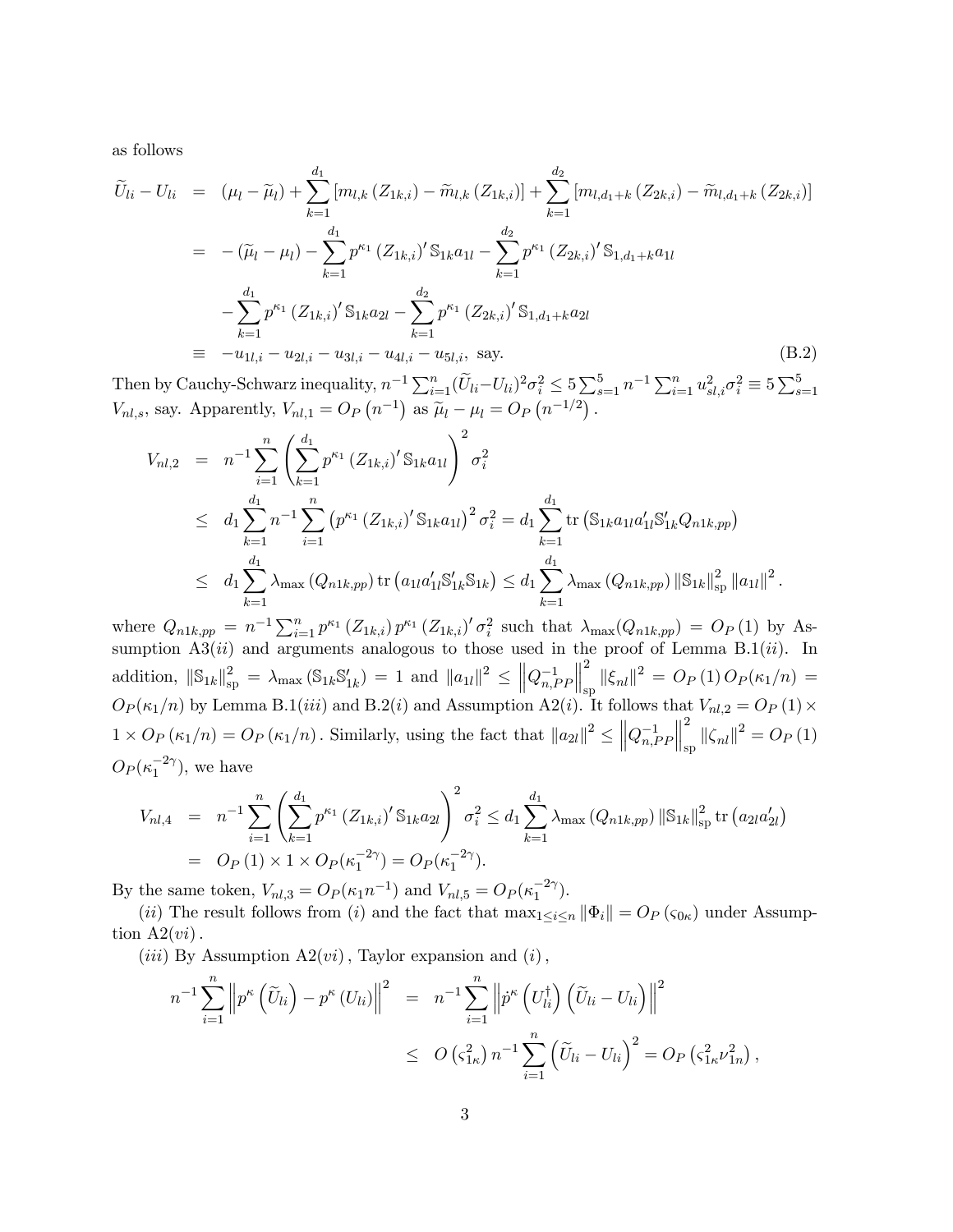where  $U_{li}^{\dagger}$  lies between  $U_{li}$  and  $U_{li}$ .

(iv) By Assumption  $A2(vi)$ , Taylor expansion and triangle inequality,

$$
\left\| n^{-1} \sum_{i=1}^{n} \left[ p^{\kappa} \left( \widetilde{U}_{li} \right) - p^{\kappa} \left( U_{li} \right) \right] \Phi'_{i} \right\|_{\text{sp}}
$$

is bounded by  $||n^{-1}\sum_{i=1}^n \dot{p}^{\kappa}(U_{li}) \Phi'_i$  $\left.\left(\widetilde{U}_{li}-U_{li}\right)\right\|_{\mathrm{sp}}+\frac{1}{2}$ ° ° ° °  $n^{-1}\sum_{i=1}^n \ddot{p}^{\kappa} \left(U_{li}^{\ddagger}\right)\Phi_i'$  $\left.\left(\widetilde{U}_{li}-U_{li}\right)^2\right\|_{\mathrm{sp}}\equiv$ 

 $T_{nl,1} + T_{nl,2}$ , where  $U_{li}^{\dagger}$  lies between  $U_{li}$  and  $U_{li}$ . By triangle and Cauchy-Schwarz inequalities and  $(ii)$ ,

$$
T_{nl,1} \leq n^{-1} \sum_{i=1}^{n} {\|\dot{p}^{\kappa} (U_{li})\|_{\rm sp} \|\Phi'_i (\tilde{U}_{li} - U_{li})\|_{\rm sp}} \leq \left\{ n^{-1} \sum_{i=1}^{n} {\|\dot{p}^{\kappa} (U_{li})\|}^2 \right\}^{1/2} \left\{ n^{-1} \sum_{i=1}^{n} {\|\Phi_i\|}^2 |\tilde{U}_{li} - U_{li}|^2 \right\}^{1/2} = O_P\left(\kappa^{1/2}\right) O_P\left(\varsigma_{0\kappa} \nu_{1n}\right) = O_P\left(\kappa^{1/2} \varsigma_{0\kappa} \nu_{1n}\right).
$$

By triangle inequality and (i),  $T_{nl,2} \leq O\left(\zeta_{0\kappa}\zeta_{2\kappa}\right) n^{-1} \sum_{i=1}^{n} (\widetilde{U}_{li} - U_{li})^2 = O_P(\zeta_{0\kappa}\zeta_{2\kappa}\nu_{1n}^2)$ . Then  $(iv)$  follows.

(v) Let  $\Gamma_{nl} \equiv [p^{\kappa}(\tilde{U}_{l1}) - p^{\kappa}(U_{l1}), ..., [p^{\kappa}(\tilde{U}_{ln}) - p^{\kappa}(U_{ln})]]'$  and  $e = (e_1, ..., e_n)'$ . Then we can write  $n^{-1}\sum_{i=1}^n [p^{\kappa}(\widetilde{U}_{li}) - p^{\kappa}(U_{li})]e_i$  as  $n^{-1}\Gamma'_{nl}$ **e**. Let  $\mathbb{D}_n \equiv \{(\mathbf{X}_i, \mathbf{Z}_i, \mathbf{U}_i)\}_{i=1}^n$ . By the law of iterated expectations, Taylor expansion, Assumptions  $A1(i)$ ,  $A3(ii)$  and  $A2(vi)$  and  $(i)$ 

$$
E\left\{\left\|n^{-1}\Gamma'_{nl}\mathbf{e}\right\|^2\left|\mathbb{D}_n\right\}\right\} = n^{-2}E\left[\text{tr}\left(\Gamma'_n\mathbf{e}\mathbf{e}'\Gamma_n\right)\right] = n^{-2}E\left[\text{tr}\left(\Gamma'_nE\left(\mathbf{e}\mathbf{e}'|\mathbb{D}_n\right)\Gamma_n\right)\right]
$$

$$
= n^{-2}\sum_{i=1}^n[p^{\kappa}(\widetilde{U}_{li}) - p^{\kappa}(U_{li})]^2\sigma_i^2
$$

$$
\leq O_P\left(\varsigma_{1\kappa}\right)n^{-2}\sum_{i=1}^n\left(\widetilde{U}_{li} - U_{li}\right)^2\sigma_i^2 = O_P\left(n^{-1}\varsigma_{1\kappa}^2\nu_{1n}^2\right).
$$

It follows that  $||n^{-1}\Gamma'_{nl}e|| = O_P(n^{-1/2} \varsigma_{1\kappa} \nu_{1n})$  by the conditional Chebyshev inequality.

**Proof of Lemma B.4.** (*i*) Noting that  $n^{-1} \sum_{i=1}^{n}$  $\left\| \widetilde{\Phi}_i - \Phi_i \right\|$  $n^2 = \sum_{l=1}^{d_x} n^{-1} \sum_{i=1}^n$  $\left\| p^{\kappa }\left( \widetilde{U}_{li}\right) -p^{\kappa }\left( U_{li}\right) \right\|$  $\begin{array}{c} 2 \end{array}$ the result follows from Lemma  $B.3(iii)$ 

(*ii*) Noting that  $\left\| n^{-1} \sum_{i=1}^n \left( \widetilde{\Phi}_i - \Phi_i \right) \Phi'_i \right\|$ ° ° °  $^2 \; = \; \sum_{l=1}^{d_x}$  $\left\| n^{-1} \sum_{i=1}^n \left[ p^{\kappa} \left( \widetilde{U}_{li} \right) - p^{\kappa} \left( U_{li} \right) \right] \Phi_i' \right\|$  $\begin{array}{c} \hline \rule{0pt}{2ex} \rule{0pt}{2ex} \rule{0pt}{2ex} \rule{0pt}{2ex} \rule{0pt}{2ex} \rule{0pt}{2ex} \rule{0pt}{2ex} \rule{0pt}{2ex} \rule{0pt}{2ex} \rule{0pt}{2ex} \rule{0pt}{2ex} \rule{0pt}{2ex} \rule{0pt}{2ex} \rule{0pt}{2ex} \rule{0pt}{2ex} \rule{0pt}{2ex} \rule{0pt}{2ex} \rule{0pt}{2ex} \rule{0pt}{2ex} \rule{0pt}{2ex} \rule{0pt}{2ex} \rule{0pt}{2ex} \rule{0pt}{2ex} \rule{$  $\frac{2}{\cdot}$ the result follows from Lemma  $B.3(iv)$ .

 $(iii)$  Noting that  $\widetilde{Q}_{n,\Phi\Phi} - Q_{n,\Phi\Phi} = n^{-1} \sum_{i=1}^{n} (\widetilde{\Phi}_i \widetilde{\Phi}'_i - \Phi_i \Phi'_i) = n^{-1} \sum_{i=1}^{n} (\widetilde{\Phi}_i - \Phi_i) (\widetilde{\Phi}_i - \Phi_i)'$  $+n^{-1}\sum_{i=1}^n(\widetilde{\Phi}_i-\Phi_i)\Phi'_i+n^{-1}\sum_{i=1}^n\Phi_i(\widetilde{\Phi}_i-\overline{\Phi}_i)'$ , the result follows from  $(i)$ - $(ii)$  and the triangle inequality.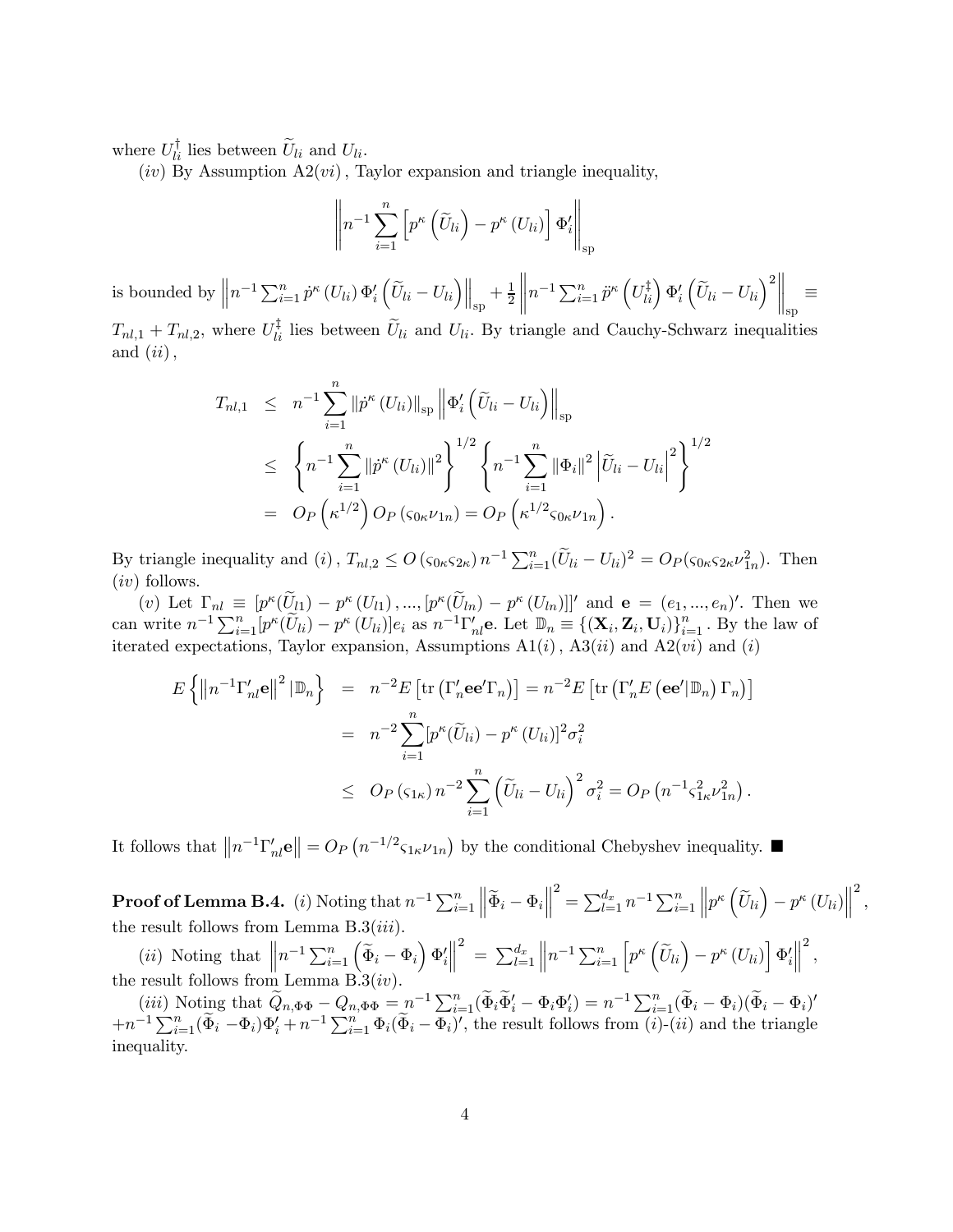(*iv*) By the triangle inequality  $\left\| \widetilde{Q}_{n, \Phi \Phi}^{-1} - Q_{\Phi \Phi}^{-1} \right\|$  $\Big\|_{\mathrm{sp}} \leq$  $\Big\|\widetilde{Q}_{n,\Phi\Phi}^{-1}-Q_{n,\Phi\Phi}^{-1}$  $\Big\|_{\rm sp} + \Big\| Q_{n,\Phi\Phi}^{-1} - Q_{\Phi\Phi}^{-1}$  $\Big\|_{\mathrm{sp}}$ . Arguments like those used in the proof of Lemma B.1(ii) show that  $\left\|\widetilde{Q}_{n,\Phi\Phi}^{-1}\right\|$  $\overline{\Big\|}_{\mathrm{sp}} = \Big[\lambda_{\mathrm{min}} \left(\widetilde{Q}_{n, \Phi \Phi}\right)\Big]^{-1}$  $= \left[\lambda_{\min} (Q_{\Phi\Phi}) + o_P(1)\right]^{-1} = O_P(1)$  where the second equality follows from (*iii*) and Lemma B.1(*ii*). By the submultiplicative property of the spectral norm and (*iii*),

$$
\begin{split}\n\left\|\tilde{Q}_{n,\Phi\Phi}^{-1} - Q_{n,\Phi\Phi}^{-1}\right\|_{\text{sp}} &= \left\|\tilde{Q}_{n,\Phi\Phi}^{-1}\left(\tilde{Q}_{n,\Phi\Phi} - \tilde{Q}_{n,\Phi\Phi}\right)Q_{n,\Phi\Phi}^{-1}\right\|_{\text{sp}} \\
&\leq \left\|\tilde{Q}_{n,\Phi\Phi}^{-1}\right\|_{\text{sp}} \left\|\tilde{Q}_{n,\Phi\Phi} - \tilde{Q}_{n,\Phi\Phi}\right\|_{\text{sp}} \left\|Q_{n,\Phi\Phi}^{-1}\right\|_{\text{sp}} \\
&= O_P\left(\kappa^{1/2}\varsigma_{0\kappa}\nu_{1n} + \varsigma_{0\kappa}\varsigma_{2\kappa}\nu_{1n}^2\right).\n\end{split}
$$

Similarly,  $||Q_{n,\Phi\Phi}^{-1} - Q_{\Phi\Phi}^{-1}$  $\left\| \varepsilon_p = O_P\left(\kappa/n^{1/2}\right)$  by Lemma B.1 $(iii)$  . It follows that  $\left\| \widetilde{Q}_{n,\Phi\Phi}^{-1} - Q_{\Phi\Phi}^{-1} \right\|$  $\Big\|_{\mathrm{sp}}$ =  $O_P\left(\kappa^{1/2} \varsigma_{0\kappa} \nu_{1n} + \varsigma_{0\kappa} \varsigma_{2\kappa} \nu_{1n}^2\right)$ .

(*v*) Noting that  $\left\| n^{-1} \sum_{i=1}^n \left( \widetilde{\Phi}_i - \Phi_i \right) e_i \right\|$  $\sum_{l=1}^2$  $\left\| n^{-1} \sum_{i=1}^n \left[ p^{\kappa} \left( \widetilde{U}_{li} \right) - p^{\kappa} \left( U_{li} \right) \right] e_i \right\|$  $^{2}$ , the result follows from Lemma  $B.3(v)$ .

(*vi*) Let  $\delta_i \equiv \bar{g}(X_i, Z_{1i}, U_i) - \Phi'_i \beta$ . By triangle inequality, Assumption A2(*v*<sub>)</sub>, Jensen inequality and (*i*), we have  $\left\| n^{-1} \sum_{i=1}^{n} \left( \widetilde{\Phi}_i - \Phi_i \right) \delta_i \right\| \leq O_P \left( \kappa^{-\gamma} \right) n^{-1} \sum_{i=1}^{n}$  $\left\|\widetilde{\Phi}_i - \Phi_i\right\| = O_P\left(\kappa^{-\gamma}\right)$  $O_P(\zeta_{1\kappa}\nu_{1n}) = O_P(\kappa^{-\gamma}\zeta_{1\kappa}\nu_{1n})$ .

**Proof of Lemma B.5.** The proof of  $(i)-(ii)$  is analogous to that of Lemma B.2  $(i)-(ii)$ , respectively. Noting that  $||Q_{\Phi\Phi}^{-1}||_{\text{sp}} = O(1)$  by Assumption  $A2(ii)$ , we can prove  $(iii)$  by showing that  $||T_{nl}|| = O_P(\nu_{1n}),$  where  $T_{nl} = n^{-1} \sum_{i=1}^n \Phi_i \delta_{li}(\tilde{U}_{li} - U_{li})$  where  $\delta_{li} = p^{\kappa} (U_{li})' \beta_{d_x+d_1+l}$ . By triangle inequality and Assumptions  $A1(ii)$  and  $A2(iii)$  and  $(v)$ 

$$
c_{\delta_l} \equiv \max_{1 \leq i \leq n} \|\delta_{li}\| \leq \sup_{u_l \in \mathcal{U}_l} \|\dot{g}_{d_x + d_1 + l}(u_l) - \dot{p}^{\kappa}(u_l)'\beta_{d_x + d_1 + l}\| + \sup_{u_l \in \mathcal{U}_l} \|\dot{g}_{d_x + d_1 + l}(u_l)\|
$$
  
=  $O(\kappa^{-\gamma}) + O(1) = O(1)$ .

By (B.2),  $T_{nl} = n^{-1} \sum_{i=1}^{n} \Phi_i \delta_{li} (\tilde{U}_{li} - U_{li}) = \sum_{s=1}^{5} n^{-1} \sum_{i=1}^{n} \Phi_i \delta_{li} u_{sl,i} = \sum_{s=1}^{5} T_{nl,s}$ , say. Let  $\eta_{nlk} \equiv n^{-1} \sum_{i=1}^{n} \delta_{li} \Phi_i p^{\kappa_1} (Z_{1k,i})'$  and  $\bar{\eta}_{lk} = E(\eta_{nlk})$ . Then  $\|\eta_{nlk} - \bar{\eta}_{lk}\| = O_P((\kappa \kappa_1/n)^{1/2})$ 

by Chebyshev inequality and

$$
\|\bar{\eta}_k\|_{\mathrm{sp}}^2 = \left\|E\left[\delta_{li}\Phi_i p^{\kappa_1} \left(Z_{1k,i}\right)'\right]\right\|_{\mathrm{sp}}^2 \leq c_\delta^2 \lambda_{\mathrm{max}}\left(M\right) = O\left(1\right),
$$

where  $M \equiv E\left[\Phi_i p^{\kappa_1} \left(Z_{1k,i}\right)'\right] E\left[p^{\kappa_1} \left(Z_{1k,i}\right) \Phi_i'\right]$  and we use the fact that M has bounded largest eigenvalue. To see the last point, first note that for  $\kappa_1 \leq \kappa$ ,  $E\left[\Phi_i p^{\kappa_1} (Z_{1k,i})'\right]$  is a submatrix of  $A \equiv E(\Phi_i \Phi_i')$  which has bounded largest eigenvalue. Partition A as follows

$$
A = \begin{bmatrix} A_{11} & A_{12} & A_{13} \\ A_{21} & A_{22} & A_{23} \\ A_{31} & A_{32} & A_{33} \end{bmatrix}
$$